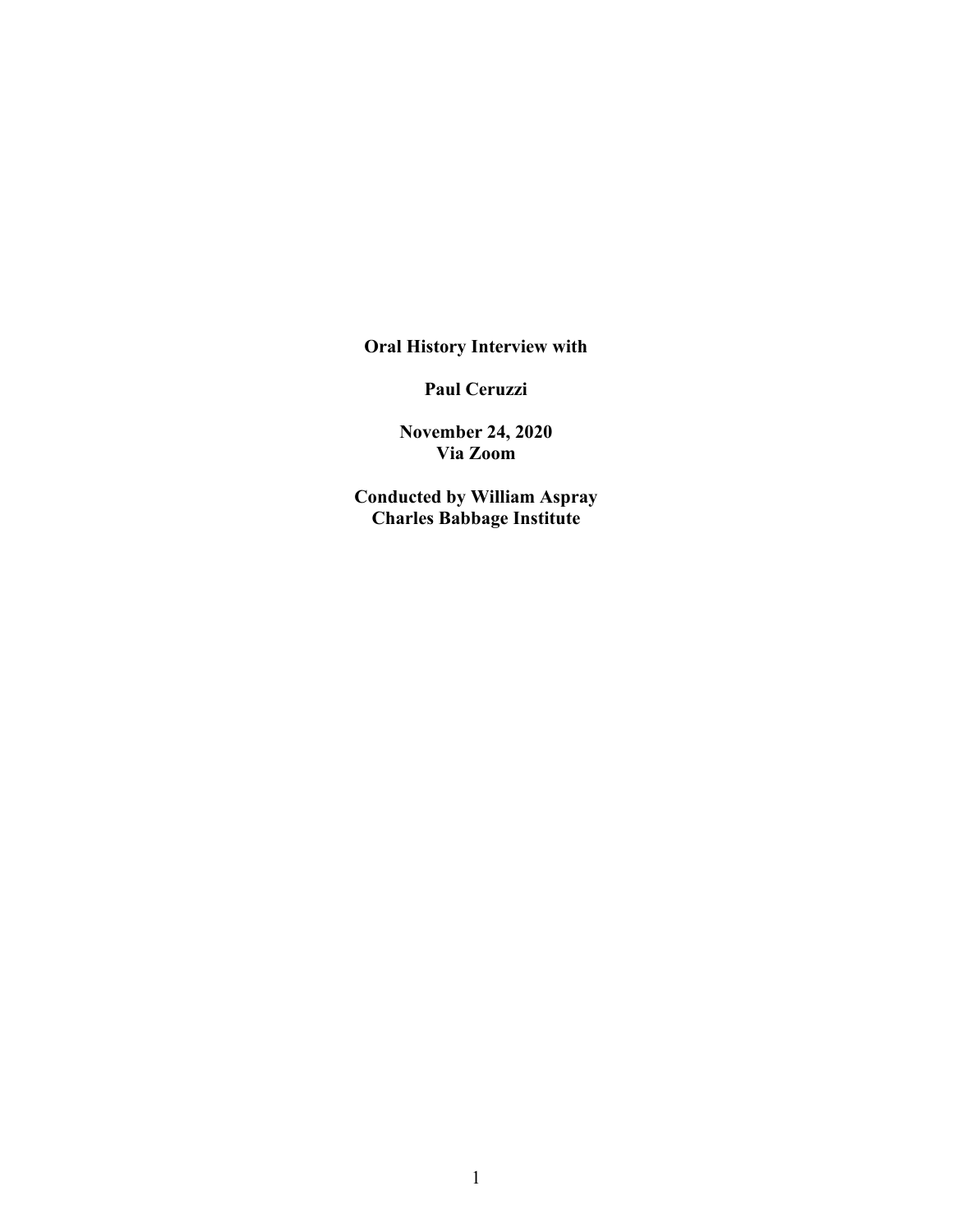## **Abstract**

Ceruzzi discusses his upbringing, education at Yale and Kansas, and work at Texas Tech, Clemson, and the Smithsonian Institution's National Air and Space Museum. Topics include his books on Aiken, Stibitz, and Zuse; on flight in the computing era; and on Tyson's Corner; as well as the several editions of his general history of computing. He discusses the computer history community – individuals, Annals of the History of Computing, and the Society for History of Technology special interest group on computer history. This interview is part of a collection of interviews on the early history of the history of computing.

## **Keywords:**

Texas Tech, Clemson, Smithsonian Institution National Air and Space Museum, Korad Zuse, Tyson's Corner, Annals of the History of Computing, SHOT Special Interest Group in Computers, Information, and Society.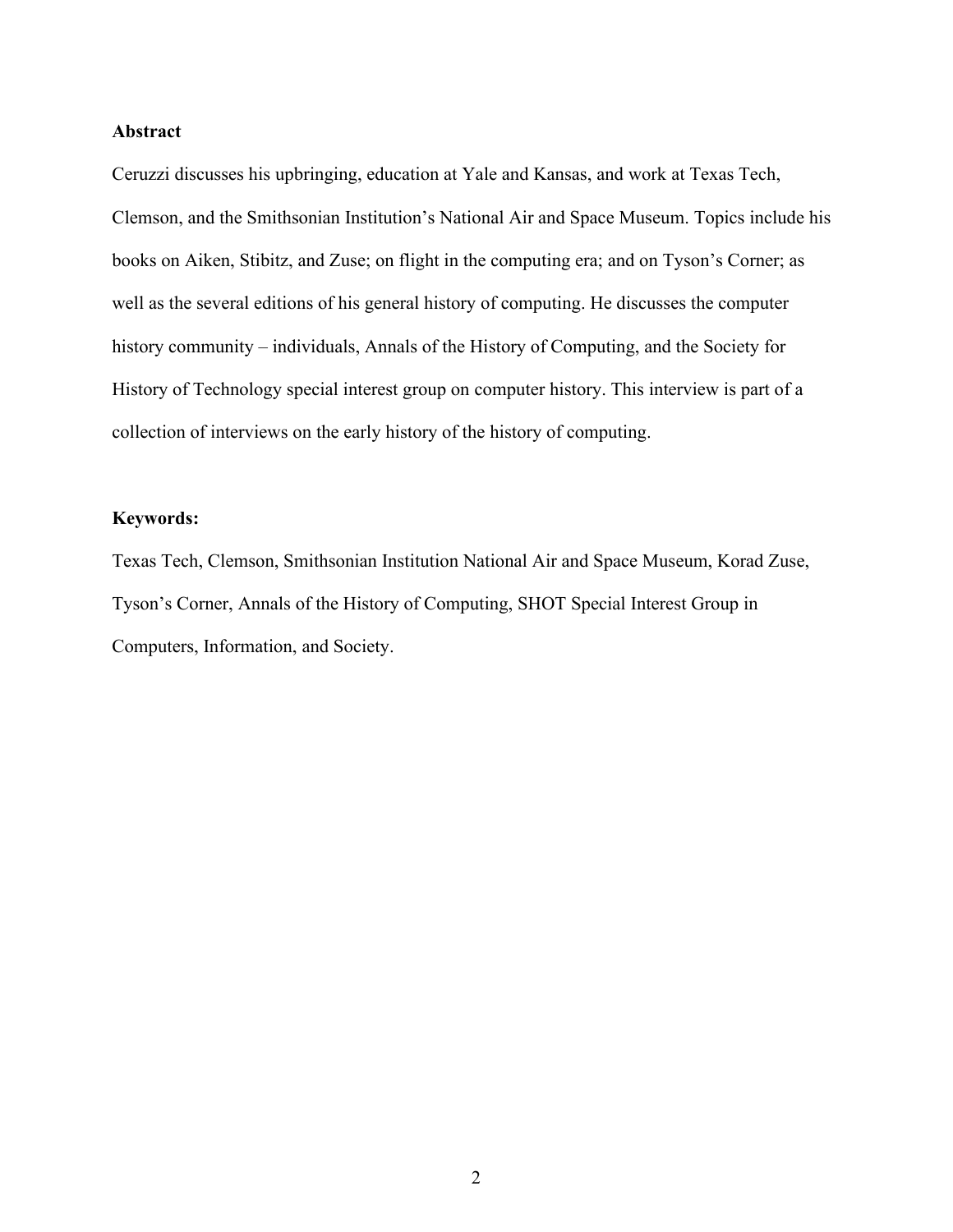Aspray: All right. So, this is the 24th of November 2020 with an oral history with Paul Ceruzzi, who's in his home in Maryland. I'm in my home in Boulder, Colorado, and we're doing this interview over Zoom. I thought we should start, Paul, by asking you to tell me the year you were born, where you were born, something about your parents and about siblings.

Ceruzzi: Well, I was born in Bridgeport, Connecticut in 1949 and lived in a suburb of Bridgeport. My parents: my mom was a housekeeper. My father worked for an insurance company. Bridgeport at that time was one of the most industrially advanced cities in the country: machine tools, aircraft parts, automobile parts, lots of what was advanced technology at the time. Since then, it's completely deteriorated. It's a very sad story, but at that time it was a very prosperous city. I attended parochial schools, one year of a Jesuit high school. And then I went to prep school in Northern Connecticut. Then from there to Yale, a degree in American studies, I started out as a math major. I was always good at math, but as is very frequently, the case, I ran into a brick wall in my sophomore year and just couldn't go further. Although I never lost my enthusiasm for math, but I ended up being an American studies [major], which is sort of a fallback, but it actually turned out to work very well for me.

Aspray: When you were growing up, did you have particular hobbies?

Ceruzzi: Yes, I did. I had a ham radio license for a while, and that was a sort of interesting story about [it]. I loved electronics and ham radio and all that sort of thing. But at the same time, I never got very good at Morse code. And if you want to be a ham, you've got to know Morse code. And I think it's the same thing happened later in life where I studied German to go to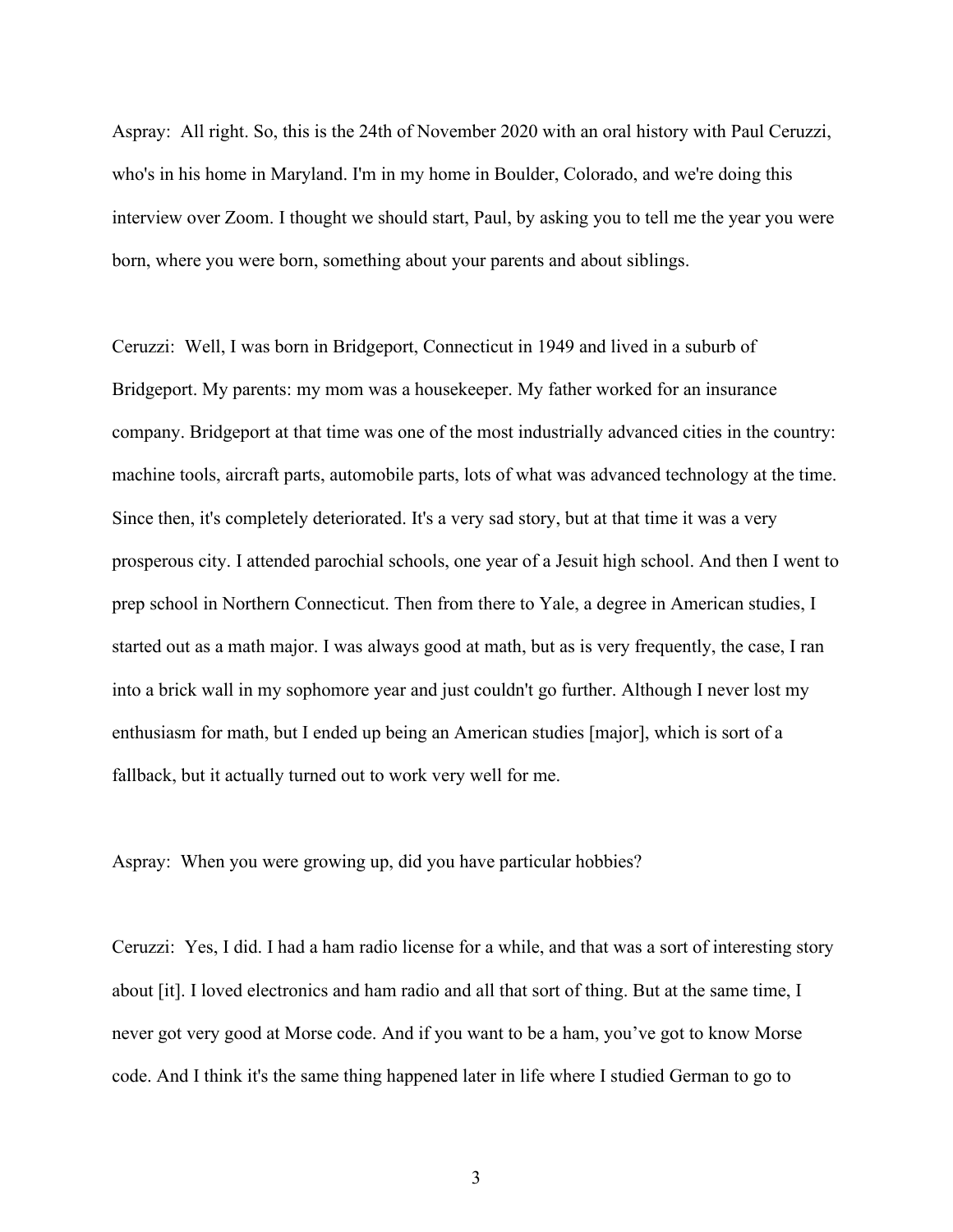Germany, and I never got as good in German as I really should have been (or any foreign language for that matter). I studied Spanish. I tried to learn French. I don't have the talent, let's put it that way, but I had the desire. But yes, I was interested in electronics. Also, the town I grew up in, Easton Connecticut, was surrounded by lovely woods, and I would spend hours and hours walking through the woods. It was a wonderful place to be a child.

Aspray: And when you were growing up, did you have some goals or sense of what you wanted to do with your life?

Ceruzzi: Well, not really. I assumed I was going to be a scientist, but I had no idea what that meant. My parents would have liked [me to] be a doctor, a medical doctor, and I didn't feel any desire to do that. Although I studied biology in high school. I loved biology. I still do. I studied chemistry and physics, and I just felt like [I have] to see where things go.

Aspray: Now, you must have been a good student along the way because you got into Yale. Why did you choose to go to Yale as opposed to someplace else?

Ceruzzi: Well, that was really pretty much my parents. We were in Connecticut, 30 miles away from New Haven. I don't think there was much… It's interesting because I also applied to other top schools. I got into Stanford, and of course in those days Stanford, wasn't what it is considered today, you know? We can talk about that some other time maybe, but who knows what would have happened had I gone to Stanford? I got into MIT. I did not get into Harvard, but whatever.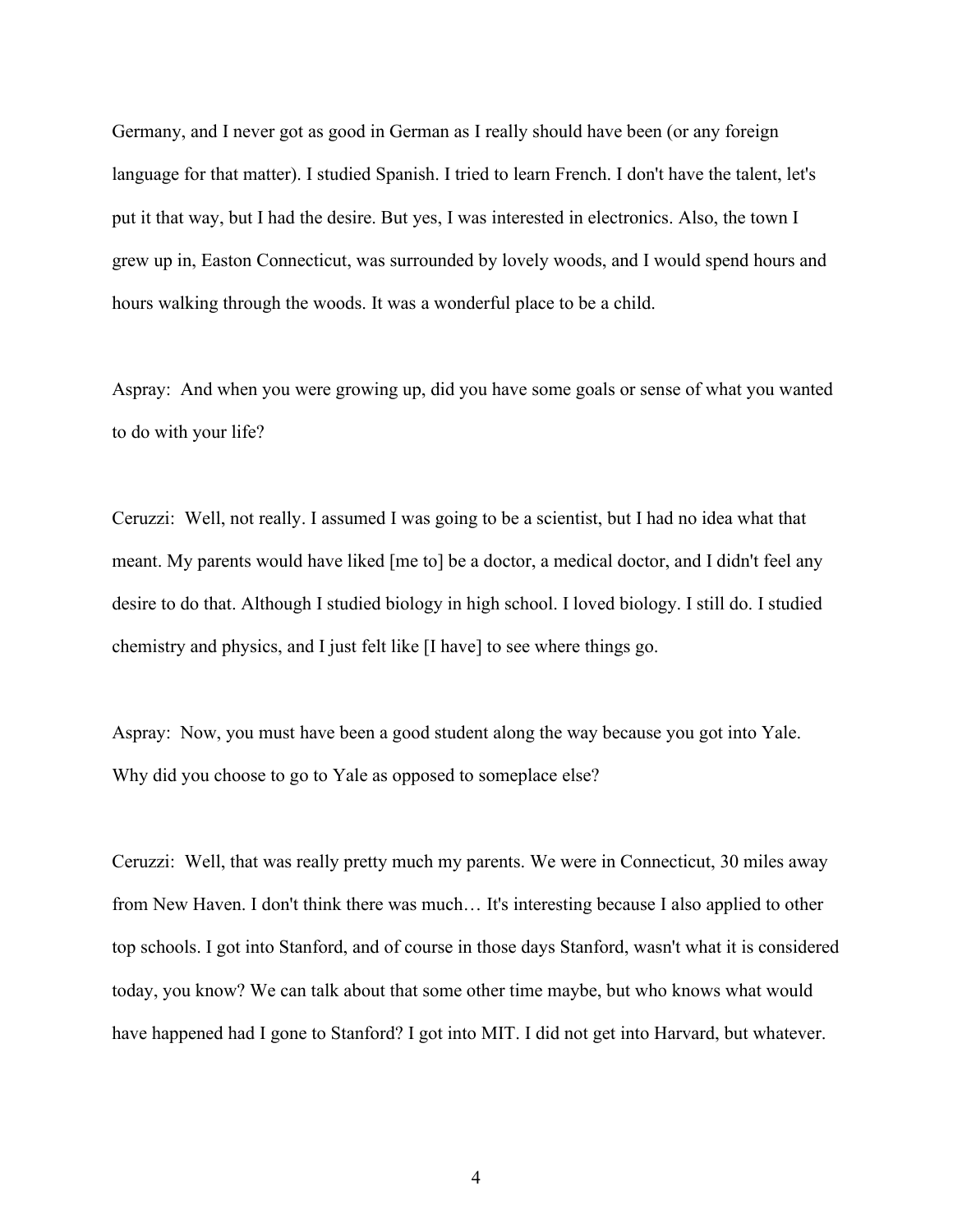They were all sort of on the same level. I suppose I had no idea what I was getting in for, to be honest with you.

Aspray: In your time prior to college, were there any individuals who were shaping influences on your life?

Ceruzzi: I don't think so. No. I had excellent teachers at Hotchkiss prep school. Chemistry was excellent. They were all pretty good. They were different. I'll tell you a little story about that, because the head of the math department at Hotchkiss was very much enamored of something they called the "new math." You know what it is, Bill. A lot of people don't know what it is. Of course, everybody should know that Tom Lehrer wrote a satirical song about it. You can Google that. It's really an attempt to put mathematics on a solid theoretical foundation based on the work of Alfred North Whitehead and Bertrand Russell. Some of the faculty kind of laughed at it. I loved it. The head of the department had his own textbook, School Mathematics Study Group (SMSG), which one of my teachers said [contained] "some math, some garbage." But I actually liked it. Though the irony of all this is that, of course, when computer science comes along, it's exactly what computer science is all about; the logic of a microprocessor is based on Russell or Whitehead or Hilbert, or stuff like that deep down inside. So, I guess you could say I was lucky that I had that background.

Aspray: Why did you choose an American studies major?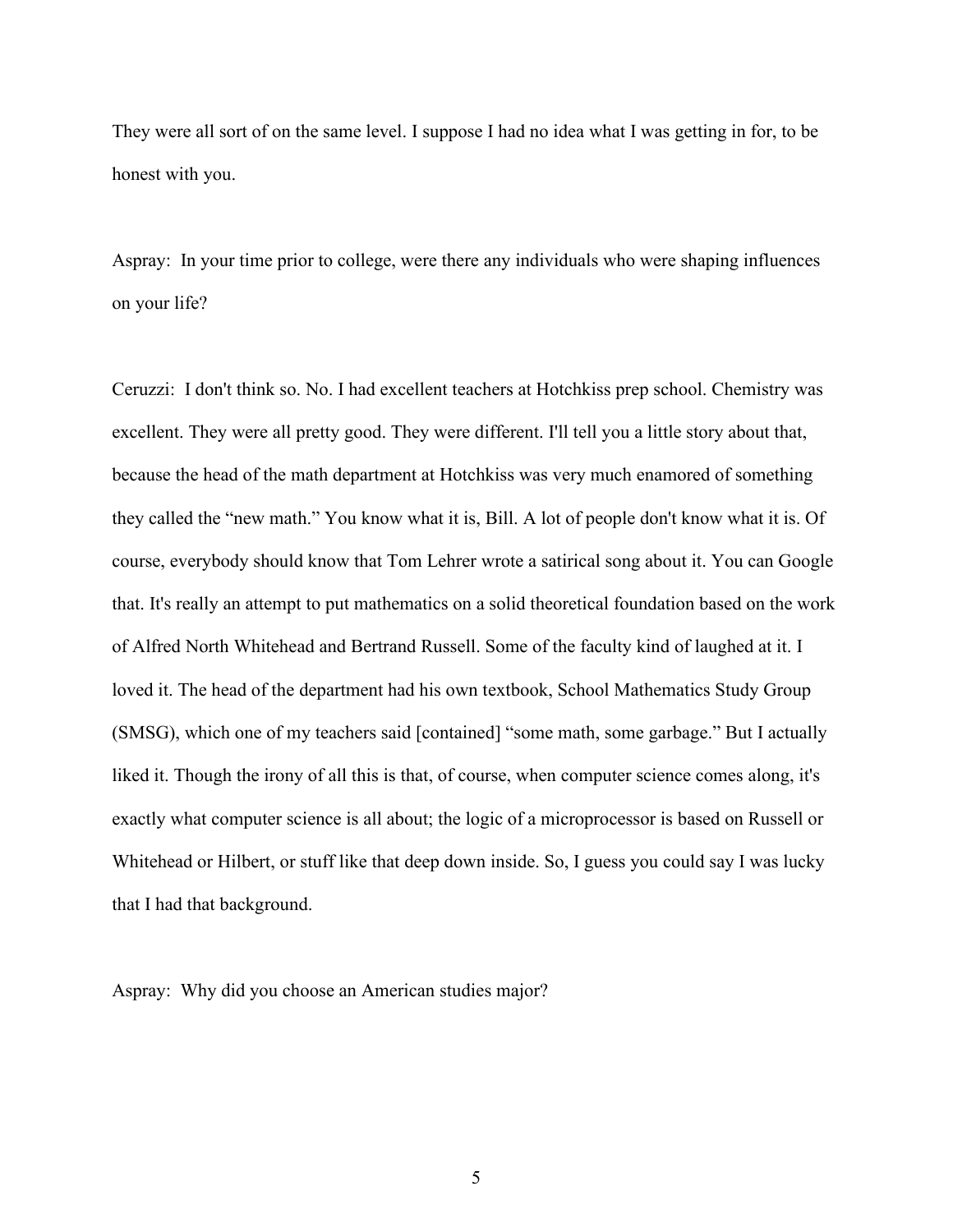Ceruzzi: It just sort of fell into my lap really. I was always interested in American history and I knew I just couldn't continue the math program as much as I wanted to. It was just there. There were some interesting professors at Yale. Some of whom were later controversial. This was the 1960s, late 1960s. So, it just sort of happened, I guess.

Aspray: Did you enjoy your time at Yale?

Ceruzzi: No, not really. It was a very difficult time to be a student, with the draft and everything else – riots. There were riots in New Haven about a trial of a Black Panther. The head chaplain of Yale, William Sloane Coffin, was indicted for conspiracy; you know the whole story. I probably would have been better off avoiding all that. It's interesting because other schools did avoid it. I think Princeton and Stanford escaped through all that, more or less, but Yale did not. I was, uh, sort of torn about all of that, but I got through just barely, I suppose.

Aspray: And as college was going on, did your career plans start to solidify?

Ceruzzi: Absolutely not. No.

Aspray: Okay. That's fine. Did you go directly on to graduate school after completing your undergraduate degree?

Ceruzzi: No, I didn't. For reasons that I'd rather not get into, I ended up in Kansas City, Missouri. My first real job, I had a few little jobs, but my first job after graduation was at the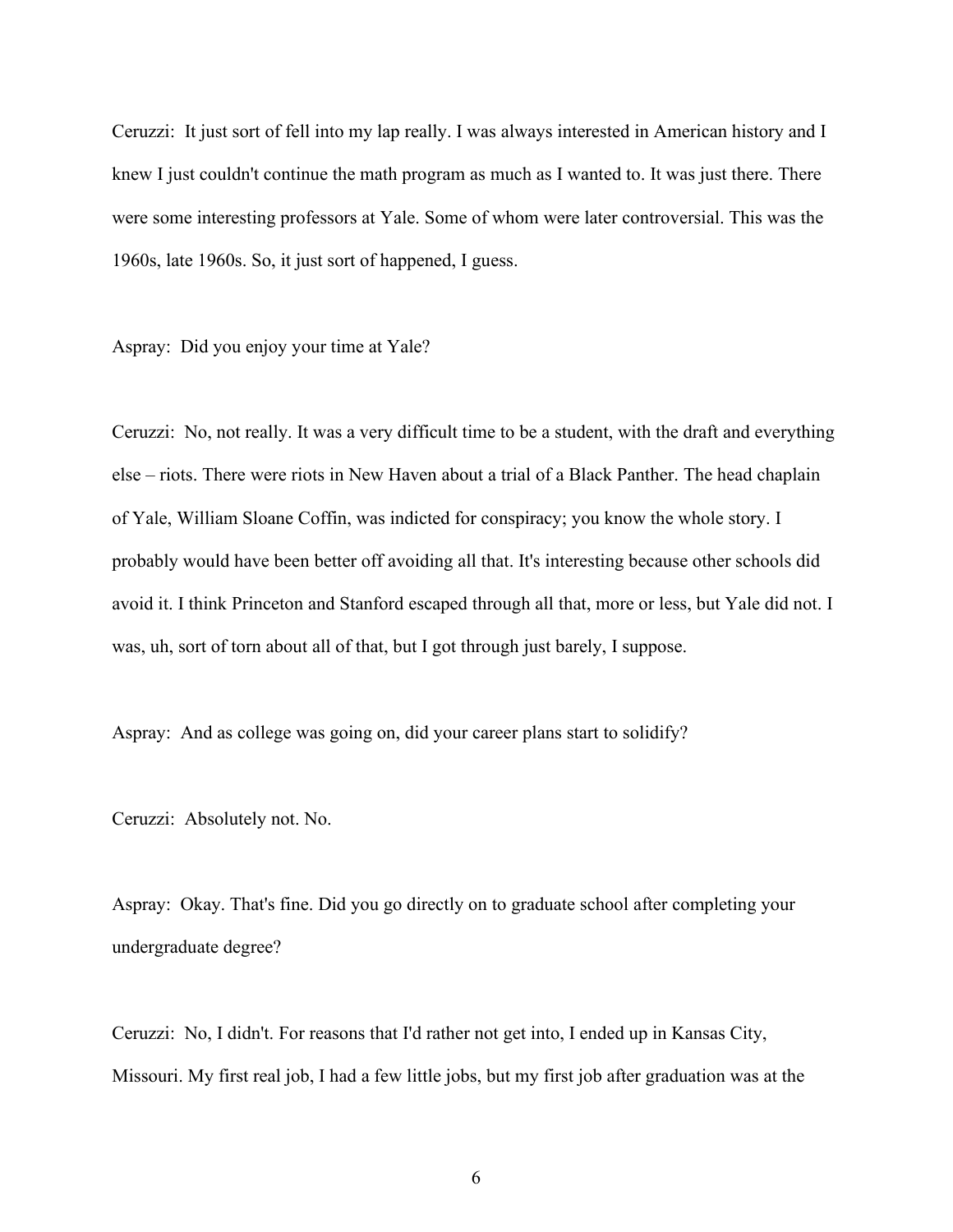Linda Hall Library. As you probably know, Ben Gross is now there. Yes, that's right. Excellent technical library. I was a "page.", I fetched books off the shelves, but I also became the assistant interlibrary loans librarian. It had an enormous, world-renowned collection of technical materials from all over the world [matched by] very few other libraries in the world [and] certainly in the United States. We got interlibrary loan requests for things, and my job was to find them. They would [at] times be very, very sketchy. And my job was to find them. And nine times out of 10, we had it. Then I would fetch it off the shelf and hand it to somebody to Xerox. In the process of fetching it off the shelf and handing it to the Xerox people, I would glance at it. That, to me, was more of an education than I ever got at Yale. It was like I was on top of everything. In fact, I remember very clearly a number of requests coming in for something called complementary metal oxide semiconductors [CMOS]. As we now know, that's the basis of Moore's Law and everything, our whole world depends on. I was right there right there at the beginning of it. Of course, I didn't know what was going to happen, but I was there right at the beginning of the interest in CMOS. (I think that's how you pronounce it.) And so, things like that, it was just good luck. The other thing that was very crucial about this job – I didn't have it very long – was that there had a good collection of books. Some were very rare books, the *Philosophical Transactions of the Royal Society,* and all that. But I just glanced at one book. It was the catalog to the IBM exhibit on computers called *The Computer Perspective*, which was edited by [Charles and Ray Eames]. [with research done by I. Bernard Cohen of Harvard.] I glanced at it. You know, we had a little bit of leeway. We could browse, goof off a little bit. But I looked at, and there was something in there. A picture of Konrad Zuse - German, computer German built, you know [a] calculator. I don't have the book anymore. I think I gave it to the Babbage. I remember this, I was intrigued by the fact that he [Zuse], for reasons of economy, couldn't afford [an] expensive paper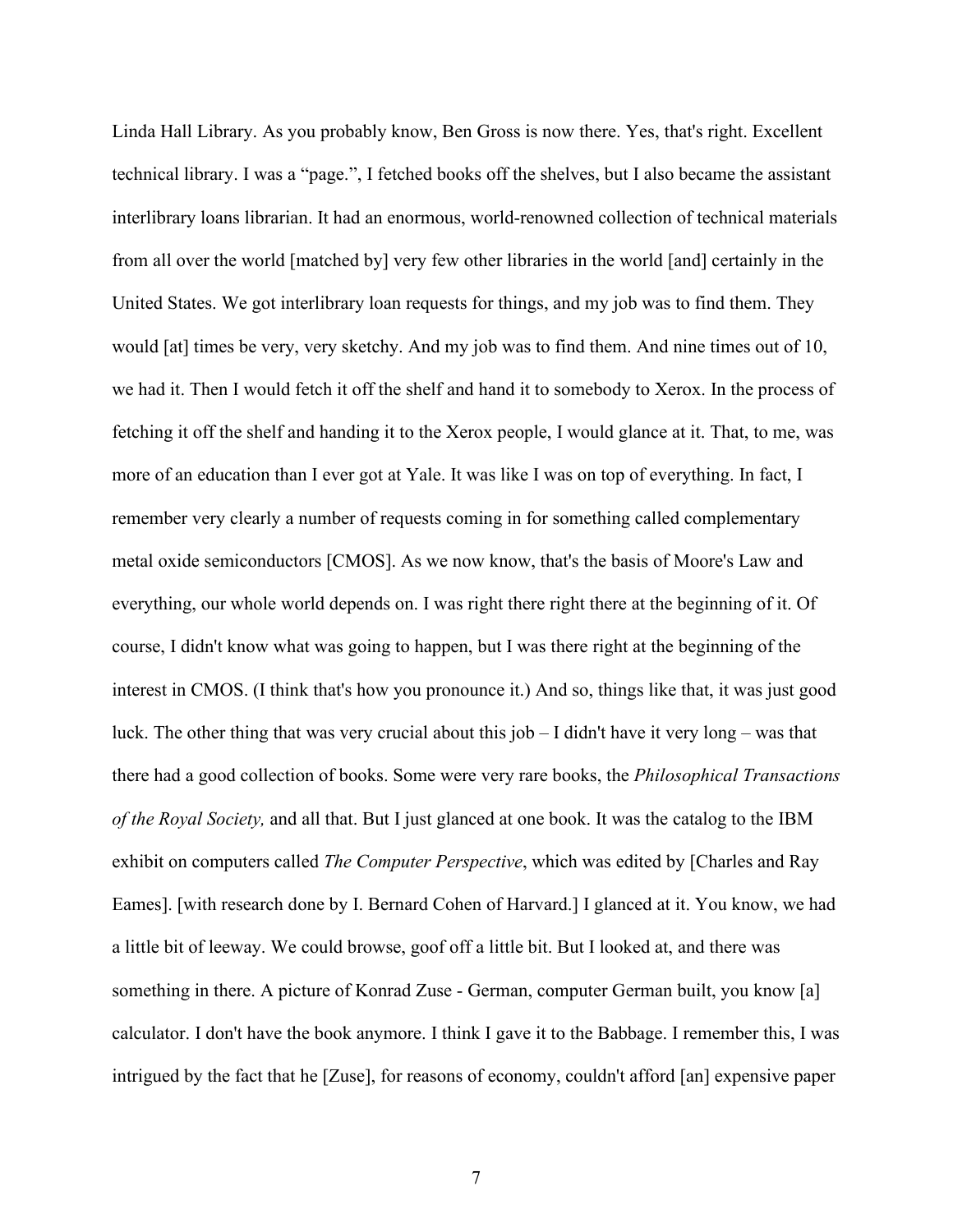tape reader. So, he used discarded movie film, which he punched holes in to run the program. Oh, this is really cool! Well, as we will probably get to later on, that ended up being a big, big influence on my life by total chance.

Aspray: So, how long did you do this?

Ceruzzi: I think I was there about two years. Then I applied to the University of Kansas, which is just down the road, for American Studies again, not really knowing what I was going to do there, but I just wanted to continue my education.

Aspray: Kansas has a very good American history department, if I remember correctly. Did it turn out to be a good place to be for you?

Ceruzzi: Yes, in a number of ways. It had an American studies department, which also hosted a journal. The journal was called the *Mid-Continent American Studies Journal*, which is now called *American Studies*. It was edited there and [the program] had a faculty of four, and they were fine. There was also a professor of sociology who taught a course on the history of computing, which in the early 1970s was quite rare as you might imagine. His name was Professor Walter Sedelow.

Aspray: I've heard this, why Sally was a linguist published.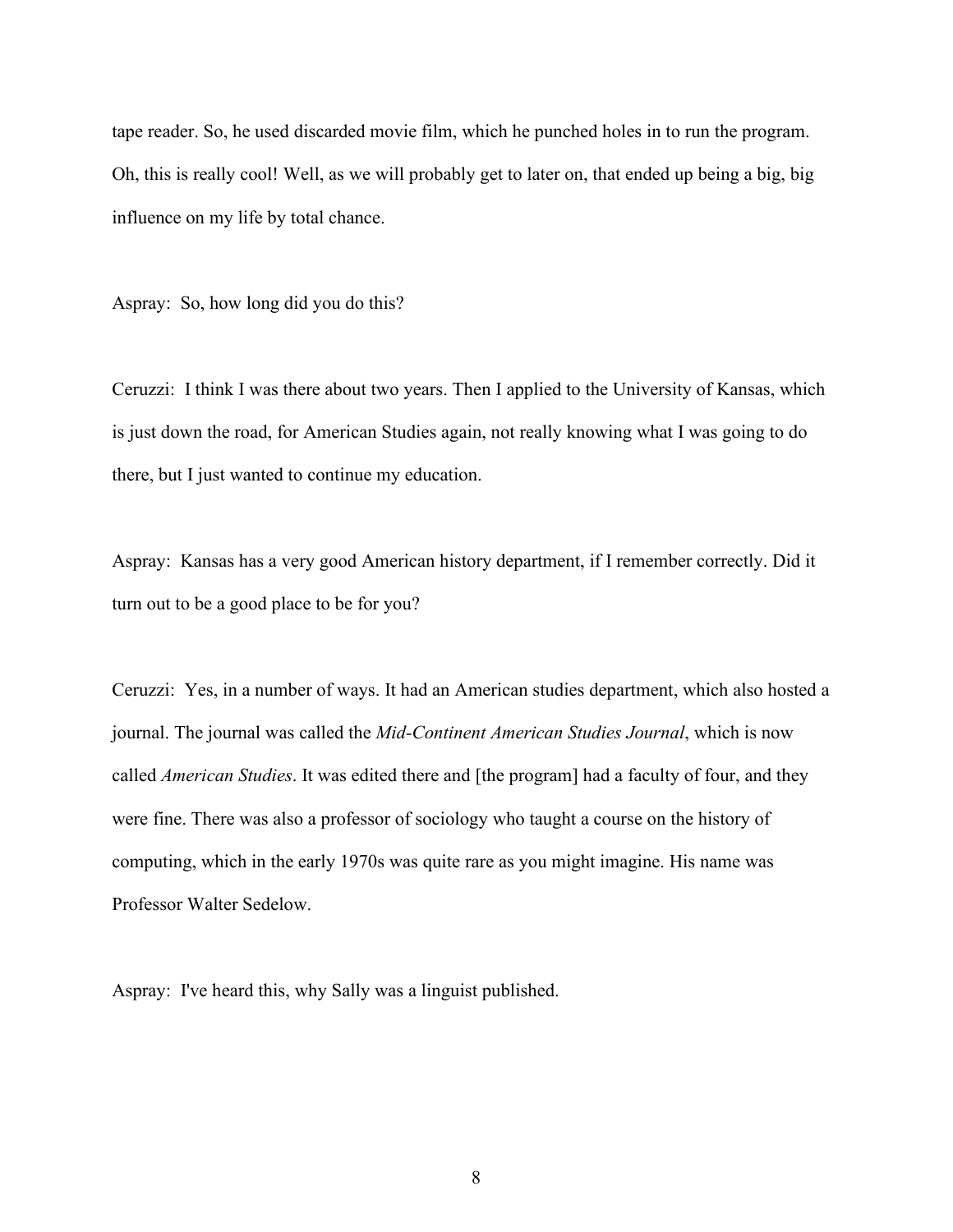Ceruzzi: We didn't know this, but he must've worked in the defense establishment. He talked about SDC [System Development Corporation], a place I'd never heard of before. Nobody knew about SDC. He mentioned [J.C.R. Licklider. He mentioned DARPA, ARPA back then. He mentioned Bolt Beranek and Newman, another company that-- who would have heard of that tiny little lab? So, he knew some things that the rest of the world didn't know. I would give anything to find my notes from that course, but I've lost them over the years. But it was also a lot of traditional stuff about IBM, Burroughs. But the textbooks… there were three textbooks. I remember them Herman Goldstein, [The Computer from Pascal to von Neumann], which is still in use. What was the second one? [Canadian computer scientist] Kelly Gottlieb published a book on social issues and computing. And then a compilation of essays by Zenon Pylyshyn, a compilation of essays, which included the famous essay by Vannevar Bush and one by Norbert Wiener. And the usual people back then; this was the early seventies. Bernie Williams was in the class with me, small class, but it obviously was quite lucky. I stumbled on it, and there it was, I was not really a computer person. I had programmed with cards. I hated punch cards. I never, never understood how to program with punch cards. Never, and I probably never will.

Aspray: Right. And so, you chose to do a dissertation in this area?

Ceruzzi: Well, yes, but that's where Konrad Zuse comes in because I applied for a Fulbright. I wanted to go to Germany. I'm not quite sure why. I can't remember why. I just wanted to get out of the country and travel and see the world and broaden my education. I applied for a Fulbright [but] was turned down. Then I reapplied the next year and got it. It was actually not literally a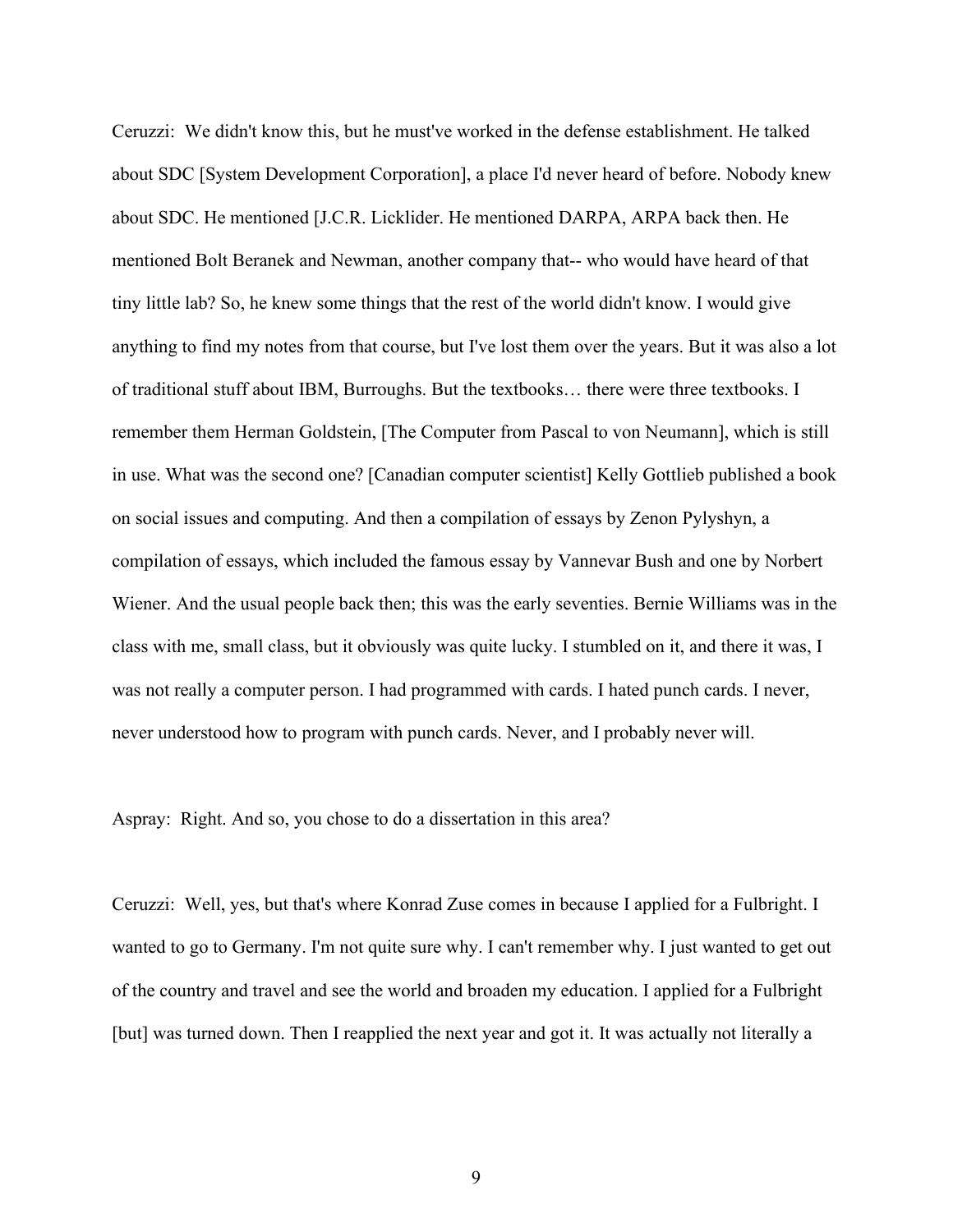Fulbright. It was called DaaD [Deutsche Akademische Austausch-Dienst] German academic exchange service grant. The other interesting thing is, but Michael Mahoney had one also.

Aspray: Yes, I did know that.

Ceruzzi: We had a lot in common. Mike and I both went to prep schools and Ivy league. I didn't know any[body], didn't know what to do there. They arbitrarily sent me to Hamburg. They looked at my resume and said, he'll go to Hamburg. And I found myself at the Institute for the History of Natural Sciences [IGN] in Hamburg that was run by Professor, Christoph Scriba, a historian of mathematics. I attended his lectures. His lectures were very much old-school internal math. You probably know that kind of stuff, Bill, better than I do about the history of math. There were some other lectures, Hans Schimank. I think I pronounced that right. He had been a student of Max Planck. So, just think about that for a moment. Rather elderly. I still have my, I found this, my student course book, from there.

## Aspray: What year was this?

Ceruzzi: 1977, 78. And I even have the courses that I took. One of them was a German remedial course because my German was so bad. [And because he was a professor of mathematical analysis, Christoph Scriba taught a course on that. [inaudible] And a course in the history of science. There was no history of technology back then, or very little, and certainly not in Germany. So, I'll just go on a little bit further here. I went into his office and he said, "Welcome. You don't worry. You don't have to do anything here. We don't care. You don't have to write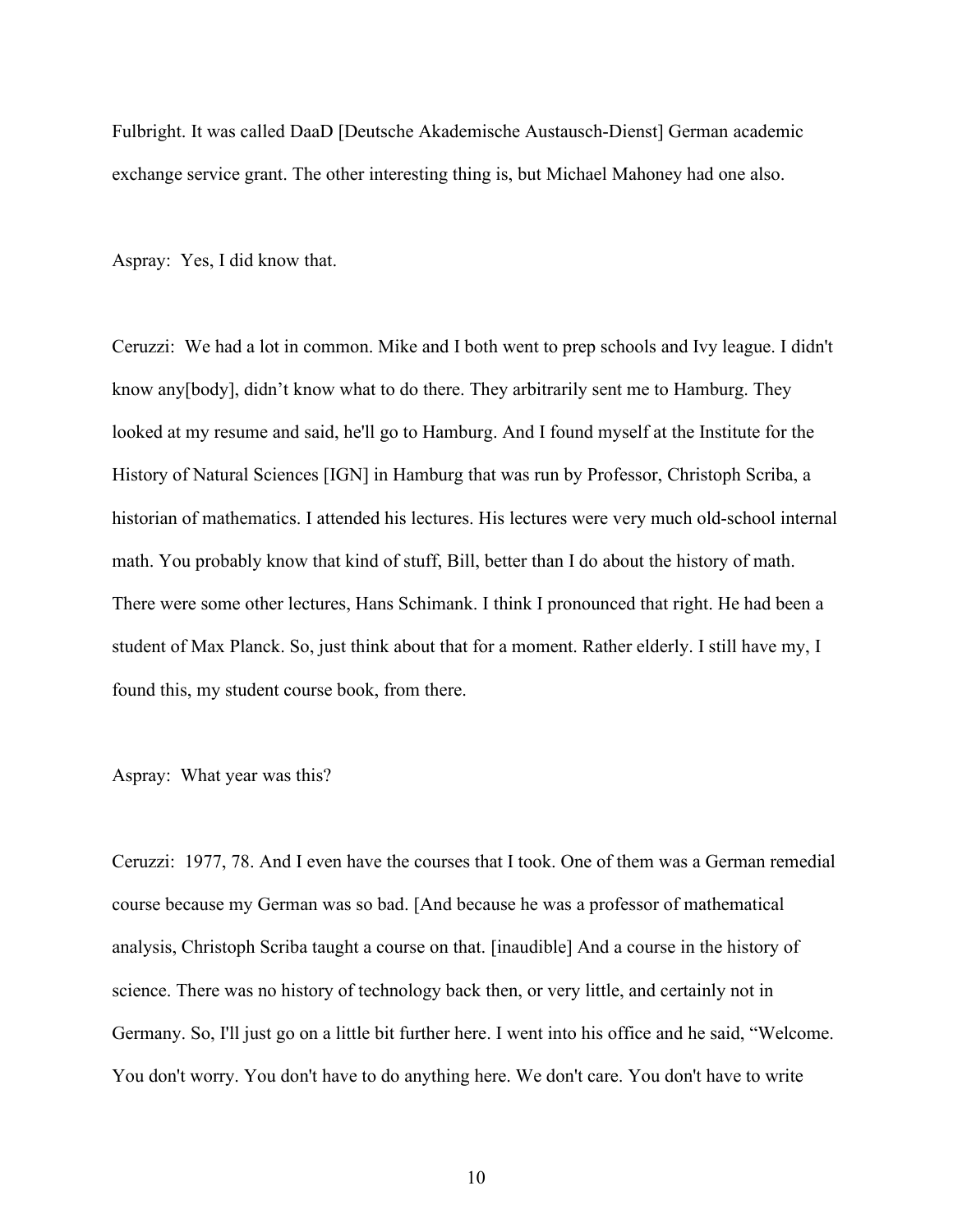anything, just have a good time studying what you want." Okay, fine. I don't really know what I'm doing here, but I remembered that there's this -- I didn't say it at the time, outrageous claim - that the Germans claim they invented the computer, which goes back to that I.B. Cohen image in *The Computer Perspective*. And Scriba said, "The guy's still around. He lives in Germany. Why don't you just write to Zuse and ask him?" So, what, you know, it's like, Oh my God. So I did, I wrote to him, I actually got a student in the dormitory to help me write the letter in German. And he invited me to see him in Huenfeld. That's his house, Konrad Zuse's. We had a wonderful two days of discussion about computer architecture and everything. So, that's where it all began really; that, combined with what I had learned from the course from Sedelow. The other thing that happened while I was in Germany is I stumbled across a copy of this book [Computer Lib, by Ted Nelson], which I [still have], a first edition, it's in terrible condition. I kind of totally fell overboard with some of [Ted] Nelson's stuff. I cherish this, but anyway, that's sort of set me [going in the right direction], it kind of got rid of the stigma of the punch card world that I had so much trouble with. I just couldn't do it. That's how the dissertation [came about]. Now, the funny thing is that it's an American studies dissertation. So, how are you going to let American studies allow a dissertation about the German? I said, well, I'll figure out a way to do that. I will compare [Zuse] to Howard Aiken and George Stibitz, who were Americans and say, they're all working approximately the same time. So, that went okay. By a miracle, it was accepted. Somehow, I managed to do it. It ended up being my first book, *The Reckoners*, which is now available online, [published by] Greenwood Press.

Aspray: A few questions. Who was your advisor at Kansas?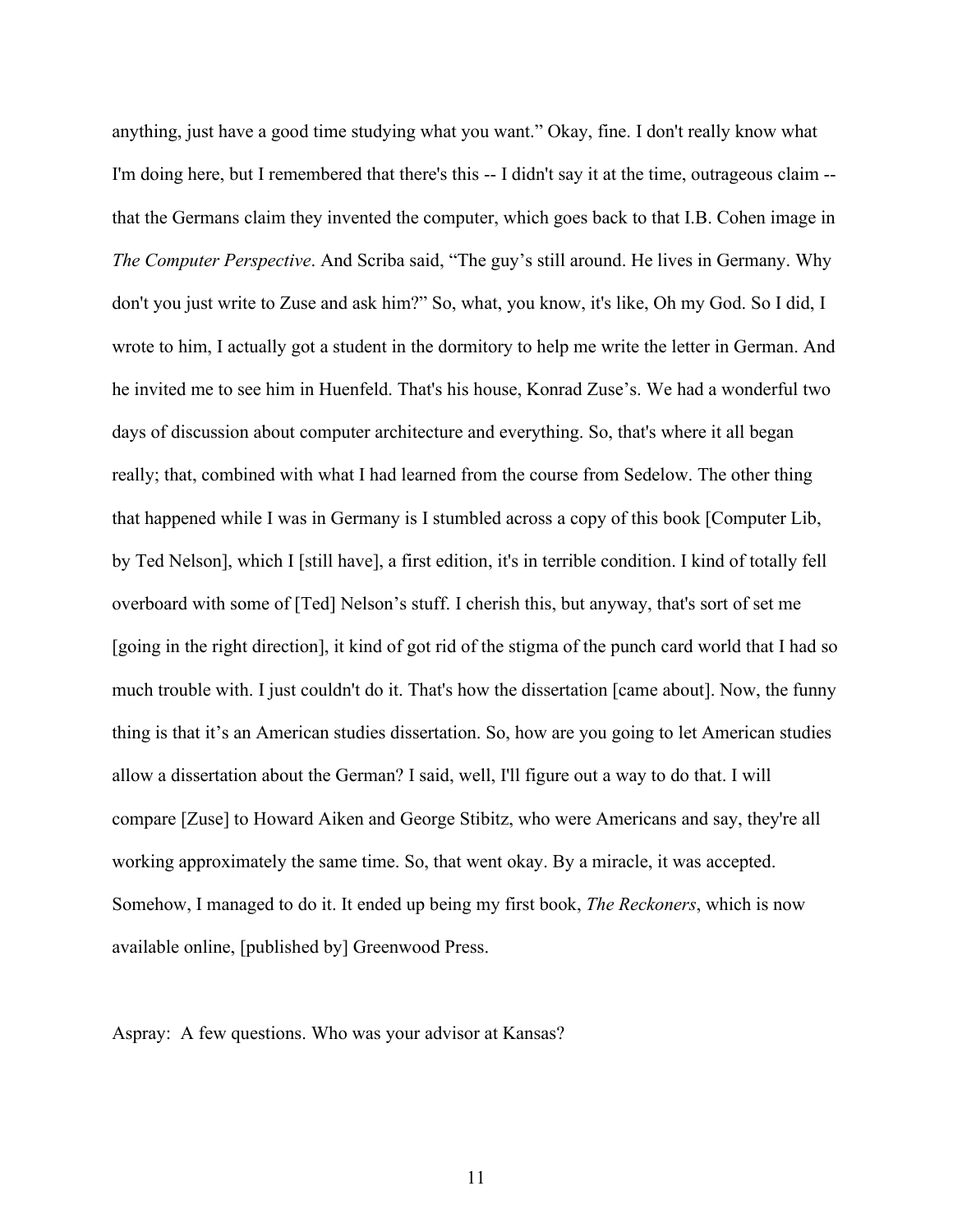Ceruzzi: Uh, a professor named Jerry Stannard, who was actually a natural history professor.

Aspray: Okay. And was he valuable in the process?

Ceruzzi: He was very rigorous about scholarship. He was not an expert in technology, but he was very rigorous about sources, primary sources, the bibliography, that sort of thing. And I really appreciated that.

Aspray: Did you continue to have contact with the people in Germany after you came back to the US?

Ceruzzi: I did. I went back a couple of times. I met Zuse again. And, of course, what was happening there later became much better known [than] at the time I met him. He was not very well known at all, even in Germany, but now so he's [much better well known], increasingly; so I would like to take credit for having brought his work to America, but I don't think I did, other people did that too. But I did publish the book about the question of how was he the inventor? Well, you know how that is, everybody wants to claim this and that, and that's not what I wanted to prove that he was or was not the inventor of the computer. We all were guilty of that. I think we've all moved on a little bit.

Aspray: How would you say that your training in American studies prepared you to be a historian of computing?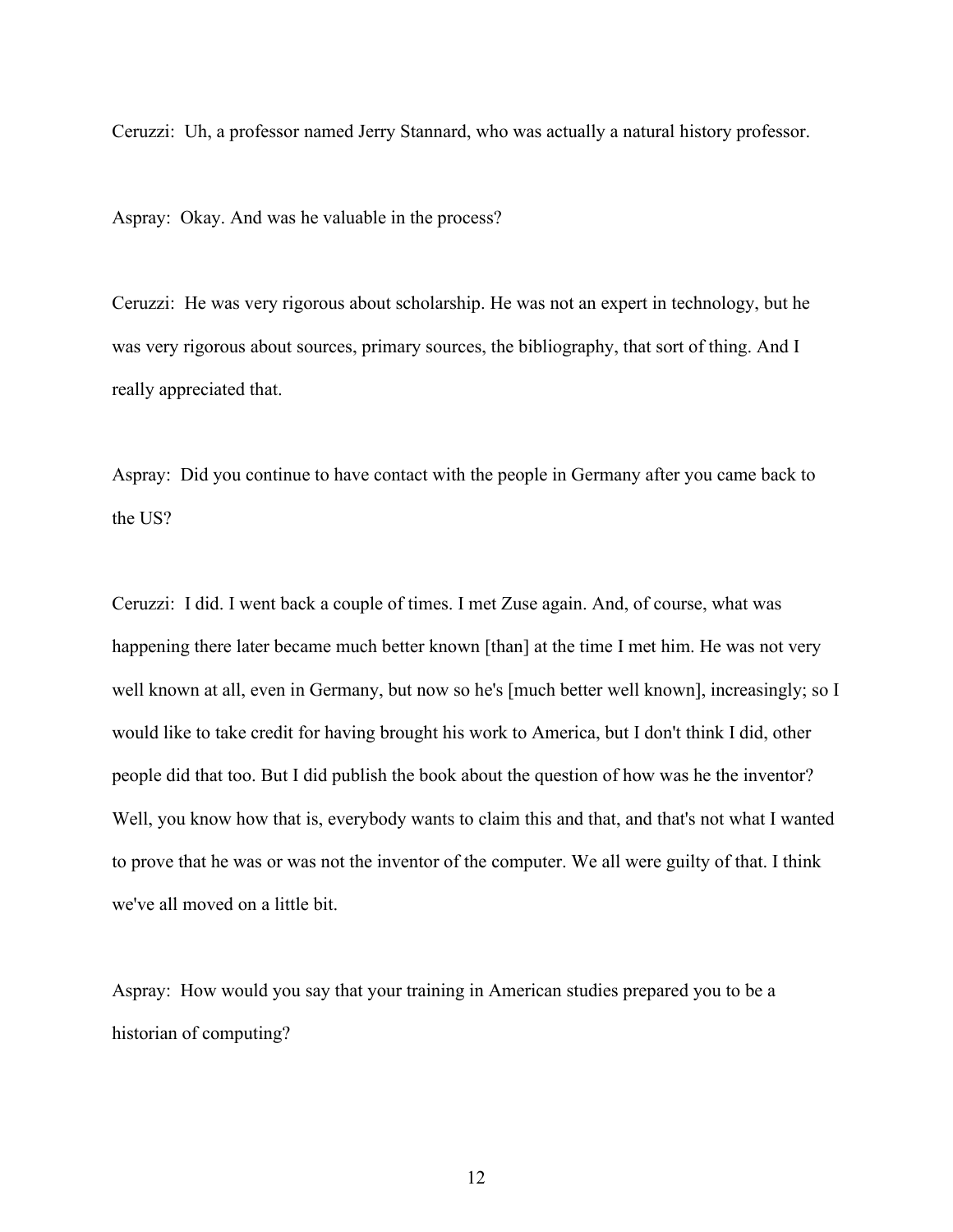Ceruzzi: I don't think there was much of anything really, to be honest with you, it's hard. The only thing I can remember was Stannard's emphasis on bibliography. You have got to have a solid bibliography. And, to this day, I still agree with him. Although, you know, with the advent of Google digitizing books and Wikipedia collecting books, [the situation] is not really what it used to be. And I don't know what else to say about that.

Aspray: Okay. Tell me about the process of writing *The Reckoners*.

Ceruzzi: Well, that was my dissertation. I don't know if it was Stannard who said, "well, what you want to do now that you've got your dissertation is take the smell out, take all the stuff that you put in there to satisfy your committee and just tell a story." [This is advice] I passed that along to other people at the Air and Space Museum, and sometimes they look at me funny, but I anyway, I actually did quite a bit of primary research in Germany, in German. That involved me … that led me to getting involved with Zuse's dissertation, which I guess. because of the war. I don't think he was awarded [his degree] until much later. But I found something very interesting. And this goes back to the Goldstein book [The Computer from Pascal to von Neumann], that textbook, where he talked about Shannon's master's thesis equating symbolic logic and electrical circuits. And Goldstein said, this is the most important master's thesis ever written. You know that, Bill, right? You ever heard that? Well, it turns out that all of this was going back to David Hilbert and the German logicians, who were in contrast to Whitehead and Russell, they actually really did a much better job of this to put it mildly. And Zuse, he told the story and it's in his book: [Zuse said] "Well, I went to a professor and said, I've just discovered that you can use symbolic logic to do electrical circuits. And his professor said, no, that's all been done by Hilbert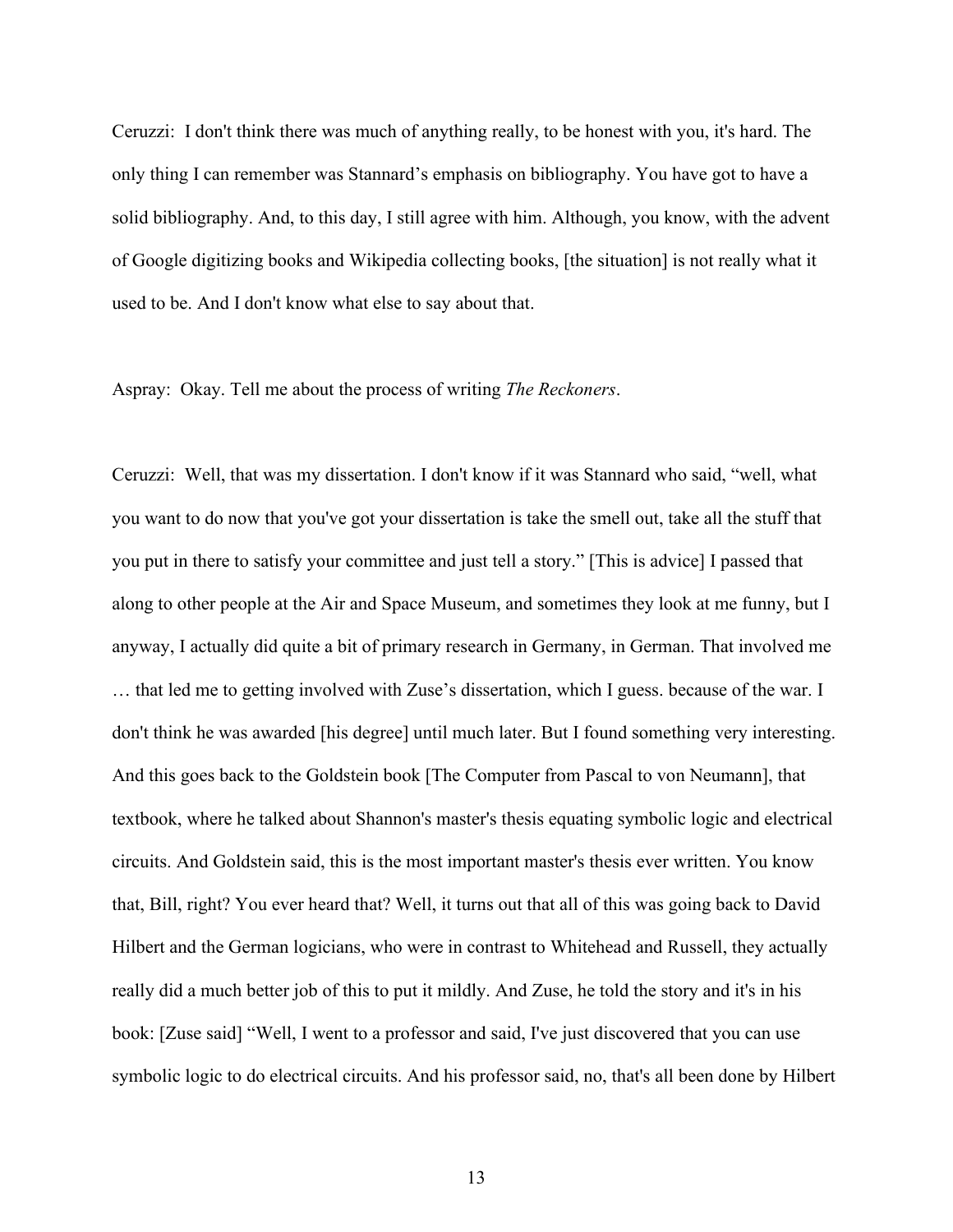already." And he went to Hilbert; and I found myself immersed in all of that. And still to this day, I believe that that's the real story about the origin of computer logic. [It] is not Shannon, but rather the Germans - and not just Hilbert, but people who came after him. And I'll tell you one more thing here. If you look at Turing's paper in 1936, he says, its application to the Entscheidungs problem. He used the German word [for] decision problem, because Turing understood where it all came from. It was derived from something that Hilbert proposed in 1901. Anyway, that's what I did. A lot of that. I ended up going down rabbit holes of other German logicians and mathematician and I feel very good about that. Then, of course, I had to do relatively the same thing for the Americans, but that was a little bit easier because there was lots being written and published about the Americans.

Aspray: So, the dissertation compared to The Reckoners, you did additional research? You took out the--

Ceruzzi: The first chapter yes, but it was pretty much [the same]. This was another funny thing. Paul Armer was the head of the Babbage Institute at the time. You knew him. He had been with RAND. He just took the dissertation and sent it to Greenwood Press without even asking me. And Greenwood Press just said, yeah, fine. I was at Clemson at the time, just starting out and, and I said, "oh yeah, by the way, I got a book coming out." And they all went, "What, how did you do that?" You know? Because Clemson had some faculty who struggled with [getting] published, just [to] put it mildly without going into a lot [of detail]. I did a few things at the end of the [book to change it], [but] it was very close [to the dissertation]. It was rewritten. Basically, I sat down and re- typed the whole thing from scratch. One thing I added is I wrote programs for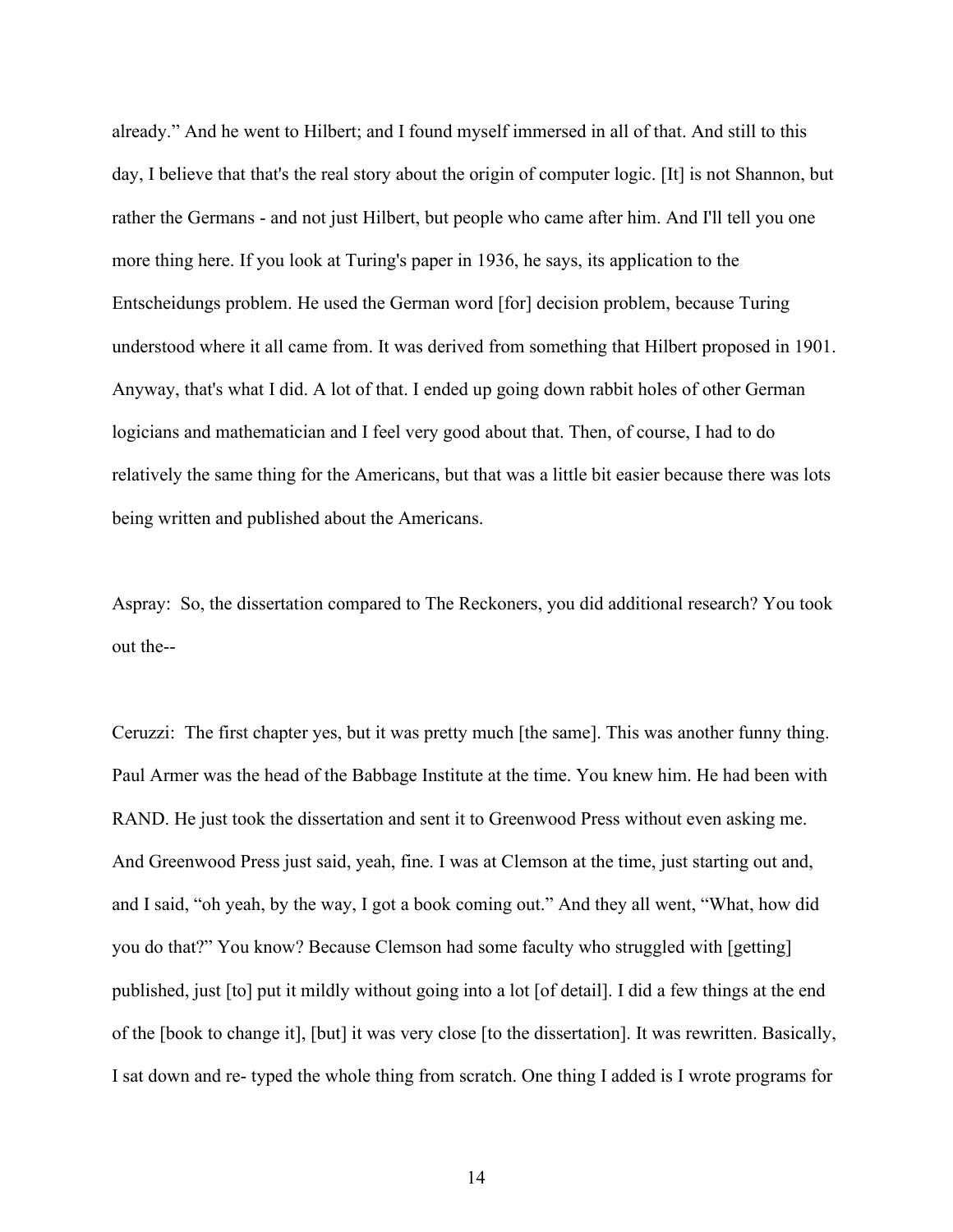a Hewlett Packard calculator that replicated the work of the programs. So, these computers, Zuse had one to invert a three by three matrix, Stibitz had one to do complex numbers, and Aiken had one to evaluate a long polynomial. So, I wrote programs for a pocket calculator. I remember Martin Campbell Kelly said," all that's crazy, you know," but I just felt I was going to do it. The proof that this was real, [that those early reckoning machines actually did useful work]. Of course, that calculator is no longer around, and you can get an emulator on the internet, but I doubt anybody [tried it], but it did work. I actually was able to replicate complex number arithmetic, which is what the Stibitz machine did, with a HP 41 calculator, which is kind of cool. I still think that's cool.

Aspray: What was the reception of Reckoners?

Ceruzzi: I think it was pretty good. I don't know the sales. It eventually went out of print. Greenwood Press wanted me to do more. So, I guess they must've liked it. I liked it. There was a one little wrinkle in it, which I don't know whether you want to preserve this or not, but I managed to discover that Zuse had a collaborator, Helmut Schreyer, who had been a member of the Nazi party; and I put that in the book. I was naive kid, didn't know much about Nazi history. But when I would mention to people that I was working on this dissertation, first thing they said was, was he a Nazi? First thing! Or they'd come out and say he was a Nazi, you know? So, I couldn't *not* look at that question. And in those days, the US Army had jurisdiction over the list of [Nazi] party members. And as an American citizen, I had access to it by writing them a letter, on which German citizens may or may not have had [membership]. Anyway, I wrote them a letter, the Berlin Documentation [Center] sent back a letter saying they had no record that Zuse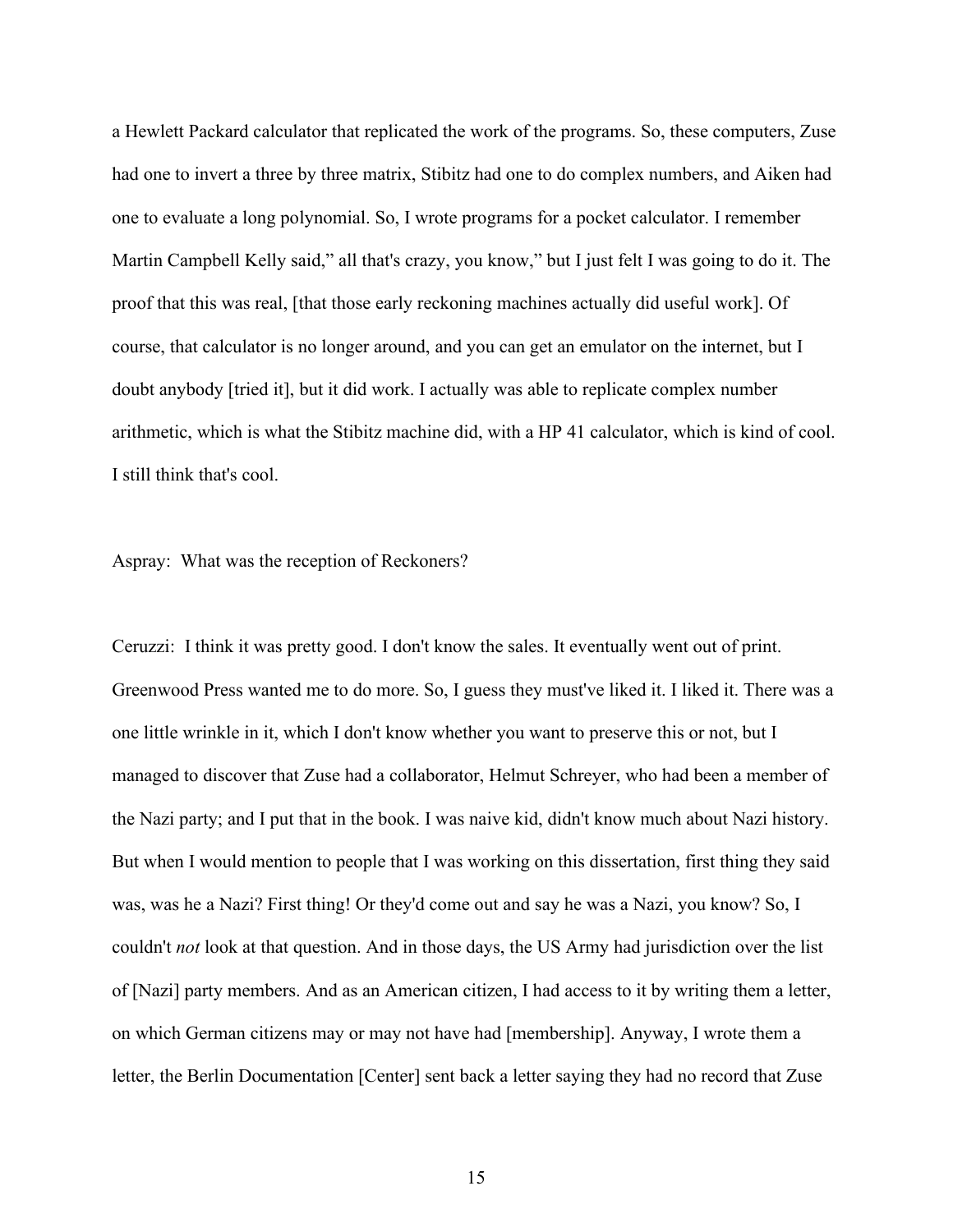was a Nazi. They said that some of the people he worked with were members of a youth group affiliated with the Nazis and that Helmut Schreyer was a member. At the time he was living in Sao Paulo, Brazil. Schreyer wrote me a very personal letter saying, how did you do this to me, ruin me, all these other things. I felt terrible, but I had no choice really. Now it's interesting. And, like I say, we may want to edit this out, but now there are several German scholars, I think, [Hans Dieter] Hellige and [Ulf] Hashagen, who are doing some further research about Zuse's [political] background. Maybe I was a little naive, I don't know, but I had decided not to pursue that any further. I met [Raul] Rojas recently, and he told me this latest [news about the German historians], but I don't do that anymore. So, that was in the book. I loved the book. Some of the Germans, I think they felt like it should've been a German writing the book, not me, but whatever.

Aspray: Tell me about Zuse as a person.

Ceruzzi: He was a wonderful guy. Really. He was just absolutely the nicest person you'd ever want to know. And we got along really well. He had some incredible stories about World War II, the end of World War II, how he survived and how he managed to get out of Berlin. While the bombs were falling, he went to Goettingen. Then he went from there to a place called Nordhausen, which is where von Braun had established a factory to build V2 rockets using slave labor, concentration camp labor. You can read Mike Newfeld's book [The Rocket and the Reich] about von Braun, the man [who] put Americans on the moon, but Zuse claimed in his book [that he was there]. This is a very interesting story. This book [Zuse's autobiography, Der Computer, Mein Lebenswerk], this first edition was written… I I'll have to look at it here… in, I think…,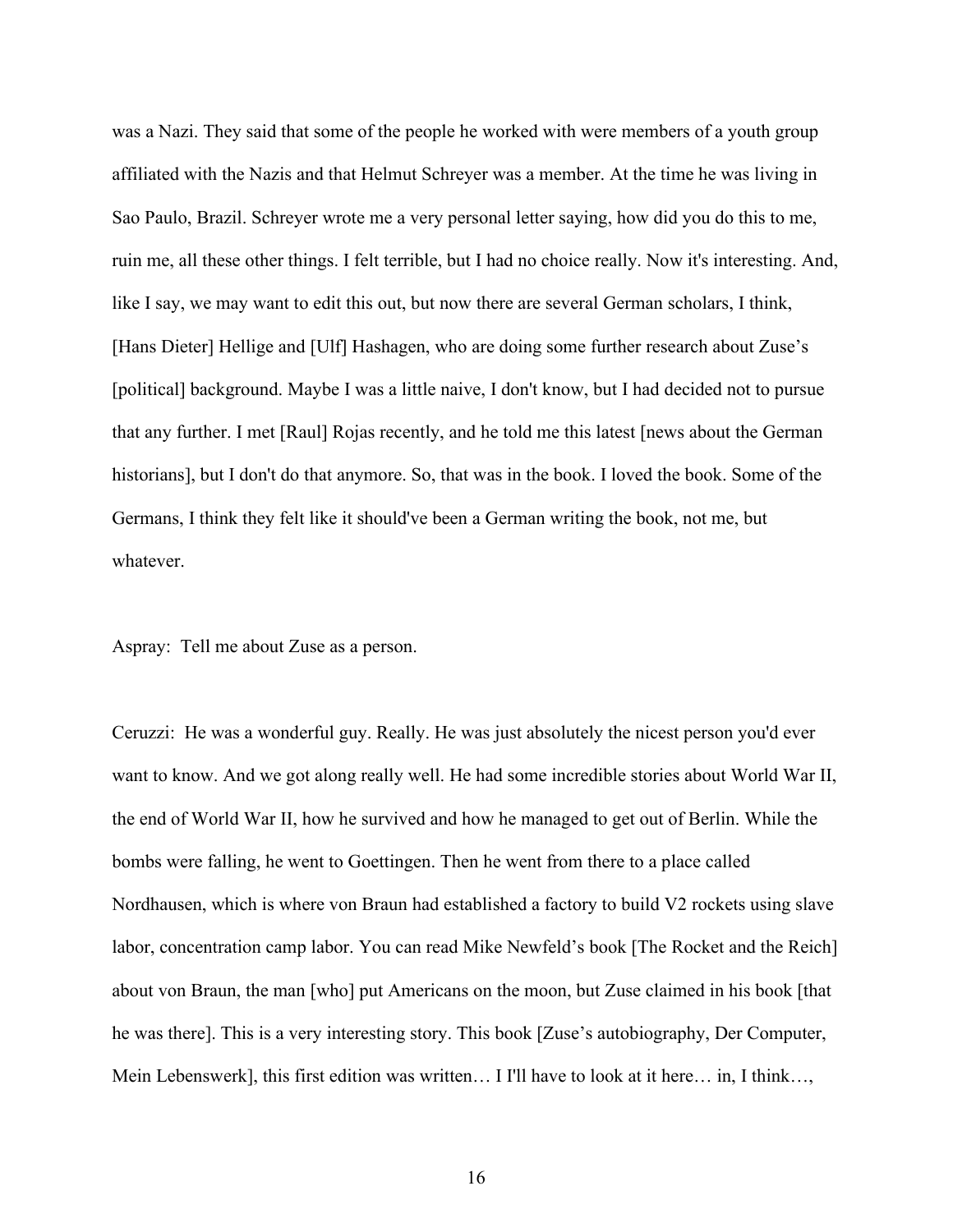well, 1970 is the copyright. Although I think he wrote it even earlier than that. The von Braun story had not come out at the time. But [Zuse] claims in his book that he saw the facilities there and said, no, I don't want to have my factory there. I believe him. Now, some people don't believe him, but I do – just from my knowledge. He then went to Bavaria, hid out in a barn and was interrogated by the British. And eventually went back to [what was now West Germany]. He claims that IBM wanted to take his patents. It's a complicated story there, but the Z4 computer was eventually installed in Zurich. It did a lot of work for a long time. It was one of the very few functioning computers in all of Europe.

Aspray: By the time that you actually had a chance to meet him, how old was he?

Ceruzzi: Well, he was born in 1910, so he was in his sixties. He was very, very alert, very healthy.

Aspray: Was he still working?

Ceruzzi: Yes, he was. Well, this was an issue… his company. He founded a company, and this is very much the parallel with Eckert and Mauchly. It ran into financial troubles and was eventually absorbed by Siemens. I remember I said something in the book about that, and he very forcibly corrected me saying, "No, I didn't go bankrupt. We entered in that merger". You know, he wanted to be sure he had that [stated correctly]. I think in the United States, to fail is part of the Silicon Valley ethos, but in German you don't want to admit that you've ever failed. He did have a successful business. There's no question about that for a while.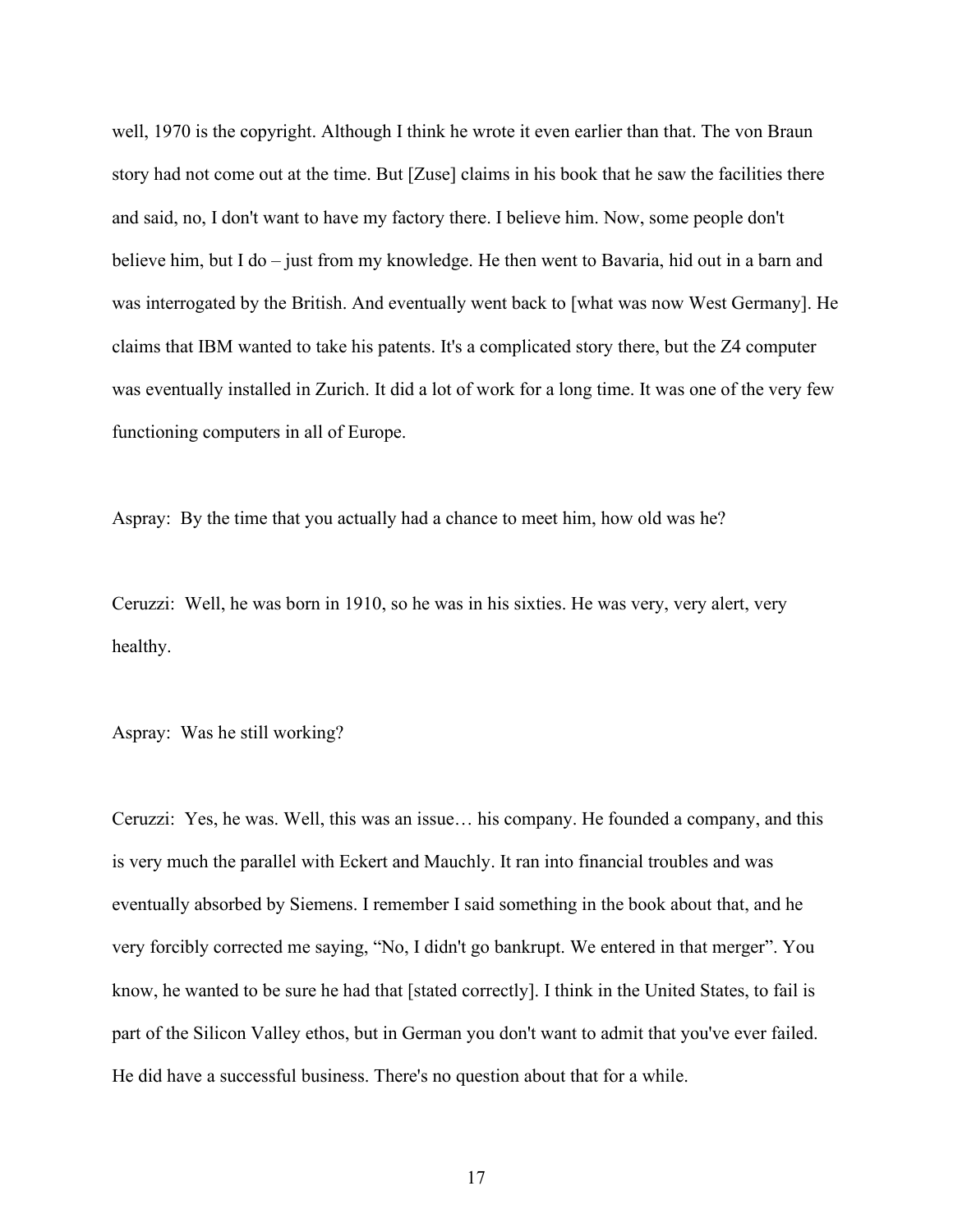Aspray: You mentioned in passing Paul Armer and the Babbage Institute, do you want to talk about them?

Ceruzzi: Well, I mean, that was founded right around the time I was in graduate school and the [fellowship] helped support my dissertation. They gave me some money, which I very much appreciated at the time. We had a meeting in Minneapolis with Paul and, you know, in those days a lot of the pioneers were still alive and active. You could talk to them. I can't remember specifically who was there, but we had a great time. Paul was a wonderful mentor in a way, although I don't think he was a detail[-orient]ed person, but he certainly helped me with the dissertation, encouraged me to keep going with it and everything like that. I didn't have much other interaction with the Babbage. I interviewed for the job of director but didn't get it. And I'm really lucky I didn't get it. I'm not a manager person. So, the Babbage had been moved to Minneapolis by that time. I guess it started in Palo Alto. Is that right? Yeah. Right. I never went to Palo Alto for that anyway. I mean, I went to Palo Alto, but [when I went to the Babbage Institute] it was in Minneapolis. I don't know the exact date, but you could probably find out.

Aspray: Right. Tell me about your going on the job market and ending up at Clemson.

Ceruzzi: Yeah, well, I was married, my wife was pregnant. I was finishing the dissertation. I had a defense scheduled and I heard that there was an opening at Texas Tech University in Lubbock, Texas. The professor there was Bob Seidel, whom I'm sure you know, later the head of the Babbage. He had a sabbatical and I applied. I didn't hear anything. And then, you know, uh, here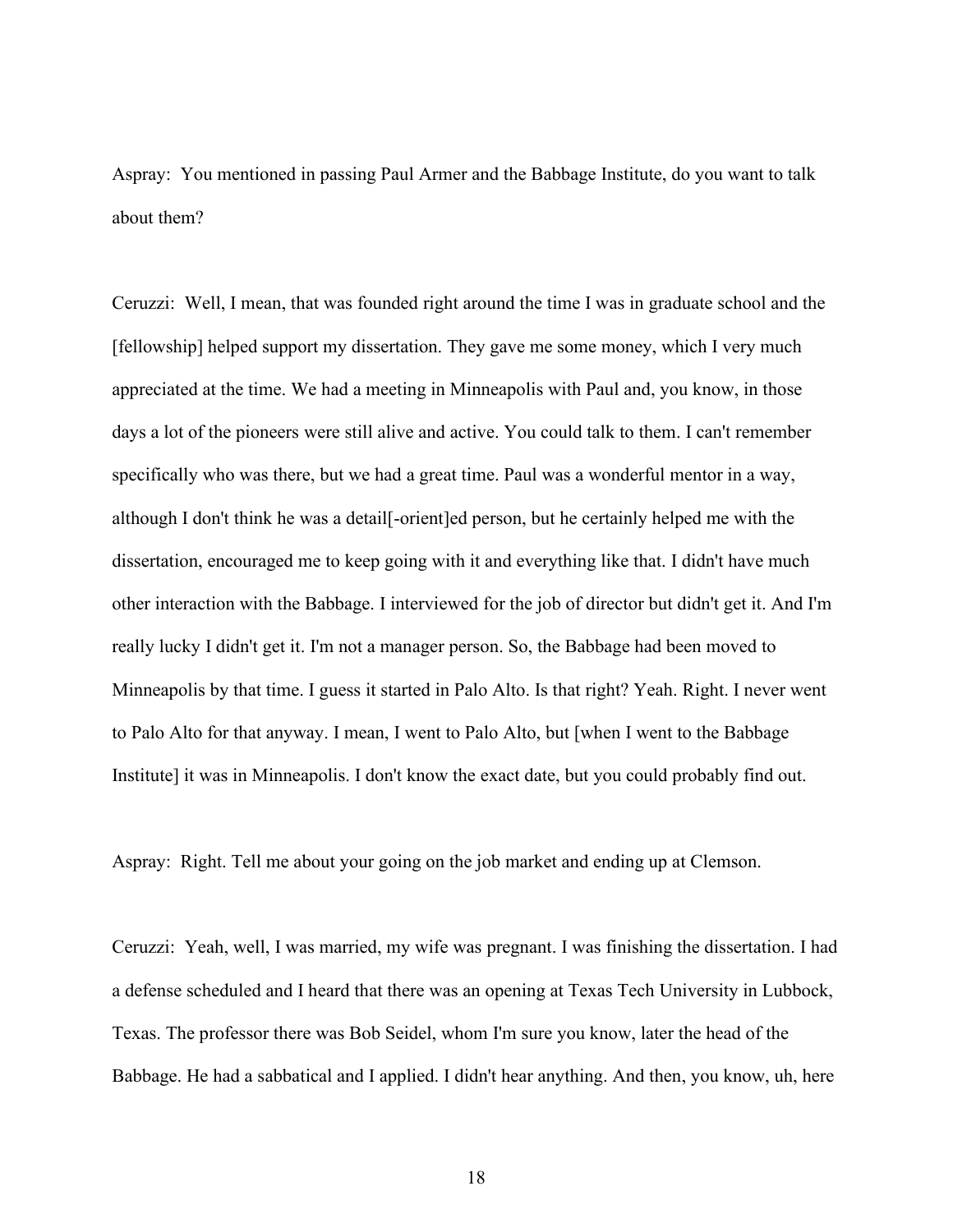in the middle of a hot summer in Kansas City, Missouri, where I was still working on a dissertation and blah, blah, blah. And I suddenly got a call saying come to Lubbock in two weeks and start teaching. My wife was eight months pregnant and I had an ancient car anyway, make a long story short. Yes. I went there. That was my first teaching job. It was not tenure track. It was visiting, to replace Bob in the history department. Of course, I had to sink or swim, develop courses and all that. Not history of technology obviously. The first thing I did… we didn't have any health insurance, but we went to the hospital at Texas Tech and said, my wife's going to have a baby and we've got to do something. They set me up, everything went fine. So, my daughter was born in Texas in [September] 1980. Then, we moved back to Kansas City after the year. Bob [Seidel] was still out. I don't know what happened to him, but then the same thing happened. I got a phone call. Oh, I do know what happened. I applied to Clemson, went down there for an interview. I remember, I went down there the day of the air traffic controllers strike, where President Reagan fired all the air traffic controllers. So, the airlines were in a total mess. It took me hours to get to Greenville, South Carolina. I had no sleep or anything like that. I was put up in a hotel in Atlanta and there was a big loud band playing in a bar next door. Anyway, I had the interview. They offered it to someone else, whose name I will not give you because he ended up at the very last minute taking another job. They were really, really angry at this person. They called me, and I could just feel the anger in their voice saying this guy did not [show up, so could] you come down? So, I went to Clemson. So, I was there for three years, and that's when the book came out. Clemson at that time, it's, it's a wonderful school. Their computer science department is excellent. [The] history department, they were trying to raise themselves up at the time, which they were doing successfully. I don't know whether I was one of them, but, uh, um, I do remember before the book came out, I managed, I wrote a review for Science magazine, I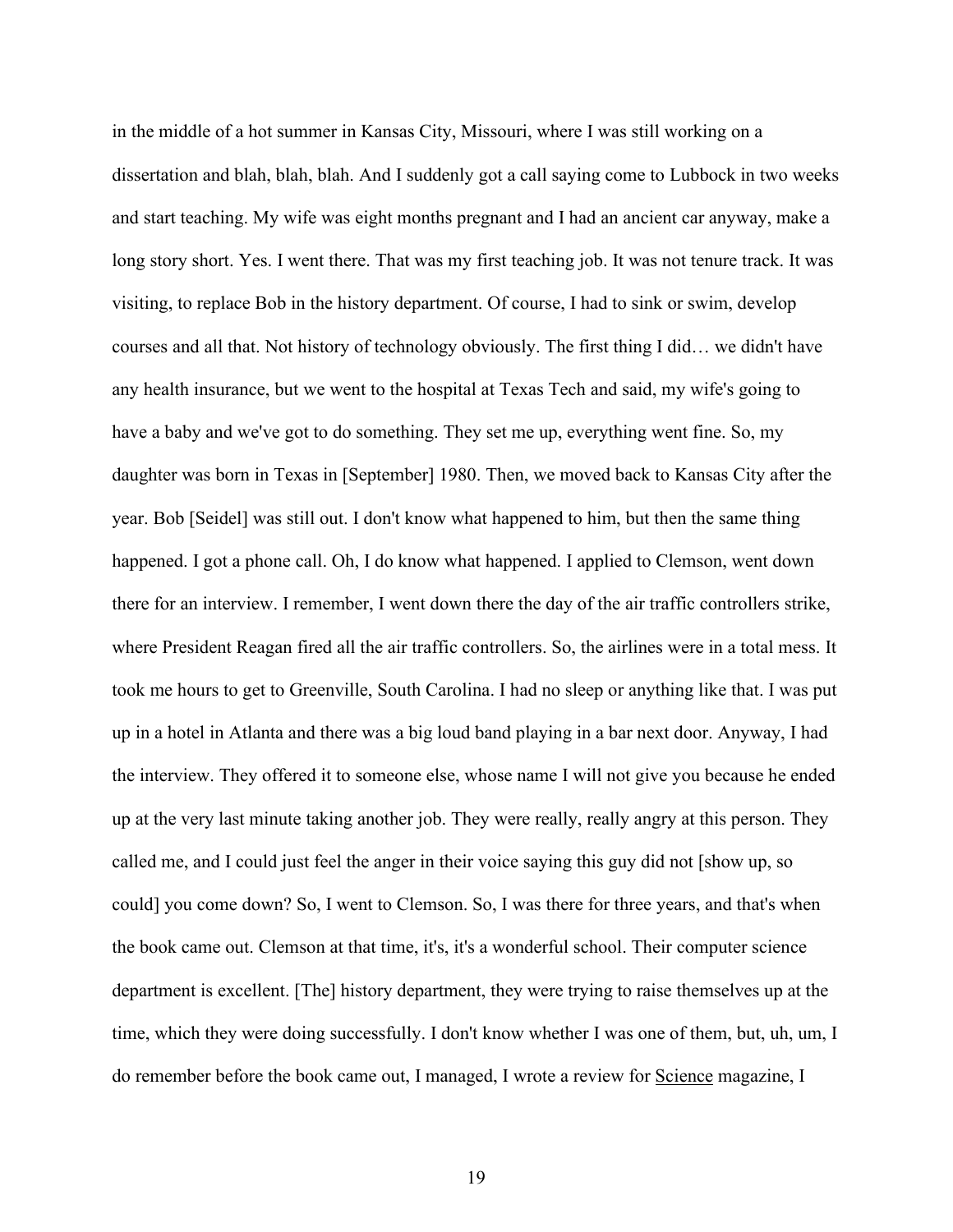guess, Katherine [Livingston], you probably know her name, the book review editor of Science. I wrote a review of, um, the book by Burks about Atanasoff, Eckert and Mauchly and published it in Science. That really made an impression on the faculty there. None of them had ever come close to anything like that. The other interesting thing was that Mel Kranzberg was at [Georgia Tech in] Atlanta and, I don't know how many people can tell this story. You give a comment or something at a SHOT meeting, [and] the next week, Mel writes a personal letter to the Dean of the college saying that Ceruzzi, he's brilliant. He wrote the greatest [paper], you are so lucky to have him on your faculty, and all that kind of thing. It really, really helped because I struggled, for a while, but I got through. Then, I got the call to go to Air and Space.

Aspray: Did you like being a professor?

Ceruzzi: Yes and no. Some of the students loved [my classes], they thought I was the best professor they ever had. It had its moments. I'm not sure what would have happened [if I had stayed at Clemson]. Would I have gotten tenure? I'm not sure that whether I would still be there or not. It's very hard to say. I never thought I'd be anywhere very long, but I was in Air and Space for 35 years. Pam Mack took my place [at Clemson]. She's still there. You know [her], don't you? I do.

Aspray: Yeah, not well, but I do. Tell me about going to Air and Space.

Ceruzzi: Well, that was another one of these crazy things. We may get into this, although it could be a little bit controversial. IBM was very interested in having this installation and do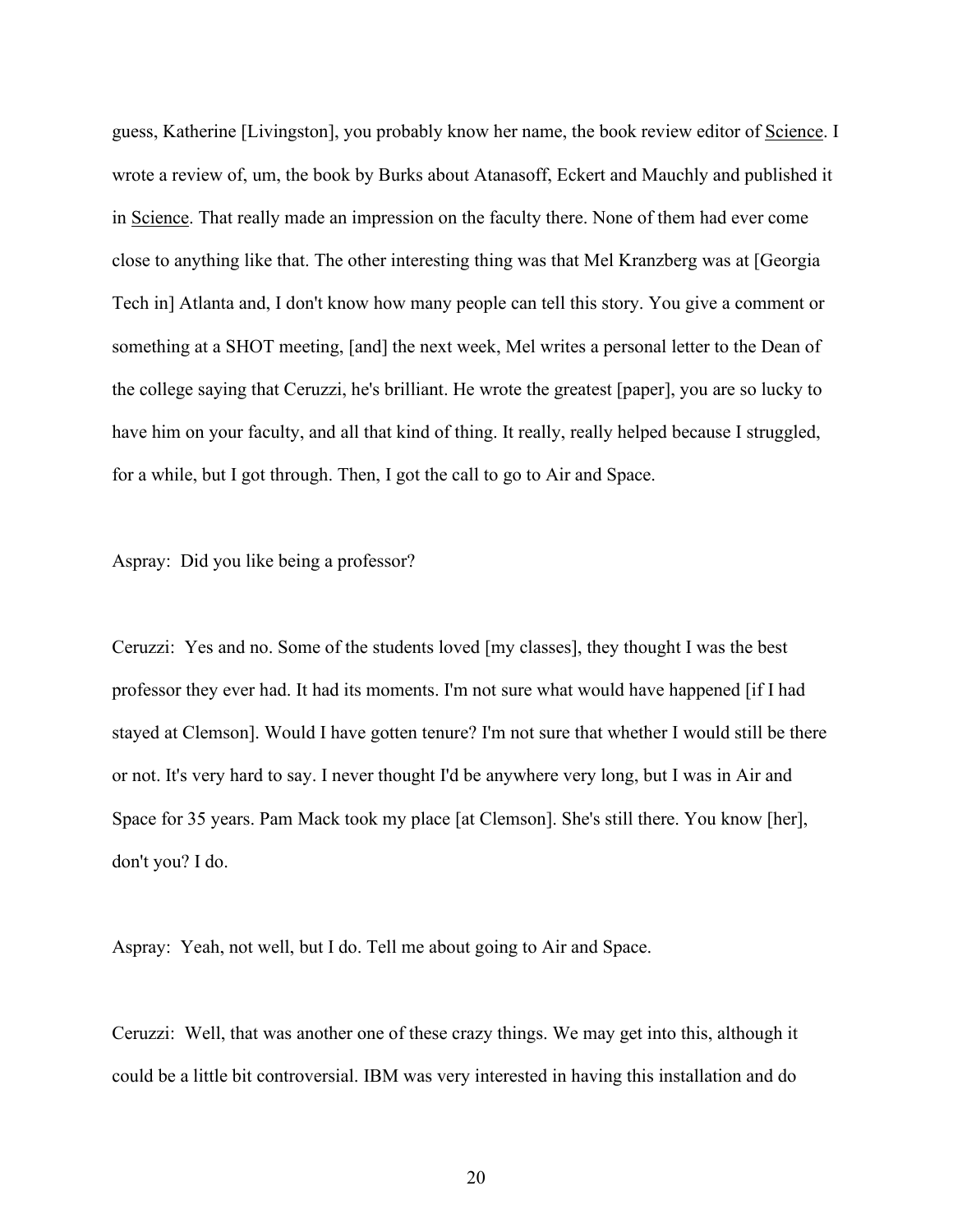something about the history of computers. They went to the Museum of American History, naturally. It may have even had a different name then; [it] may have been called the Museum of History and Technology. For various reasons, they [IBM] felt that the people there were stalling. You probably know more about it, Bill, than I do - about why they were stalling. You probably know about Hank Tropp doing oral histories for the American History museum. Anyway, I didn't know about any of [this], but they then went to Air and Space, [suggesting they] do an exhibit at Air and Space. Well, they didn't have anybody who was an expert on that. So, they somehow found me. I was not an aerospace person, but I've always had an interest. I watched the moon landings, all that sort of thing. I understood the whole story about the computer on board and all that. So, they hired me. They called me up and hired me almost on that moment… I aced the interview there. It was a struggle. We eventually did open an exhibit called "Beyond the Limits" about flight in the computer age. I have the catalog here somewhere. 1989, it opened; and the catalog is still referenced. We had a Cray 1 in there, which still is a big coup for us to get the Cray. What else did we have in that? We had this X 29, this airplane with forward swept wings. It was computer controlled, which is the basis for all modern aircraft controls today. We had some interesting things in there. We had a flight simulator that was based on an amusement park ride, looked like an amusement park ride. [Was] the whole basis of flight simulation, virtual reality, all that. The exhibit came down with a few years ago. So, that was what they hired me for, but I ended up staying on, as you know. Little by little, I ended up falling into this history of modern computing book, which took many, many years of my career.

21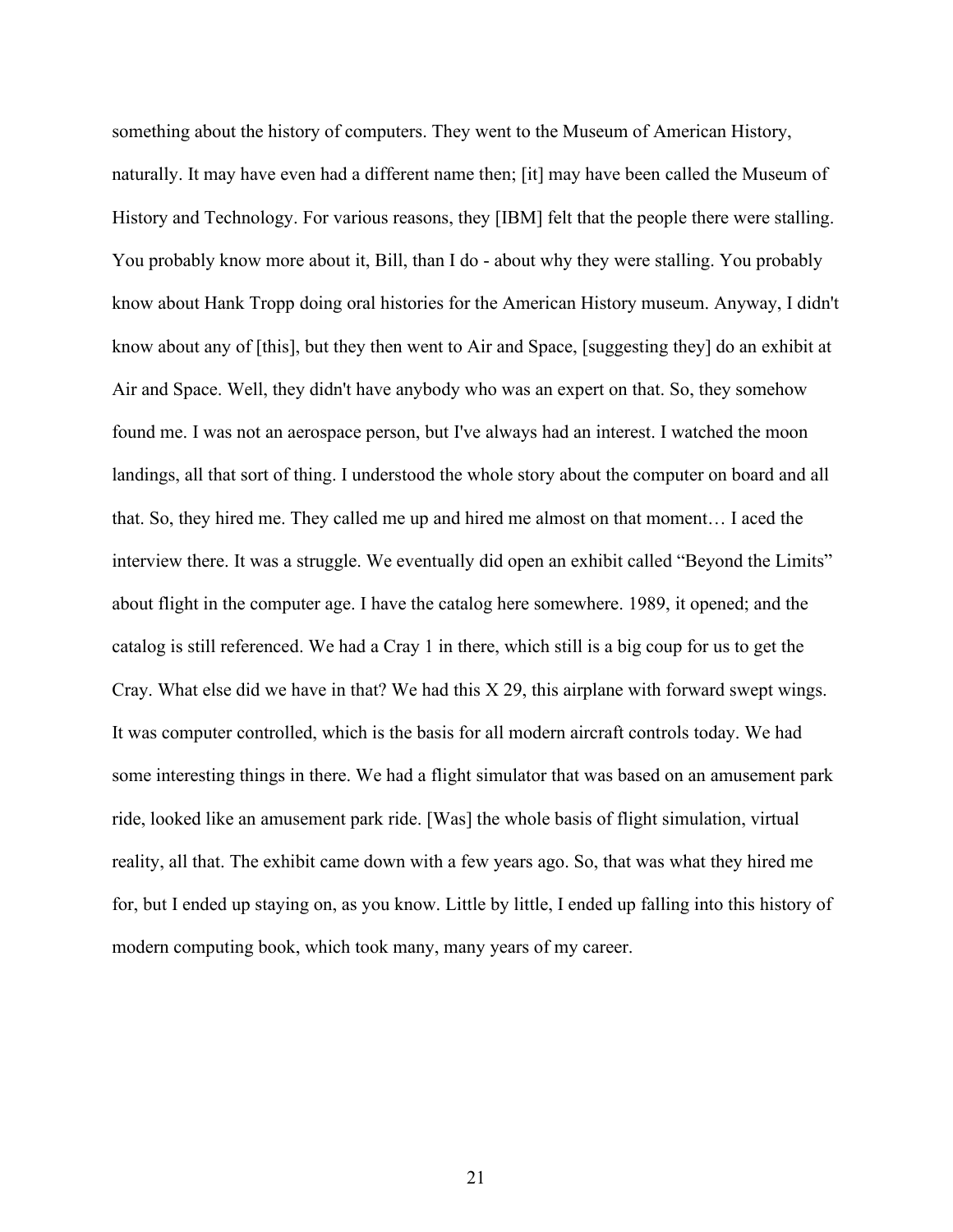Aspray: We'll come to that in a minute, but tell me, what it's like to be a historian in the Smithsonian? And, in particular, do your historical skills come out, are they valuable? And in what ways, if you're doing an exhibit?

Ceruzzi: This could be easily 10 zoom [call]s about how curators clash with exhibit people. Exhibit people have this feeling that you can't have more than 50 words on the [label]. They always talk about, "don't put a book on the wall." Well, we all have to put up with that. I would like to think I didn't do that, but on the other hand, it was tough, but we did get support. The front office didn't really understand why we were so obsessed over scholarly publications, but they accepted it. They understood that this was our reputation. Certainly, when one of my colleagues, David DeVorkin, had a planet named after him – a minor planet – the people in the front office can't ignore that. Let's put it that way. So, when I got letters from Paul Allen inviting me to his [museum] in Seattle, it's like, "Oh, wait a minute. Maybe Ceruzzi's got something." They were supportive, but on the other hand they couldn't quite figure out why do you do this? But on the other hand, as long as you could get an exhibit done, it was okay, you were respected. I did a number of exhibits. I think that worked out okay. It was tough. I think you could talk to other people. I know you've talked to Peggy Kidwell and David Alison and John Eklund, people over at American History. They have their own version of the same story, I'm sure.

Aspray: Right. Was your department within Air and Space a congenial place? There were a number of other historians in that department. Were there good conversations?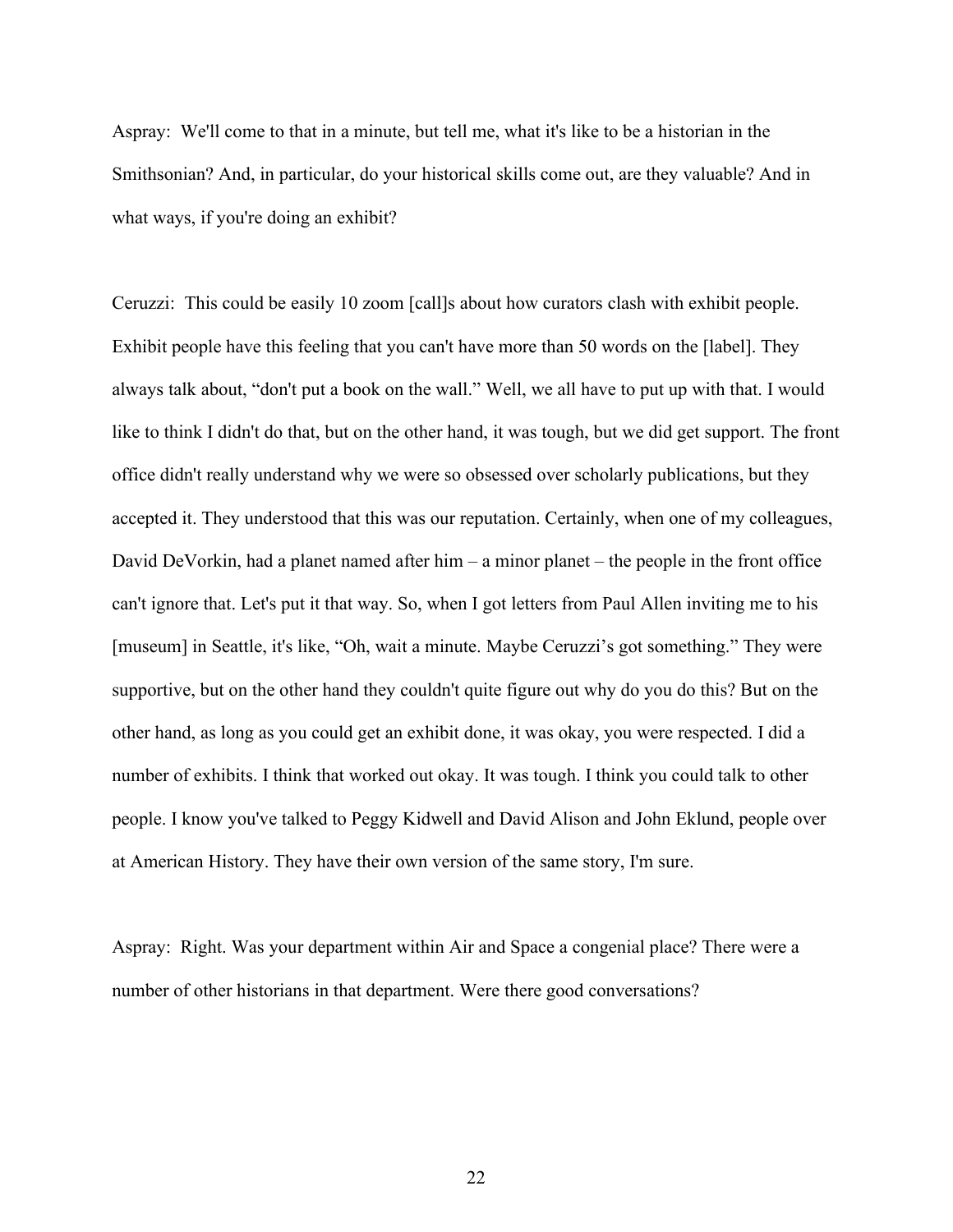Ceruzzi: Yeah, I think it was a wonderful place. In fact, the irony of it is that, at that time, American History had this stellar reputation. *Technology & Culture* was published there. I think the *American Quarterly* was published there. We were looked at as kind of the step-sister. We were [regarded as being] in bed with the aerospace [industry], which we weren't, but that feeling [persisted]. It turned out, we had a much better comradery and respect for scholarship than any other place really. We had some very stellar people: David [DeVorkin], Robert Smith who wrote the book on the space telescope. We had lots of people there. Alan Needell had written about Lloyd Berkner and Martin Collins was writing about the RAND Corporation. So, a really, really stellar group. I don't say we all got along because we did not at times, but it was a fun place to be. Yeah, absolutely.

Aspray: I don't know the story about IBM coming first to American History before coming over to Air and Space. I do know some of the people who were there at the time, for example, Uta Merzbach was the curator of mathematics.

Ceruzzi: That's right.

Aspray: And I guess Peggy [Kidwell] came to work for Uta some point as a support person and eventually rose into the position. Can you tell me about the environment in American History in those early days when you first arrived at Air and Space?

Ceruzzi: Well, it was weird. You've had dealings with Uta, she was old school, which is fine. I don't have a problem with that. Never did. But there was also this environment where there was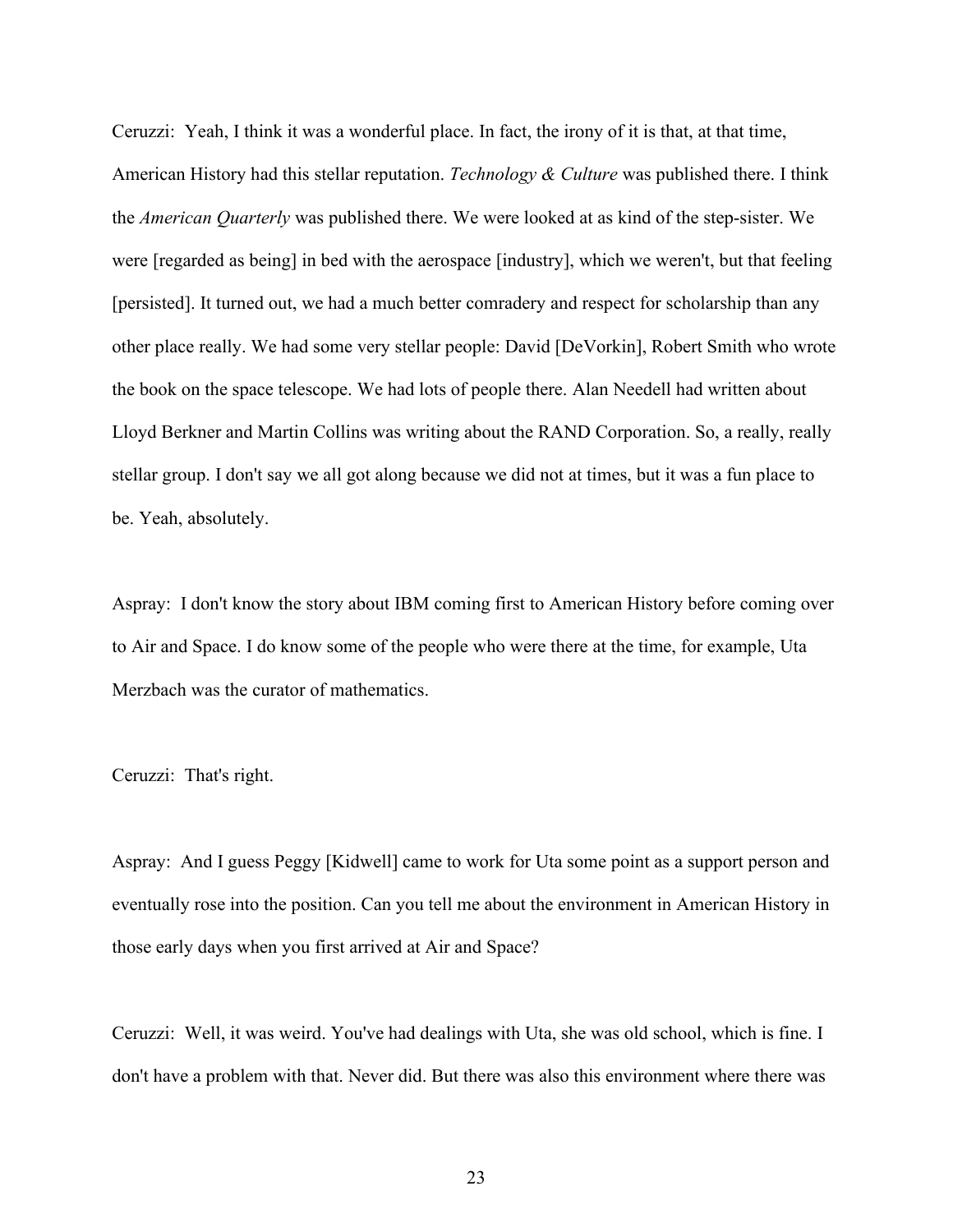this pressure to do something about this huge topic, which the Smithsonian had not really done much on. The Smithsonian had, and it still has, a bit of arrogance about it, which people have talked about over the years. They said, "who are you to tell us what to do?" Even though I spent a lot of time over there, I really stayed away from the internal politics of what was going on. I do know that there was that oral history project, which was [conducted by] Hank Tropp of Humboldt State University and Robina Mapstone. I think her name is on a lot of them. They apparently had difficulties getting those things processed properly and had complaints. They wrapped [the Smithsonian's] knuckles [and the response was], no, don't complain. We're the Smithsonian. Anyway, I, I stayed away from that because I don't want to get [involved]. I had enough problems of my own. Let's put it that way. I'm trying to get an exhibit done. So, I didn't really want to get involved. And eventually they hired David, Allison, he got their exhibit open, "The Information Age."

Aspray: One of the things I was thinking in preparation for today, is there were some people who were not historians of computing who came into my sphere as I did historical work on computing. For example, Bob Multhauf, who, you know, had been a curator and then was the director at History and Technology, was actively involved with the Babbage Institute and was a buddy of Arthur Norberg.

Ceruzzi: I didn't know that.

Aspray: And Nate Reingold, I would cross paths with him on almost every [archival] collection that I went to in American science. It seems like there were lots of human over there who could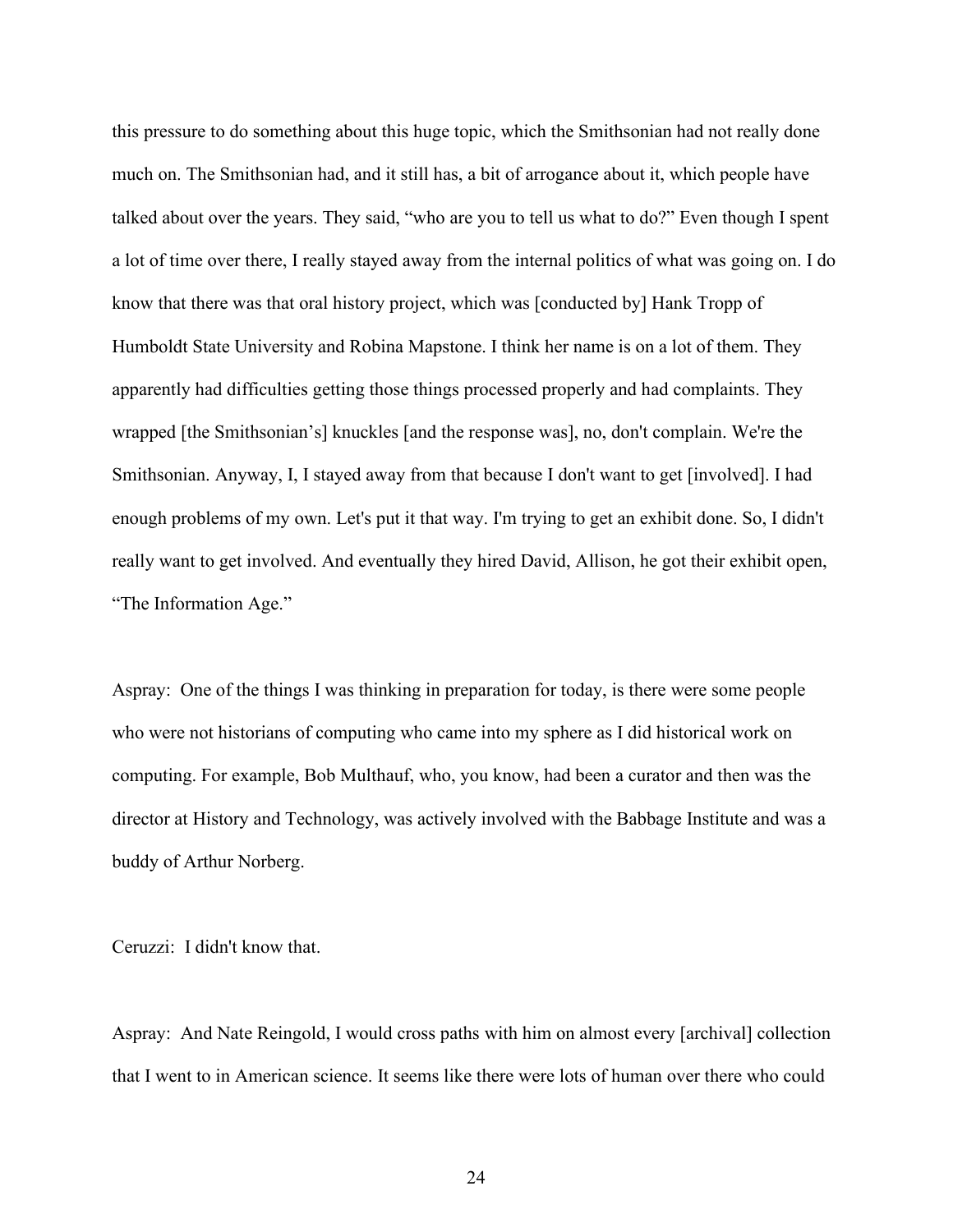have been interested in these things. I'm not asking you necessarily to tell the story, but it's just curious to me that there wasn't more [interest in computer history].

Ceruzzi: I don't know the story, to be honest with you. In some ways, I'm glad I don't, because there were some messy things going on. I just assume that Mike Williams was involved with that too. He was brought in at one point. He may have his version of this story. Like I say, I'm not a manager and I don't know much about management, so I couldn't really get involved in the management issues. Besides, like I said, I was trying to do an exhibit at Air and Space, and I was also bootstrapping myself into the aerospace story. I [knew] very little about it, but I bootstrapped myself into that and ended up really having a tremendous lot of fun, hanging out with astronauts, and pilots and, and space engineers and rocket people. I learned something from the inside. Of course, they use electronics. 90% of the cost of any rocket is in the electronics. The rest of the rocket is just a big gas tank. [That is] a little bit of an exaggeration, but there's a lot of electronics. I was also backing up to my days at the Linda Hall Library. One of the biggest, by far the biggest, customer [at Linda Hall] we had was Autonetics, which was at the time doing the guidance system for the Minuteman missile, which I didn't know about. Of course, that was secret. They put in [interlibrary loan] requests every day; they would send in requests for tons and tons of material. So, we knew that they were up to something, and they had a lot of money, obviously. That's what I was doing at the time. I had a mentor [at the Air and Space Museum], an aeronautical engineer who worked for Bell Aircraft, an elderly gentleman. We would sit in his office. I was learning at the feet of the master here. And in his desk drawer, he had something called a planimeter, which is a handheld device that would compute the area under a curve. He used it. I think there's this link between the computer age and the mechanical age; and of course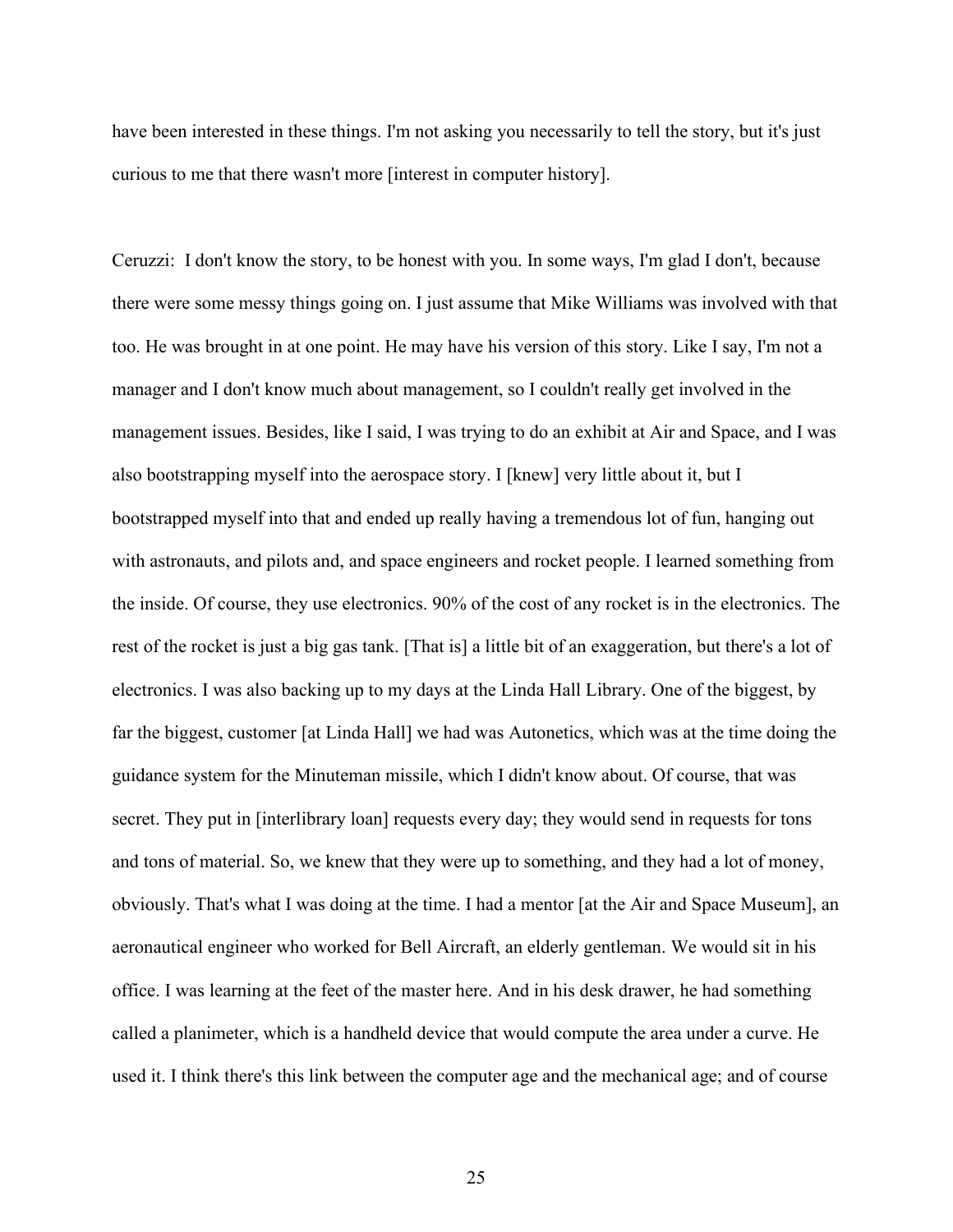we all should know that the mouse was invented by [Douglas] Engelbart based on his experience using a planimeter, when he was at NASA, the idea of moving something around on a table.

Aspray: You reflect upon the contribution that your exhibit and then the catalog made to the history of computing?

Ceruzzi: They talk about silos. And I think that the historians of aerospace and the historians of computing don't really interact as much as they should. I mean, some of them, some of us, do, but you would think there'd be more. There's been an awful lot published about the Apollo guidance computer and about Margaret Hamilton, the programmer, especially with the 50th anniversary, of course there's all of [Donald] Mackenzie's work on guidance, but there's so much else that should have been done. For example, the Hidden Figures book came as this big shock, just a couple of years ago. It was a book that should have been done way back right from the start, but it wasn't. I think that there's not, [but] I wish there were more dialogue. I'm out of the business now, so I can't do much more about it, but I think it's a silo. They are looking for a [computer] curator at Air and Space, although, because of the virus, they're stalled on hiring, but it will be interesting to see who they find.

Aspray: In a moment I'm going to go on to your history of modern computing book. But before we do that, are there some things that you want to say about either the big exhibit over American history or about David Alison or about Peggy Kidwell, for example?

26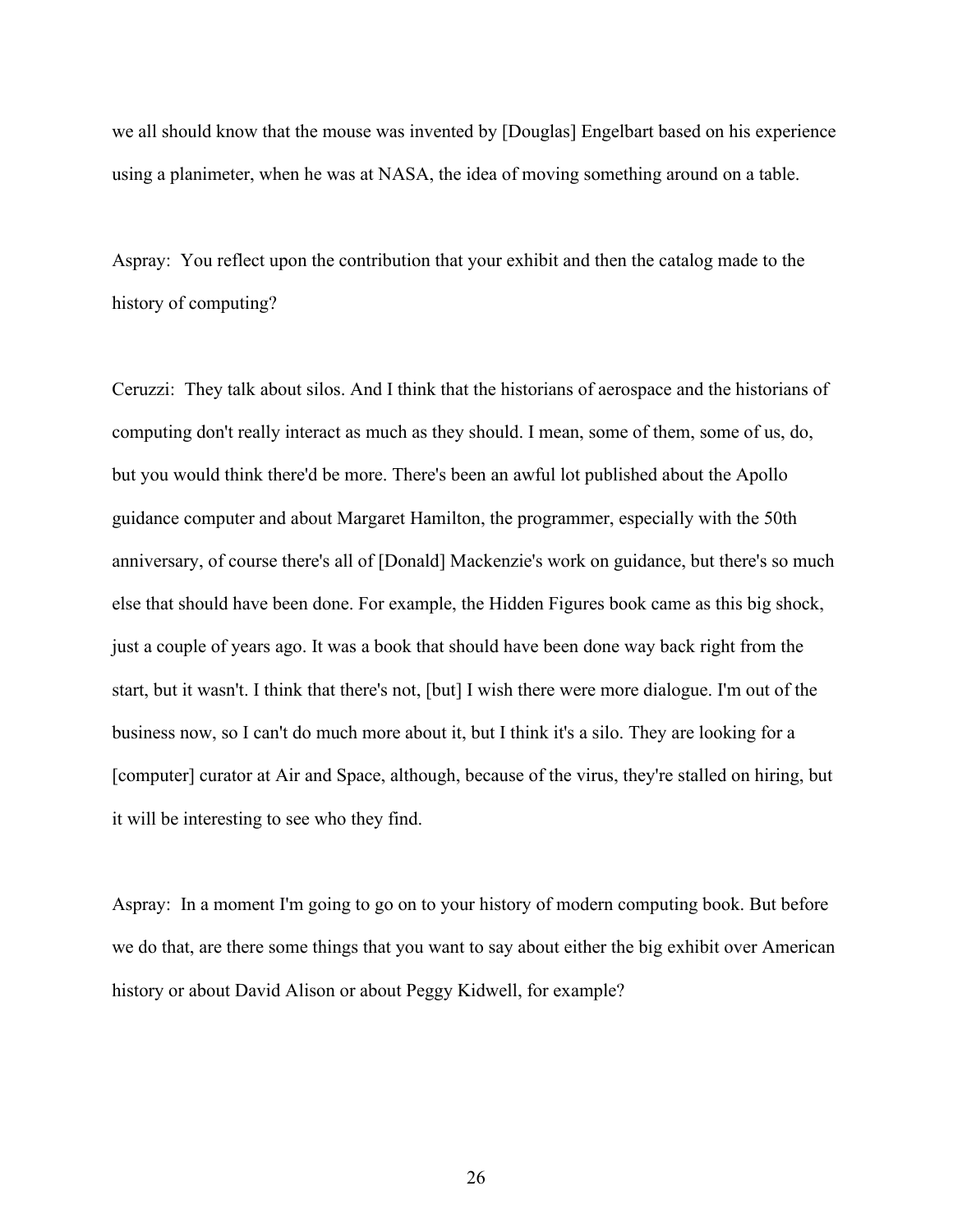Ceruzzi: Well, Peggy and I collaborated on a book together and that was wonderful. A little booklet on digital devices from the [Smithsonian] collections. I don't have a copy here, but to this day I'm so embarrassed because I had a picture of what I call the transistor, and somebody wrote to me and said, "that's not a transistor, that's a diode." Oh my God, what a mistake! [It has] only got two leads, but anyway, [Peggy] had the Comptometer and, and I had some other stuff. I think it's better that I not get involved in [talking about] American History. Really. You could probably find people there who, well, a few, [there are] not very many left, of course. But we were in different worlds, in a way we really were. When "Beyond the Limits" opened, there's an award that they [SHOT} have, this thing called the Dibner Award for excellence in exhibits. The year that I opened Beyond the Limits [and] put in for that award, they awarded it to Nobody. Hmm. This is an exhibit which still people talk about; [it] is pretty good. So, I think that reflects something about how the people at American History felt about Air and Space, that we were not part of this movement towards social construction history from the bottom up, and all that sort of thing. We weren't. I don't know, I assume we are. I don't know whether we are or not. I have no idea, but they couldn't bear the thought of giving us [the award], although, our "America by Air" eventually did. It is a good work and it had a lot of social history in it. So, I didn't have [strong connections with NMAH]. No, I had very little.

Aspray: So, was there any sense of community? I know that you were friendly with Peggy. Did you see Peggy on a regular basis? Did you see David Alison on a regular basis?

Ceruzzi: No. David was pretty much off insulated in a way, but I did have a lot of interactions with John [Eklund]. Yes, absolutely. He was a wonderful guy. We had our moments, but he was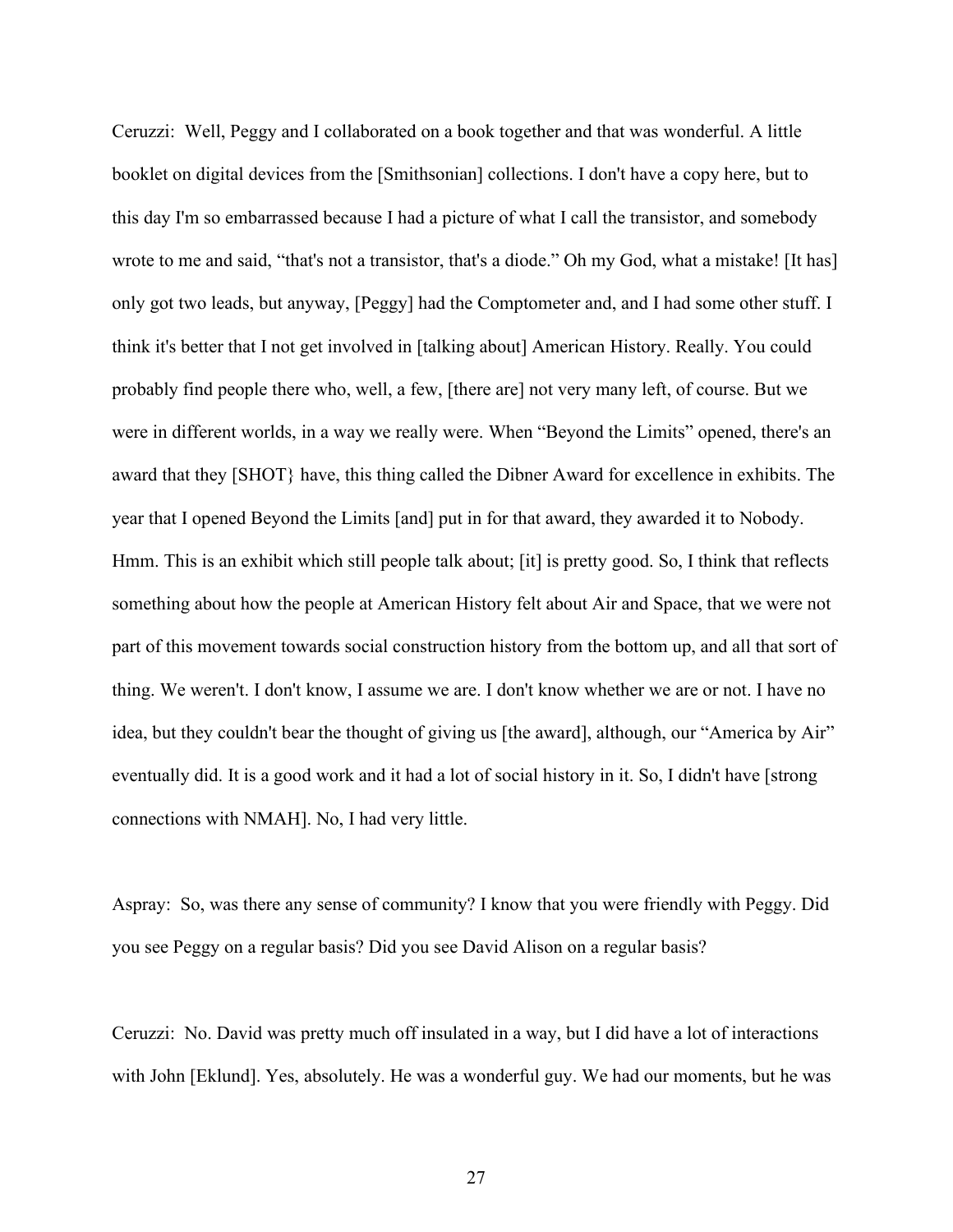a chemist who got into computers, reluctant[ly], sort of backed into [the topic] as many of us did. We had wonderful conversations. A lot of time was spent with him.

Aspray: Let's turn to talking about your history of modern computing book. Why don't you tell me the story?

Ceruzzi: Well, I don't know whether this is true of everybody. I talked about stumbling across the reference to Zuse in I.B. Cohen's book. This was another, crazy thing, where I was in my office at Air and Space. I don't even know if it was email back then. It might've been a letter, that Ralston and Reilly were updating the *Encyclopedia of Computer Science,* a big thick thing. I'm sure you know it. [Doing] a new edition. There was a long essay by a man named Saul Rosen on computer architecture. [Ralston and Reilly] wrote to me and said, "Saul is in poor health. He can't really do an update on this. Would you be willing to update this essay?" I [said] okay, fine. Well, seven years later, a "History of Modern Computing" comes out! That's the short answer. I got into the story, and it just became an obsession with me. The essay that Saul wrote had a lot of emphasis on architecture, on programming IBM's systems, and various IBM mainframes at the time. I immersed myself in that. I struggled and struggled to come up [with something like that]. I knew that there was this cliche about history of technology: [that it] is one thing after another, that we are just "rivet counters," I struggled on what's a theme that I can come up with. Eventually, I hit upon a theme, which I don't know whether it's going to survive the third edition. We're putting out a third edition. But the theme was that IBM had built this enormous structure based on batch processing, where you would collect the data, let's say utility, reading, utility meters, or something like that. You had a program written in COBOL. Basically, all you had to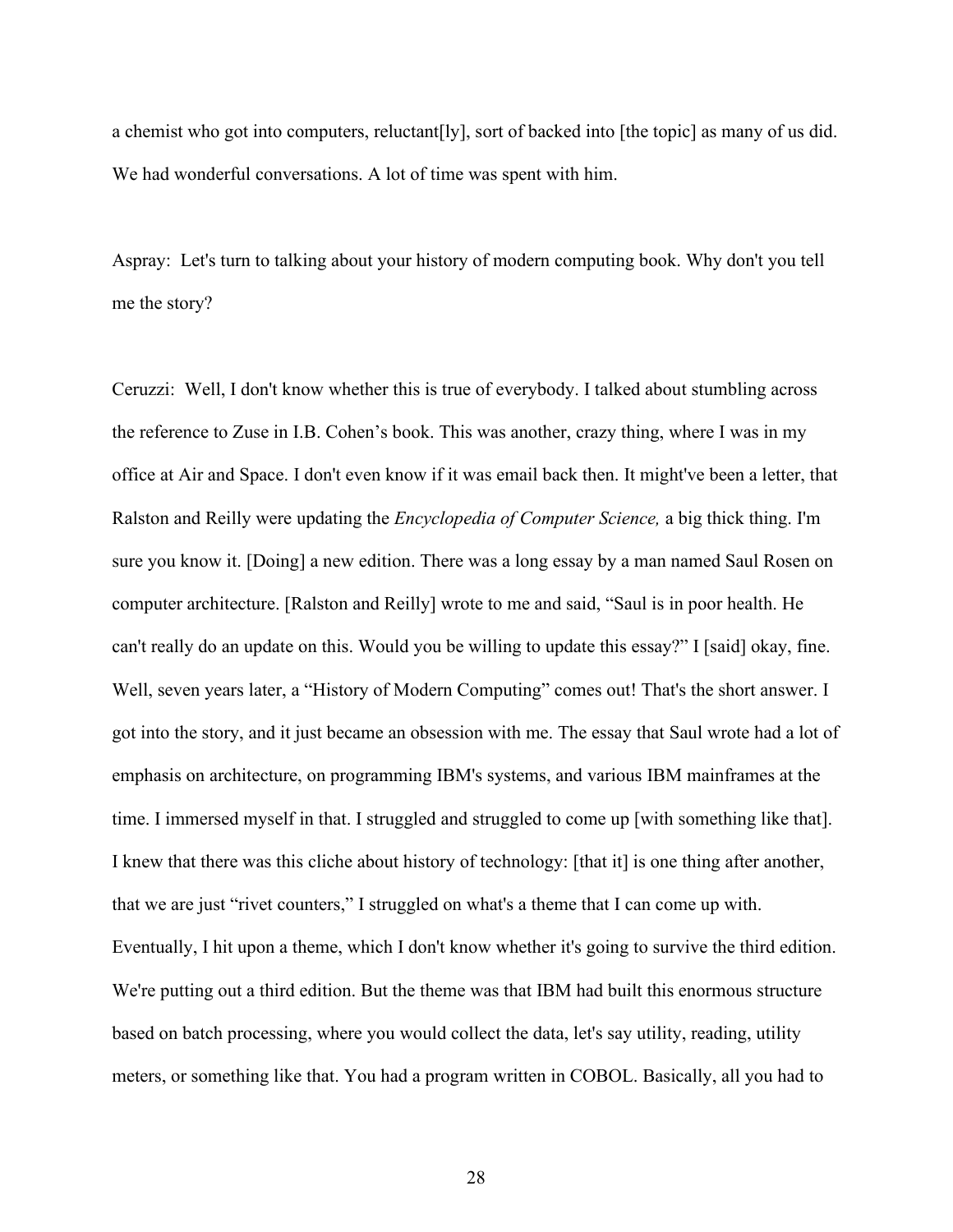do was run that same program. Maybe tweak it a little bit but run it with some new data. Once a week, you'd print out the utility bills on the chain printer. That was how you got the data; that was the basis for IBM. During the anti-trust trial, I remember there was some testimony by somebody that nobody's going to ever challenge IBM on this. They are absolutely impregnable with this business model. This was right. The testimony was given the same year that the Apple II came out. Obviously, somebody missed it. I realized that what was happening was this transition from batch to what we now do today, where you interact with a computer, which IBM was very nervous about. They had the Model 67. Then time-sharing came in – through CTSS [Compatible Time-Sharing System] at MIT. They used an IBM [7090] computer. DEC came out with the PDP 10, which was time-shared, which the hackers used to develop the "incompatible timesharing system" at MIT. But of course, time-sharing had its issues. I delved into that. But of course, as we all know, the interactive mode prevails today. You type something into Google, milliseconds later the answer comes out ([or] what purports to be an answer). You assume that you can interact. It was a very difficult transition. It nearly killed the IBM Corporation, but time sharing is still with us in a very different form, of course, as we all know, with the cloud and client server and Xerox PARC. But that [insight] was to be the key to make the book intelligible. I don't know whether… I'll let other people decide whether that succeeded or not. But to me, that was the big move in computing, from a batch processing world to the interactive world. I remember focusing on the trouble, the trials and tribulations of the Internal Revenue Service, because they were wedded to this whole batch system. They collected tax returns and they punched them in with key punches. They have a whole room full of key punch people with this incredible racket. I don't know how their hearing survived. Then they would run the batch. They had a big center in Martinsburg, West Virginia, where they ran mainframes, and then they would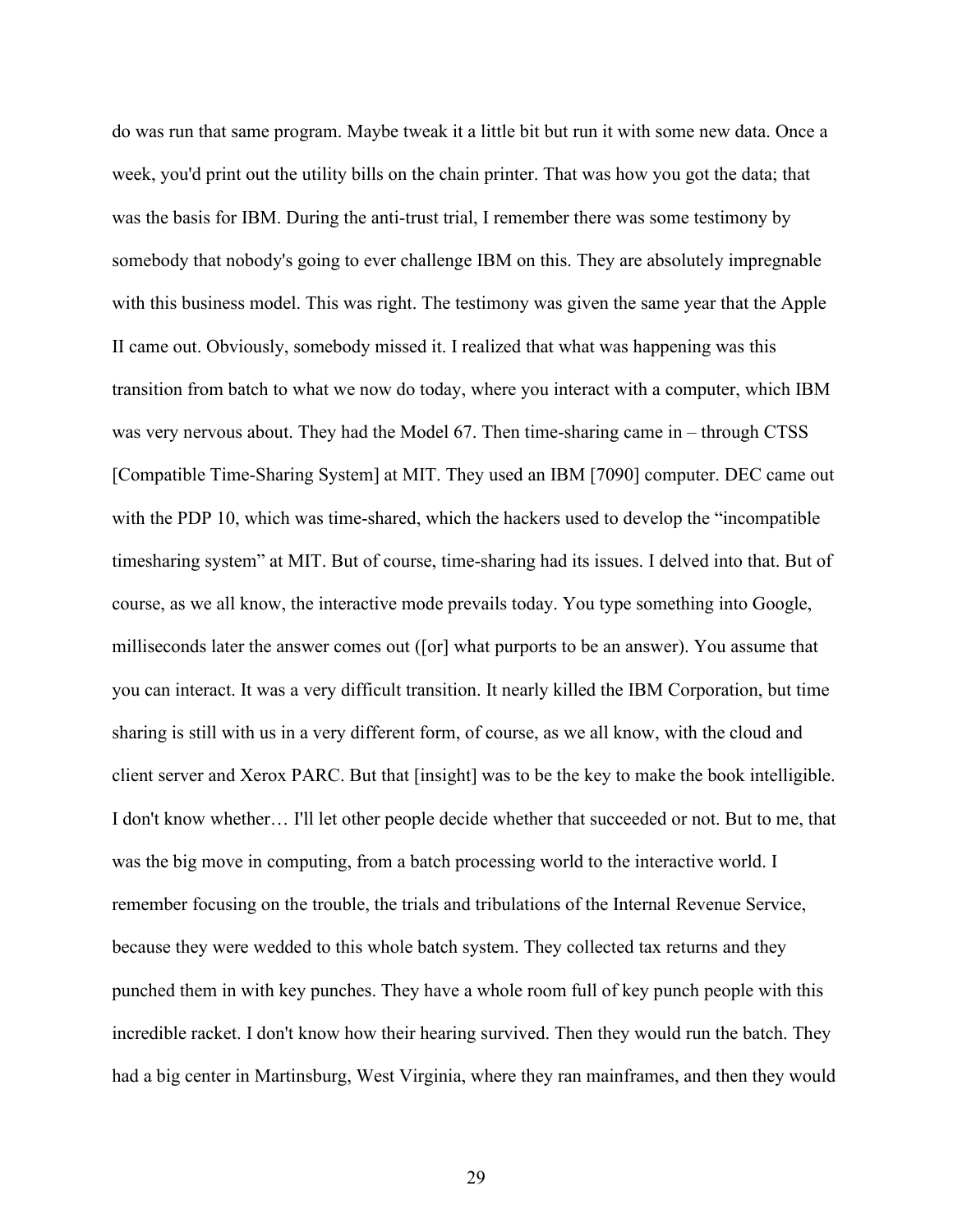do the taxes. They wanted to replace that [system] with smart terminals, and they ran into a hostile Congress. It's a section of my book, and I got some primary sources on that. To me, that encapsulated all of the troubles and difficulties of trying to get this[interactivity] to work. Of course, eventually [it] did work. And I think it eventually did work primarily by abandoning the timesharing paradigm of [John] McCarthy [of timesharing] as a utility, and moving over to the Xerox PARC paradigm of the client-server, where you've got intelligence on your desktop. Then you've got a server which does the heavy lifting, and you have Ethernet connecting the two. That happened. It took a while and Xerox had to do it, but eventually that's what we've got today.

Aspray: Every historian, when they write a book, has to deal with boundaries about when to start, when to end, whether to include things that happen in other countries, whether to include users or just developers, and so on. Could you tell me about how you thought about those issues and what kinds of decisions you came to and why?

Ceruzzi: Well, [the book] was long enough as it is. I couldn't make it much longer. I consciously decided not to talk about the Maniac or Babbage or Pascal or all that, or about Turing. I just decided I had already done that with "Reckoners" anyway, and I didn't talk about Zuse. I'll tell you a little story. Don't ever read your reviews on Amazon because people [say], "this book is terrible because he doesn't talk about [X]." Well, excuse me, I wrote a whole book about [Zuse] it, but anyway. "This book is terrible because he doesn't talk about somebody who's the inventor." Okay. I started with Eckert and Mauchly commercializing the UNIVAC, which to me was the real beginning. [One has to] begin somewhere. That's where I began. I also decided that I was not going to talk about artificial intelligence. I said the best, the best way to write artificial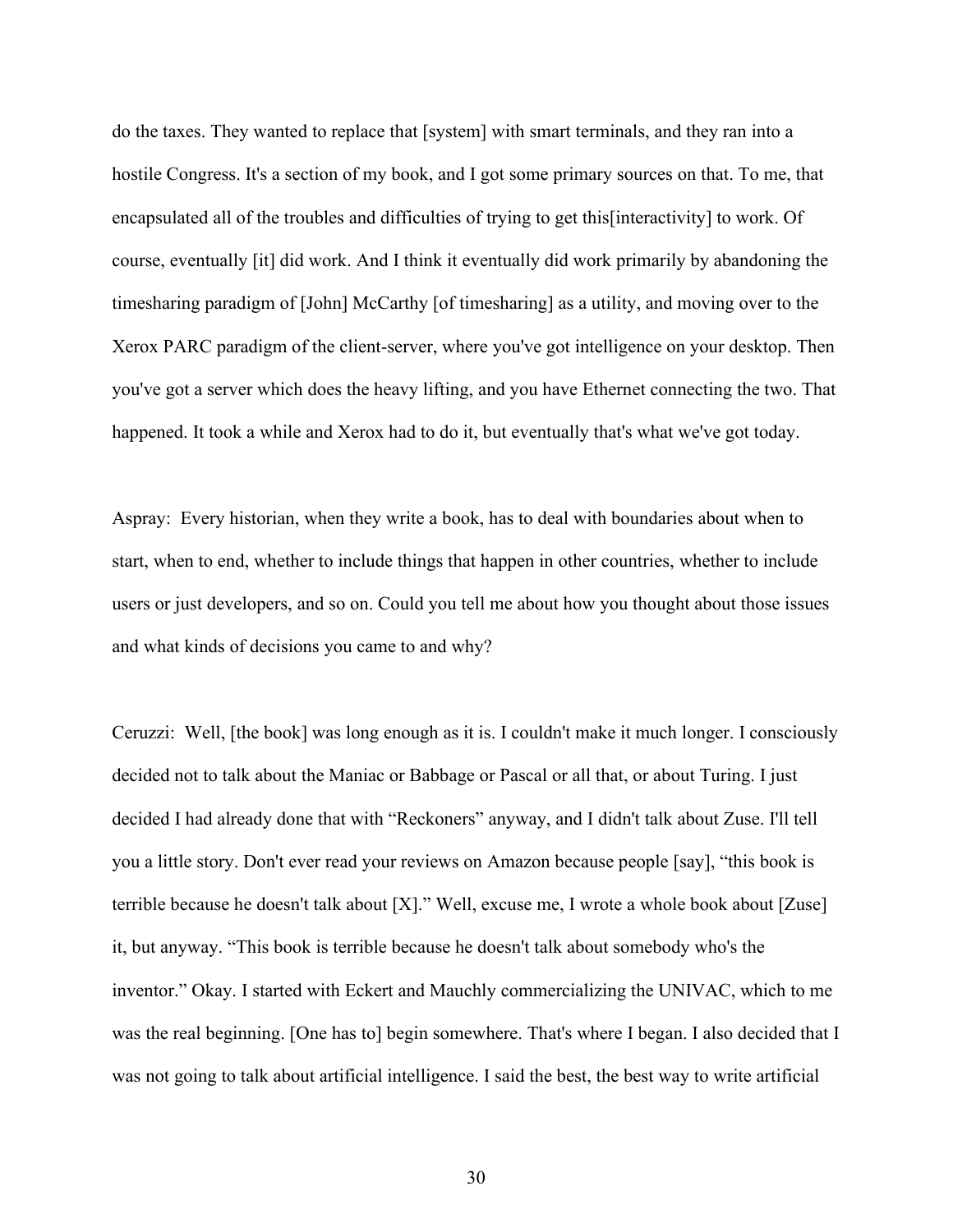intelligence and to get an intelligent computer, to write it as a joke. I don't know how funny it was, but I didn't do it. Of course, AI is big now. AI today [is] not the same as AI of 1954, let's face it. That was a world that I just decided I wasn't going to get involved in. So, I was very much interested in obviously many computers: DEC and Data General, and Max Palevsky's SDS. And the Seven Dwarves [the early competitors to IBM], I knew I had to cover them. I remember sending a manuscript to J.A.N Lee and he said, "there's not enough about IBM in here. What about IBM?" But IBM dominated the story, obviously, back then. Getting closer [to the present]:, obviously, the personal computer, Xerox PARC, I knew how important those were. The biggest regret I had -- and some of the reviews caught this -- was that, before the IBM PC came out, between the time of the Altair in '84 and the IBM PC, there was an incredible burst of creativity, all these machines. There were Altair clones, the IMSAI, Southwest Technical Products, Chromemco. I didn't talk about them and I kicked myself for not doing it. I should have, I didn't, I'm sorry. It was a big mistake because that was this incredibly creative time. When you started with this machine, if you could get it to add two numbers together, that was a triumph. And you end up with the IBM PC running DOS, or the Apple II. In between those years was a lot of hard work and creativity that I missed, I'm sorry. The internet was just started [at the time of the] first edition, [but in] second edition I had to put in the internet. I did it, I guess, based on Janet Abbate's work more than anything else. Also, the second edition talked a lot about the Microsoft antitrust trial and about Linus Torvalds and Linux. I made another joke that said that the most important thing about Linux is how to pronounce it. Because Linus, Torvalds was named after Limus Pauling [with a long i], but the software is named Linux [with a short i]. I don't know why, why don't they call it Linux [with a long i] anyway? You can tell them, I tried to put a few jokes in there. I don't [remember] most of them. I made a joke about John Perry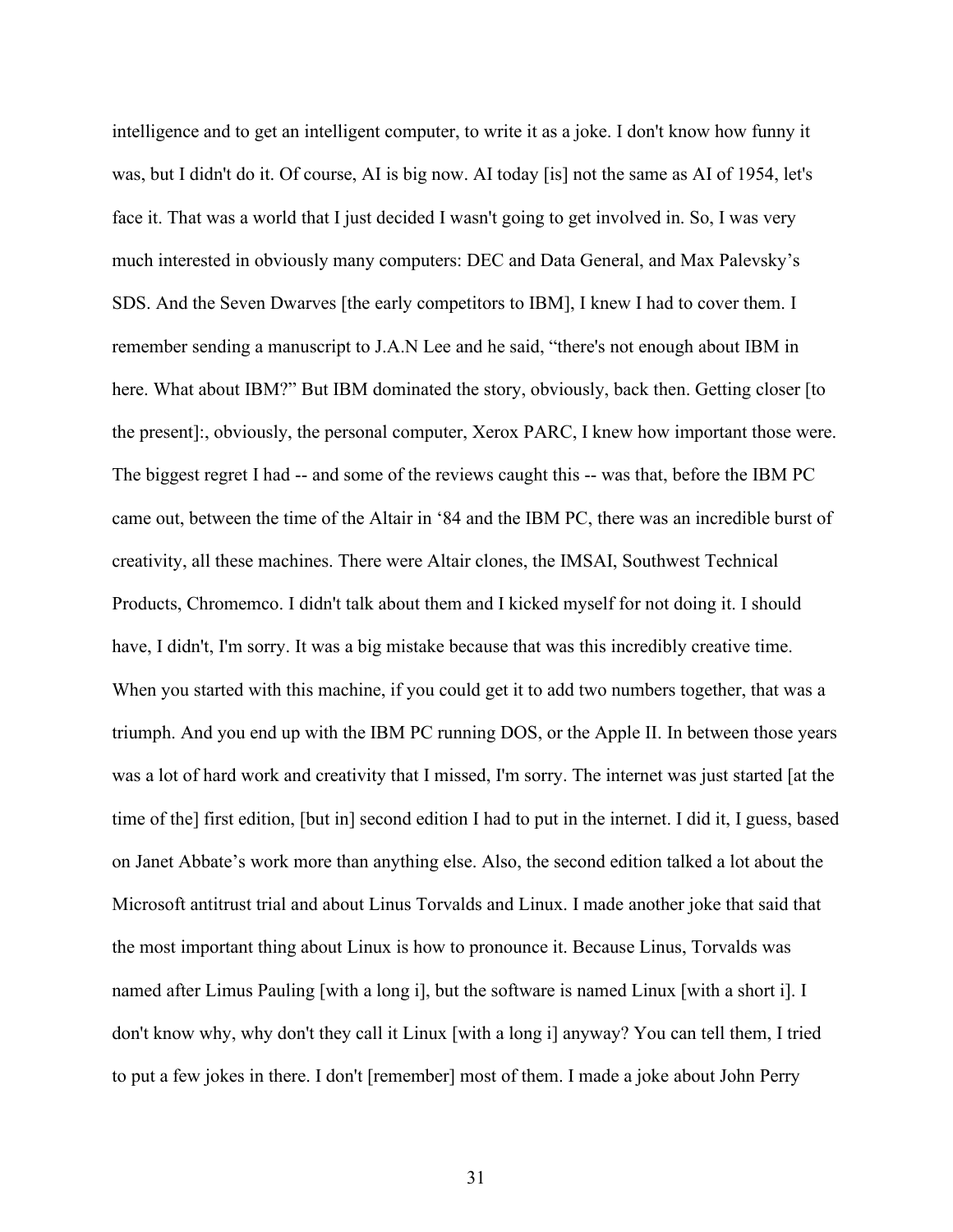Barlow, who wrote lyrics for the Grateful Dead. I said, well, he wrote these lyrics, but that was when the Grateful Dead were not good anymore. Well, I'm not cut out to be a standup comic. Let's put it that way.

Aspray: Okay. Tell me about the reviews of the book.

Ceruzzi: Oh, they were pretty favorable. Yeah. Like I said, forget the Amazon [reviews]. They didn't talk about much. But [the reviews] were pretty clear and the sales have been pretty good. And, of course, I did a second edition; and Tom [Haigh] and I are doing a third edition.

Aspray: I'll come to that in a minute. One of the things that I think is a mark of the success of the first and second editions has been how widely it's been adopted, especially in science and engineering departments.

Ceruzzi: Yes. Well, as you know, Bill, it was up against your book with Martin. You had Basic Books behind you, with their marketing capabilities. And I didn't, of course [but] I had this absolutely wonderful relationship with Larry Cohen, who was the acquisitions editor at MIT. I couldn't have done it without him. Really. He was just absolutely what every writer wishes an editor could be; he had just the right touch, and he knew exactly where to push the narrative in the right or wrong direction. And of course, as you know, Bill, [you & I] ended up writing very different books. I love to get into the nitty gritty hardware, which I still do. I love that. [This interest] goes back to my ham radio days, I guess.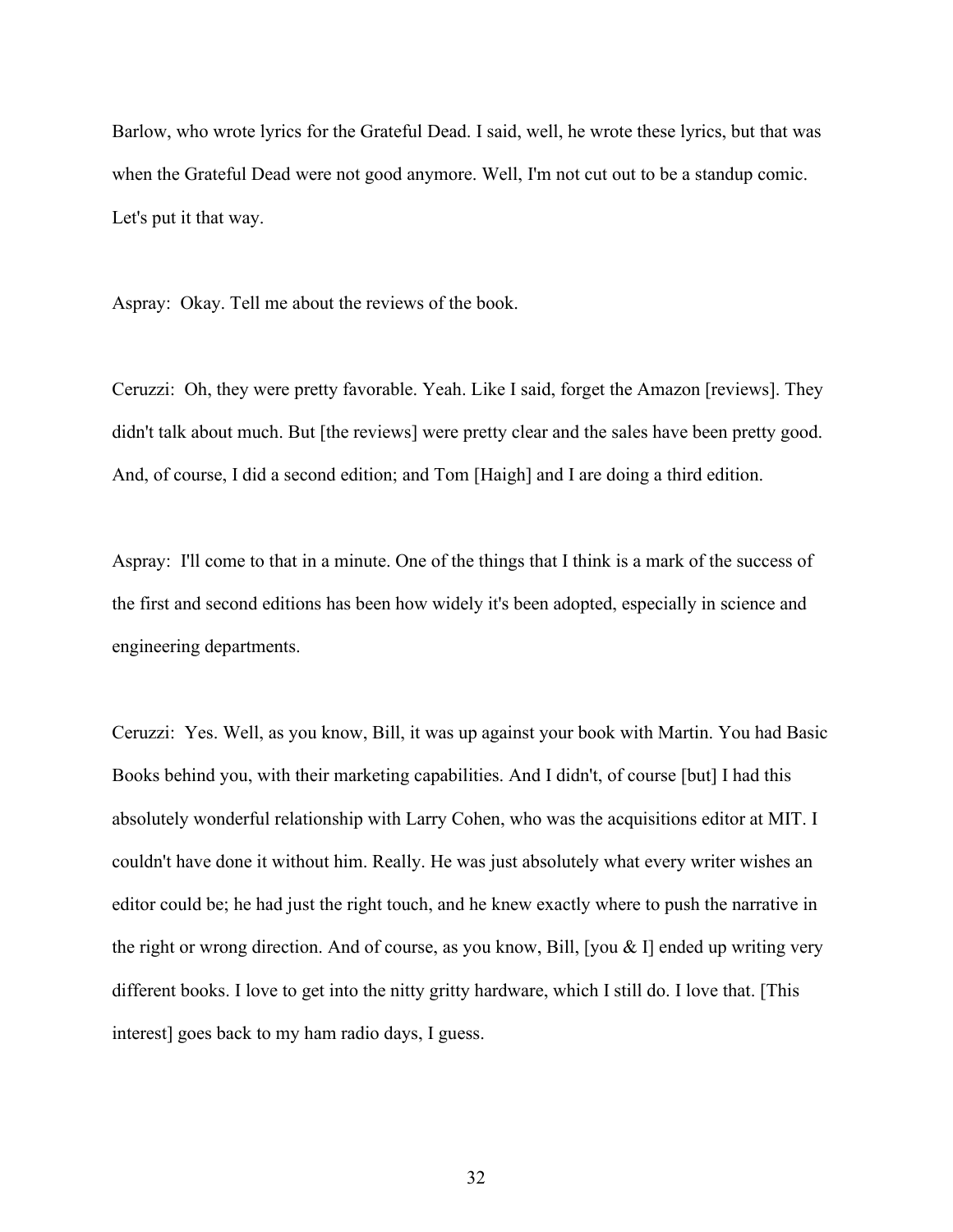Aspray: That seems to be what the engineering faculty and students want anyway. Right.

Ceruzzi: Well, absolutely. You know, it's funny because now the history of computing is really pretty much a social history about women and workers and programs, but somebody's got to do the hardware. The weird part about it is that the hardware gets done by Intel and gets burned into the chip and nobody ever sees it again. Back in the early days, it was a big deal, how many bits are in a byte. What's the word length, what kind of storage, all that kind of stuff. Big questions. Now the historians don't really delve into these debates that go on with Nvidia about parallelism or multi-core processing. It'd be very hard to do that. I couldn't do it. That's for sure. I don't know if anybody can do it, and on top of that, you've got the whole issue about software, but that's another thing.

Aspray: So, you were not trained in computer science, you did some programming, you knew some mathematics. How well did you feel like you were prepared to do your writing?

Ceruzzi: Well, that's something else I wanted to bring up. I mentioned the I.B. Cohen pivotal moment of coming across. The other thing that happened… I believe it was in 1976. I had an issue of Popular Electronics magazine, and there was an article in it by a man named Forrest Mims who worked with Ed Roberts at Altair. He was right there at the beginning of the creation of the PC. He wrote an article about programmable calculators, and there was a programmable calculator that came out in the early seventies. They were expensive [but] relegated the slide rule to oblivion. He said, "there's a new generation". And he listed them all. He mentioned one in particular, the Hewlett Packard, HP 25. He said, "this is a very interesting calculator. It's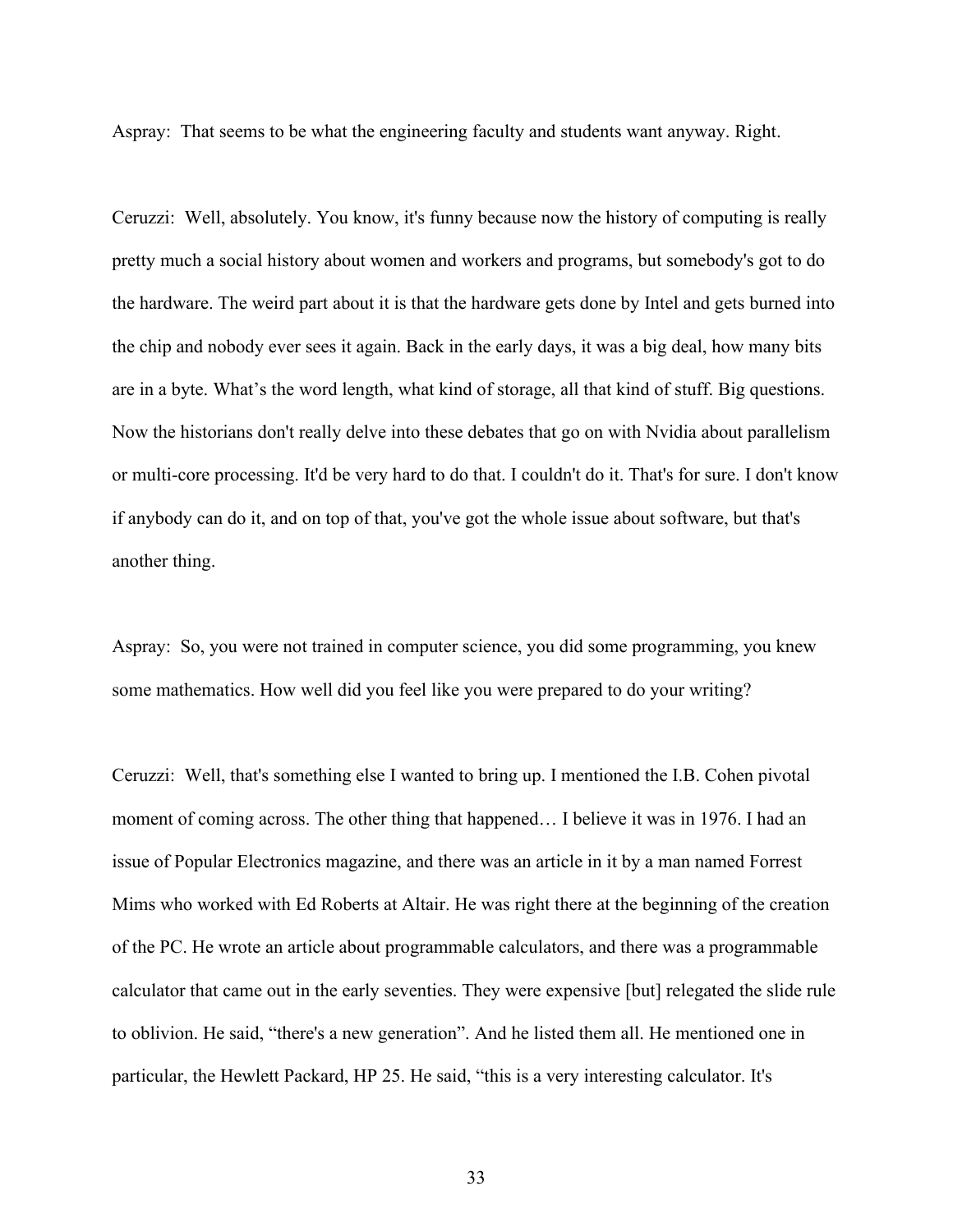inexpensive. it's cheapest, price is very low." It didn't have a whole lot of capability compared to the other HPs, but it had something [called] conditional branching, which meant that based on the results of your program, it could branch to another set of instructions. And then Forrest said," this is the distinction between a calculator and a computer". A computer is a device that can actually conditionally branch. I completely fastened on that statement, which by the way, has since become somewhat controversial; we might go into that later. But, as you know, this ended up… well, [to] make a long story [short], I bought one, and with very limited student funds I programmed the heck out of that machine. I've got a list of programs that I saved somehow, like compound interest, algebra, binomial coefficients, Greatest common denominator. combinations, Bessel functions, gamma function, random numbers, Diophantine equations. I taught myself all this stuff. There is this primitive little calculator that was doing these incredible things with 10 digit accuracy floating point. Meanwhile, [with] the Altair, you'd be lucky if you could get anything out of it. When Microsoft Basic came along, they were able to get six-digit accuracy out of it. Guess, I don't know, they have floating point. They had floating point. That was the guy Monte Davidoff, the third founder of Microsoft who is often forgotten by the history books. He put floating point into basic Microsoft Basic. So, you could say I was self-taught. I learned how to program. Of course, the one thing calculators could not do, cannot do database stuff. They can't manipulate data, which is of course what we all think about Google and the cloud and everything else, the data. They couldn't do that, but they could do mathematics. I would never, probably never have the use for Bessel functions, but I knew how to program [them]. Of course, later on, when I'm writing my dissertation, what was the primary use of the Harvard Mark I – Bessel functions! In fact, the nickname for the calculator is Bessie. They did Bessel functions, that was Aiken's obsession. This machine [could do them], and [it] printed them. Of course, the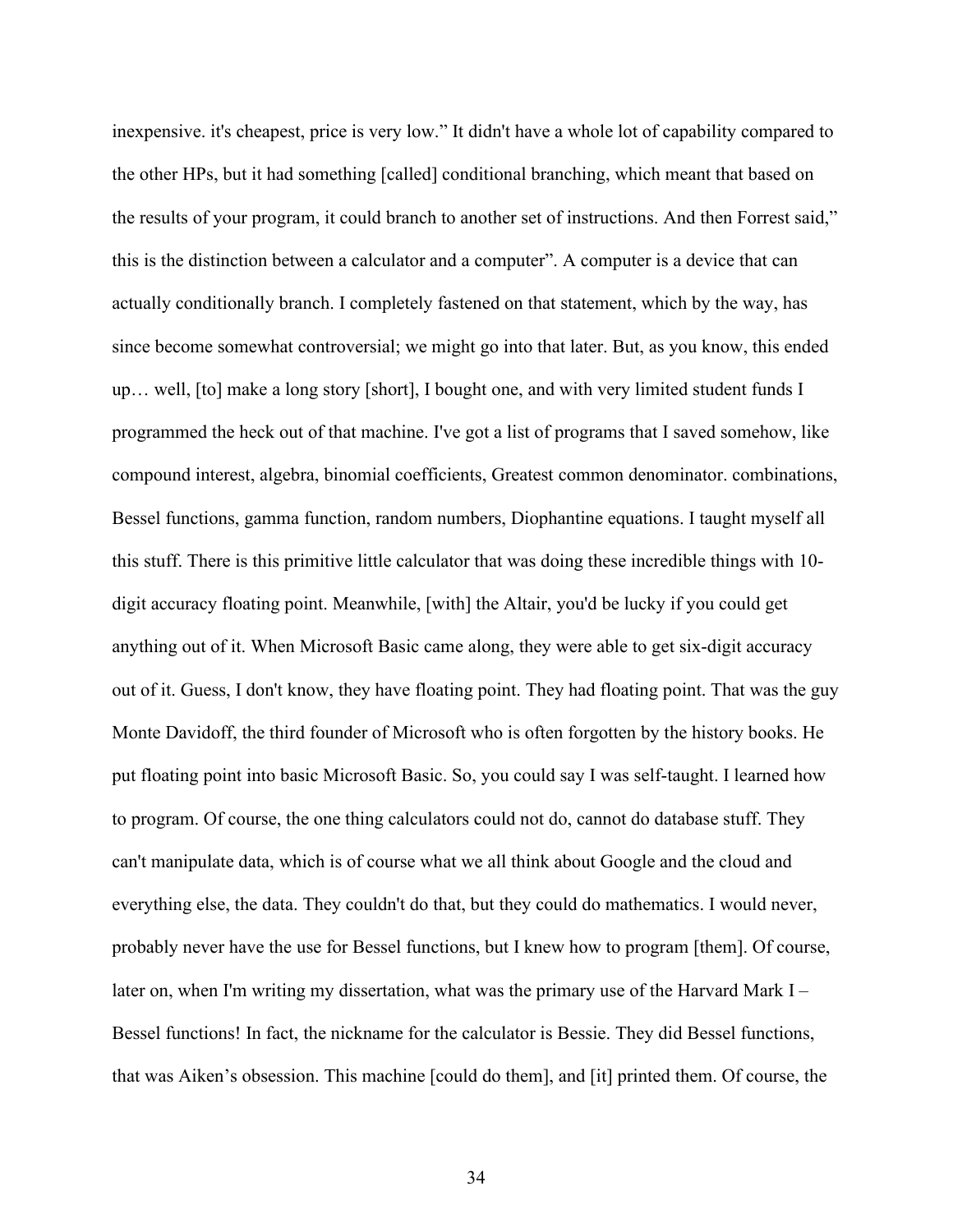Zuse machine [was] less general purpose. Its primary use was in inverting a matrix with complex coefficients. So, I got involved. I sort of bootstrapped myself up with this little, tiny calculator. Then, of course, the question became, is this conditional branch in fact that important? This led to some big controversies. In fact, Tom [Haigh] and I had had some discussion on the third edition about this. We'll get to that later. The Mark I did not have the conditional branch. When it reached a point where something had to branch, a human being, Grace Hopper or somebody else, had to come in and load another tape. The Zuse Z3 did not have it. Although, you know, Zuse was obsessed over this capability independently. He kept telling me, "I could have done that with a single wire, but I chose not to." Well, of course the ENIAC did have it. This, later on, got hijacked by the computer scientist who ended up saying whether a machine is "Turing complete." Have you heard that phrase, Bill? I never understood. I'm back in the time when I thought about conditional branch, not whether something's Turing complete or not. That's led the computer scientists to have their own battle about these early machines.

Aspray: So, tell me the story about the third edition.

Ceruzzi: Well, I guess the acquisitions editor was Marguerite Avery. I don't know, but it may be [the editor] who followed her, Katie Helke. She wrote to me and said you need a third edition, [with] all this stuff going on. In the meantime, I wrote the short history, for the MIT "Essential Knowledge" [series], very brief, which also was doing very well. I managed to insert [there] that issue about the creativity of the 1970s that was missing [in the earlier book]. I obviously had to talk about Facebook and Google and Twitter – reluctantly, because I still don't quite understand them. I understand Google, but I don't understand the other two. Anyway, they said, you have to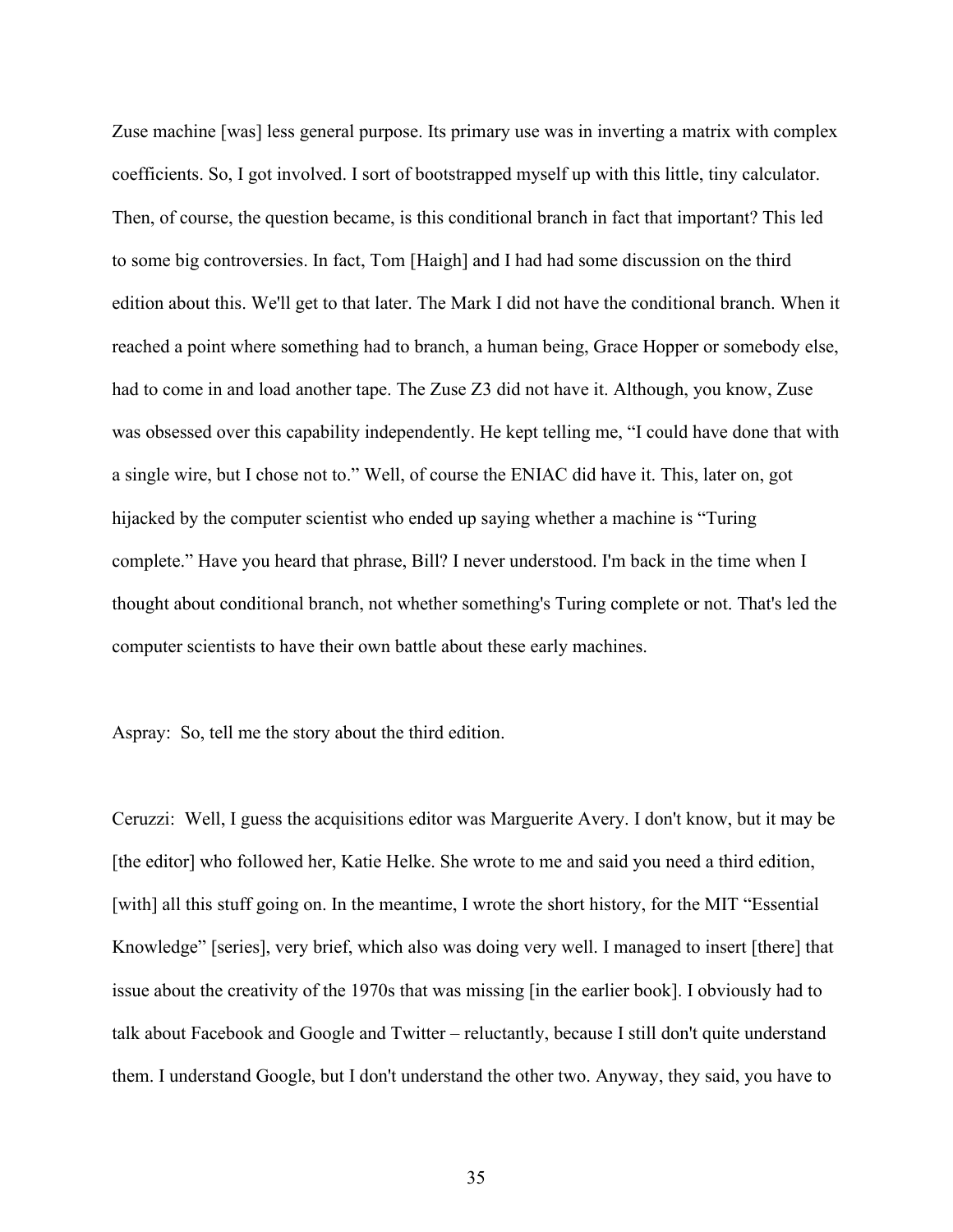do a third edition. I said, "well, I'm getting on in years. What I need to do is find a young person," young being anybody younger than me. I initially wanted a young woman [or a minority], somebody who could bring in this new world of scholarship that I was very uncomfortable with. I put out some feelers [but] didn't really get very far. [Then] Tom jumped on it and he said, "yes, I'll do it now." I don't know. He's younger than me, [so that] fits that criteria. He also shares my emphasis on the nuts-and-bolts hardware, and also software, the ins and outs of the various versions of Windows and DOS, and Linux and all that. I'm not too good at that either. So, we hit it off. Tom did a lot of rewrite. I sent him the Word files of the earlier additions and we worked on them back and forth. Then the virus hit, but we were working remotely. The biggest issue that developed, I realized, is that he was really taking the lead, he had more energy than me, which is exactly what I wanted. I ended up taking primary responsibility for getting images, which was a real bear. In the first edition, you would ask for an eight by ten glossy print, and the company would send you something and [allow you to] use it any way you want. Go ahead. No problem. Well, you can't do that anymore. You got to get a formal agreement, mainly because of digital rights, since it is so easy for the images to get sent around. So, it was getting permission to use [that was] a real bear, but we did it, it's in the works. Now we're expecting copy editing back soon. Later on in the process, Tom wanted to emphasize that this is going to continue the good sales and good reputation are the first two editions, with my name there. I said, at some point, "Tom, why don't you put your name first? I don't need that [recognition] anymore. I mean, I'm retired. I go off for bike rides, play my guitar." So, he said fine because he's got a career, he's got tenure, but he still wants to be... We fought over the title. I didn't want to get rid of the title, but we ended up [changing it slightly to], A New History of Modern Computing. By the way, the title, the original title came from Larry Cohen. The other brilliant thing, that guy.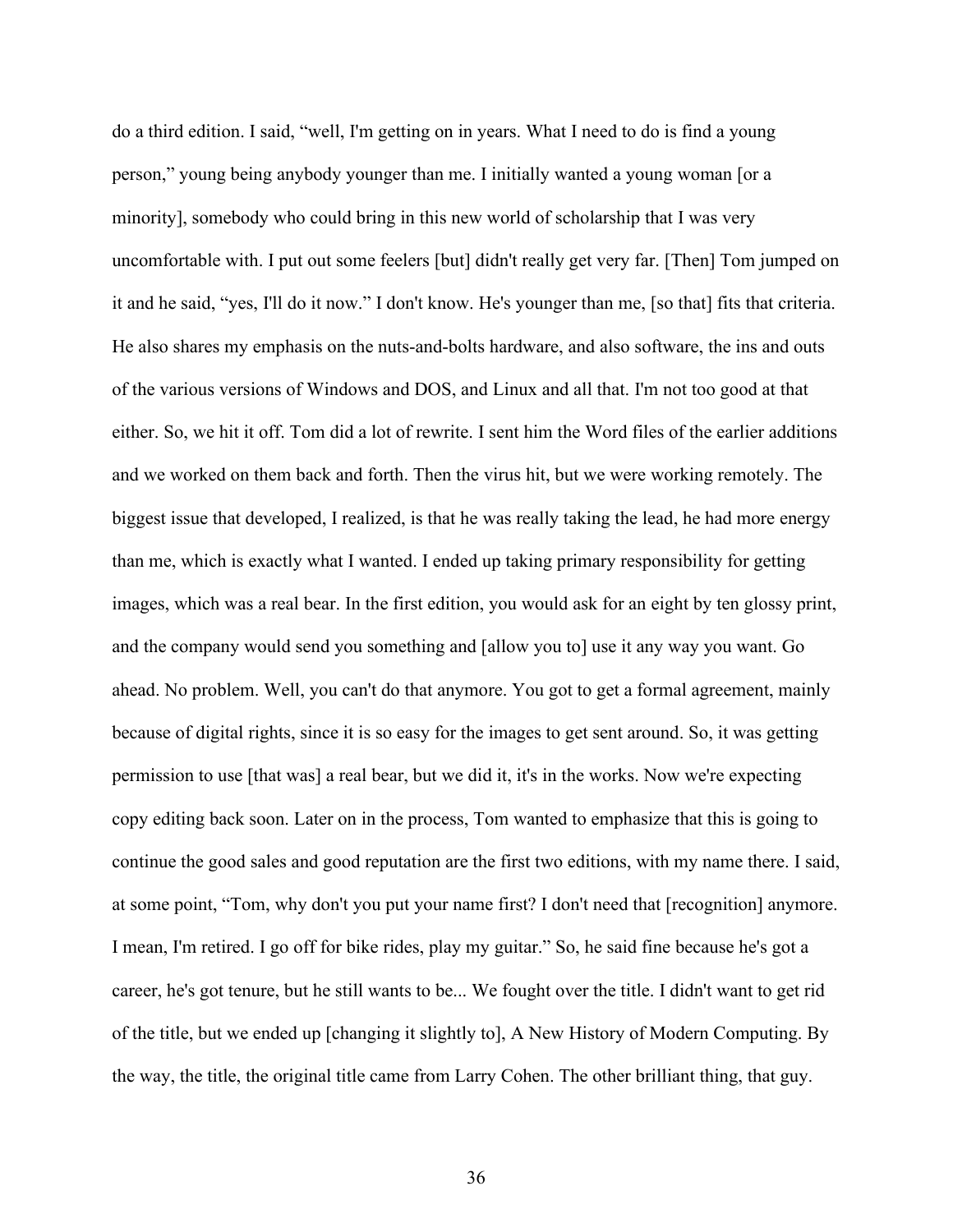Aspray: One of the things that strikes me about the third edition is the organizational structure is different in that you play upon the fact that the computer is a universal device. So, it's the computer as X. The computer as Y; the computer as Z. Did that require a lot of rethinking about what went into the book?

Ceruzzi: Yes, it did. Because, as I've mentioned, the structure of the first edition was primarily chronological with the pivot being this transition from batch to interactivity; this very painful transition involving time sharing, client-server, and personal computers. There really isn't a corresponding pivot to the third edition. There's rather a series of pivots, I guess you could say. So, we ended up having the Cray 1, in the same chapter as ENIAC, which is totally appropriate in terms of what they were, but chronologically, no, but it works. And Tom had this great insight. When somebody turns on a TV today to watch Netflix, they don't say, "I'm going to program my computer." No, they say, "I'm going to watch Netflix, I'm going to watch TV", but their TV is like a Cray computer. You know, it's got that microprocessor inside it. I have a Roku micro, it's got a microprocessor. That's huge inside that thing, but you don't think, "Oh, I'm going to program my computer today to watch a movie". No, you're not programming your computer. You're watching TV. Tom had that insight. We talked a lot about the Tesla and Elon Musk. The Tesla is a computer [that] happens to have four wheels. I don't quite agree with that because I'm an old gear head [from] back in the day when I had a Dodge Dart. I don't own a Tesla. I've been looking at them very carefully, but I don't know. In the virus, I don't drive anymore. So, I don't even need a car.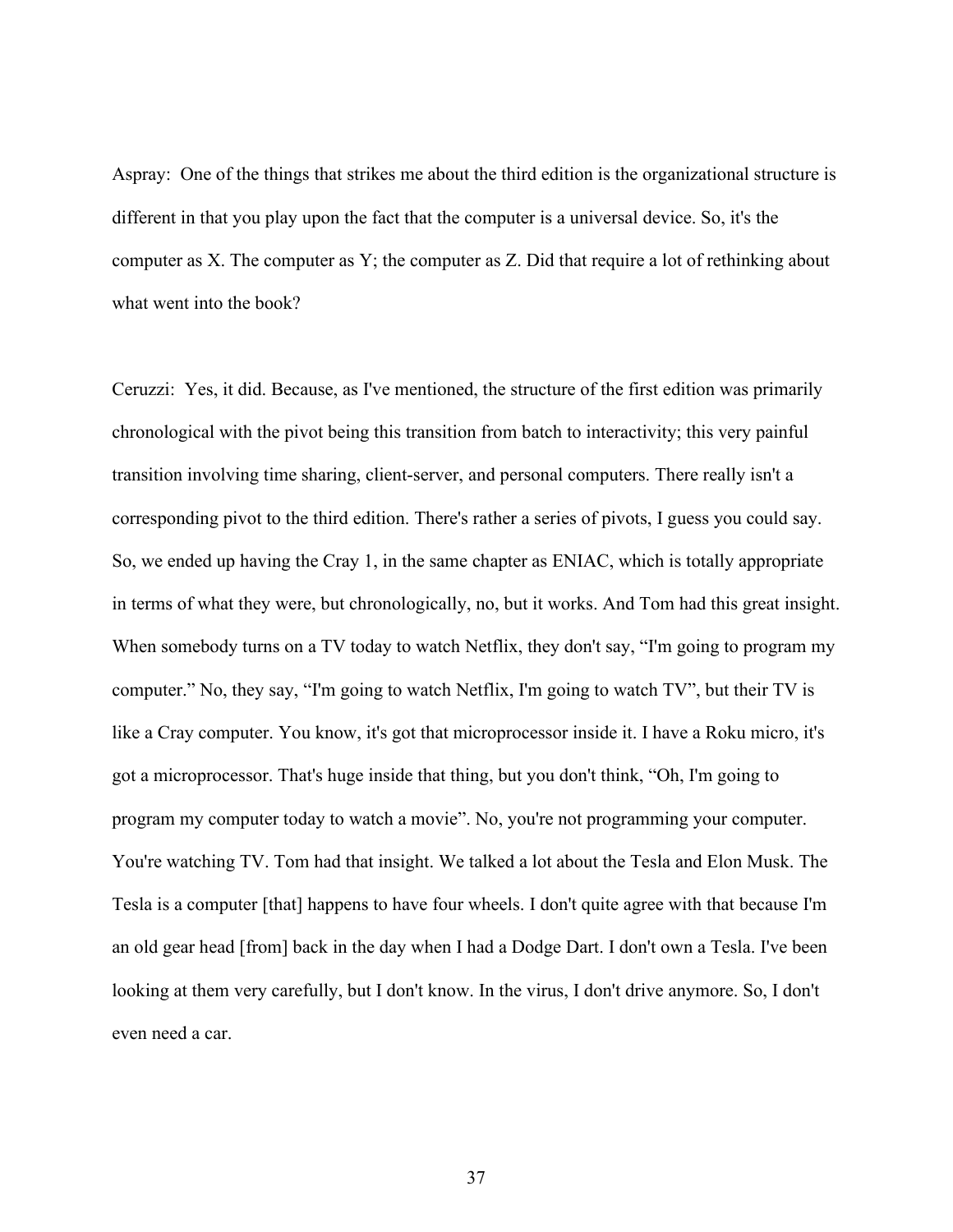Aspray: I neglected to ask you how you ended up with the first edition with MIT Press.

Ceruzzi: I actually don't know how that happened. I didn't go to MIT. You were the editor of their series, weren't you?

Aspray: I was the associate editor. I.B. Cohen was the editor at the time.

Ceruzzi: I don't know. All I know is that I did that essay for the encyclopedia. Somehow, I must have met Larry [Cohen] at some point, [but] I don't remember what...

Aspray: Let me switch topics for a while and ask you about some of the infrastructure for the profession of the history of computing. One of the things was Annals of the History of Computing. Can you talk about your experiences with Annals and your observations?

Ceruzzi: About Annals? Well, I published an essay on Zuse in one of the very early issues. Bernie Galler was just a wonderful editor. [The journal] had this interesting early history where there were scholarly articles such as mine. I was new. You and I were both new. The idea of people who are not veterans of the computer industry, writing memoirs. We were actually scholars writing based on historical research, using archives, et cetera. But there was also this big chunk of the Annals [consisting] of old timers or retired people writing about their personal experiences, which, as you know, can be a little bit biased. But also, the question was whether publishing in the Annals would help you get tenure or promotion at your university or not. Now that problem is solved. I think Annals has an incredibly solid reputation, but they didn't want to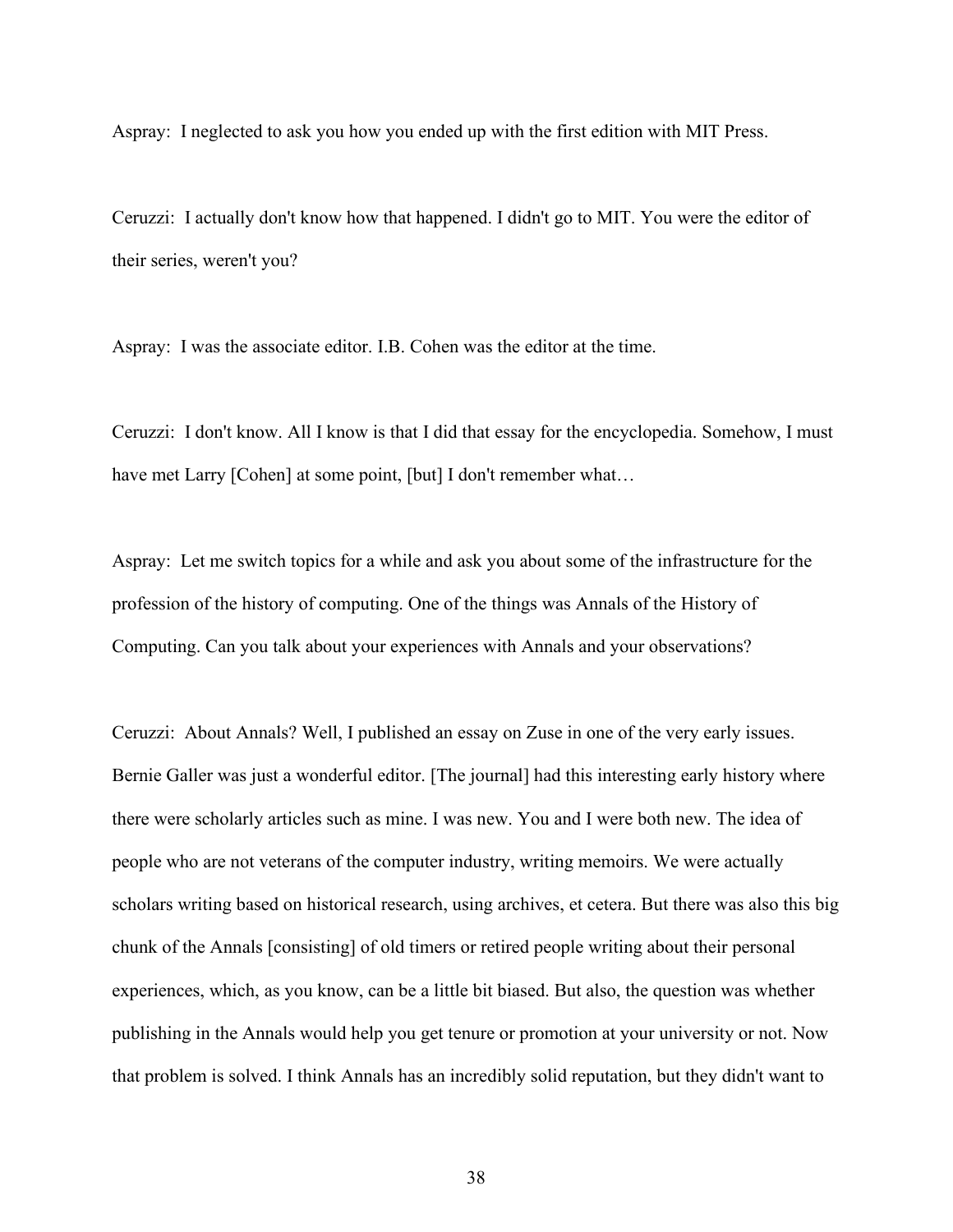get rid of the tremendous value of these memoirs from retirees. I drew on them very heavily for my volume. In fact, in the History of Modern Computing could not have been done without going extensively through the Annals. In fact, this particular section that J.A.N. Lee edited about timesharing, Project Mac, and everything was really crucial to me, especially the debates, as you know. Bernie Galler was involved with IBM, and IBM had this huge crisis about the 360 not having what they called "dynamic address translation", which is a bit of inside baseball, but it basically meant time sharing was somewhat difficult to implement on a360. And here was a machine that they literally bet the whole company [on]. They were in a bit of a panic to [know] what's going to happen when then MIT went to General Electric, time sharing. IBM ended up with model 360 /67 and then the TSO [time sharing option]. Well, you can read all that, but JAN Lee got interviews with people, which to me were absolutely crucial to my book, to get into the guts of that transition, which IBM managed to weather, although eventually they had troubles. I was also the book review editor for a while, and that was fun. Although putting the thing together, back in the early pre-internet days, was tough. We used email, but it was quite different. It was an IBM mainframe email system, but we did it. It was, it was definitely a challenge, uh, but the Annals… You know, my subscription ran out, and now it's not done in print. I don't like getting stuff online anyway, but I'm not really following now. But it certainly was important. There's no question about it. Bernie Galler, at the same time as they were doing these memoirs, he also understood that for a young person like myself, it was very important to publish in a scholarly journal and establish your reputation with your Dean and your faculty, if you want to get ahead. He understood that very well. I took his advice, and I remember he said, "if you publish in these conference proceedings, some of them are not very well edited. And some of them are not very well perceived by tenure committees. So, go ahead and do a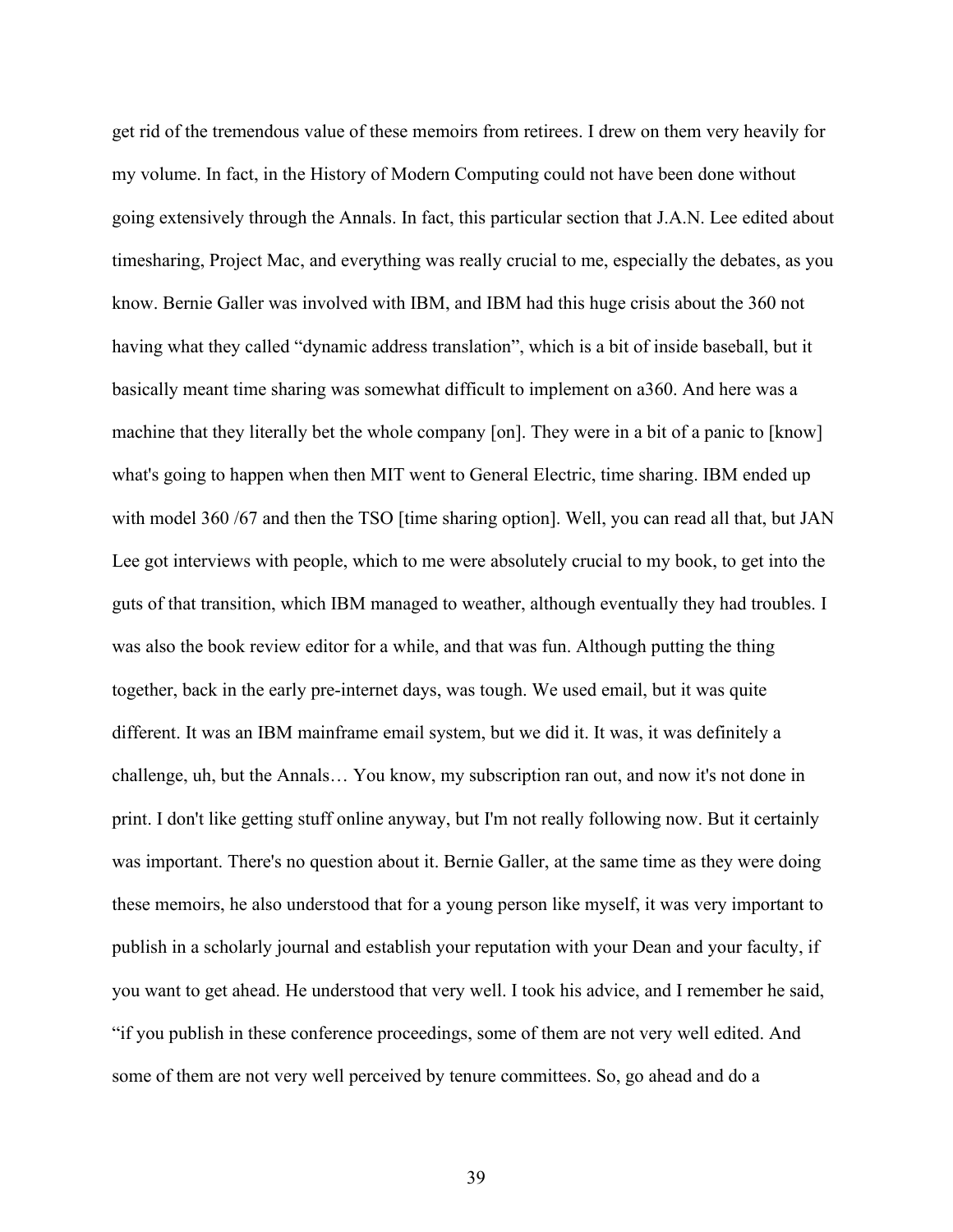conference proceeding, but really concentrate on scholarly articles in a refereed journal, if you want to get ahead in the world." And I took that advice to heart.

Aspray: I didn't go back and look, but I assume that you continue to write articles from, to time in Annals.

Ceruzzi: I did. Yeah. Small ones. Yes. Nothing major, not that I can recall.

Aspray: How did your colleagues at Air and Space feel about publication in Annals, or did they even think about this?

Ceruzzi: I don't think they thought about it really. They tolerated it. I don't know. They knew that I had this reputation there, so that was fine. Really. The other thing that I don't know, whether you plan to get involved in that, but at some point, I dropped down this rabbit hole of writing about Tyson's Corner.

Aspray: Yes. We'll talk about that. Did you also feel like it was important for you to publish in more general journals, for example Technology & Culture or Isis?

Ceruzzi: I had a lot of trouble getting into Technology & Culture. I eventually did, but it took a long time and I kept getting rejections. At some point, I realized, well, I, I have to get something out if I'm going to stay employed. So, I ended up sending [manuscripts] someplace else, which I have mixed feelings about. I did get into Technology & Culture where I wrote stuff about Mel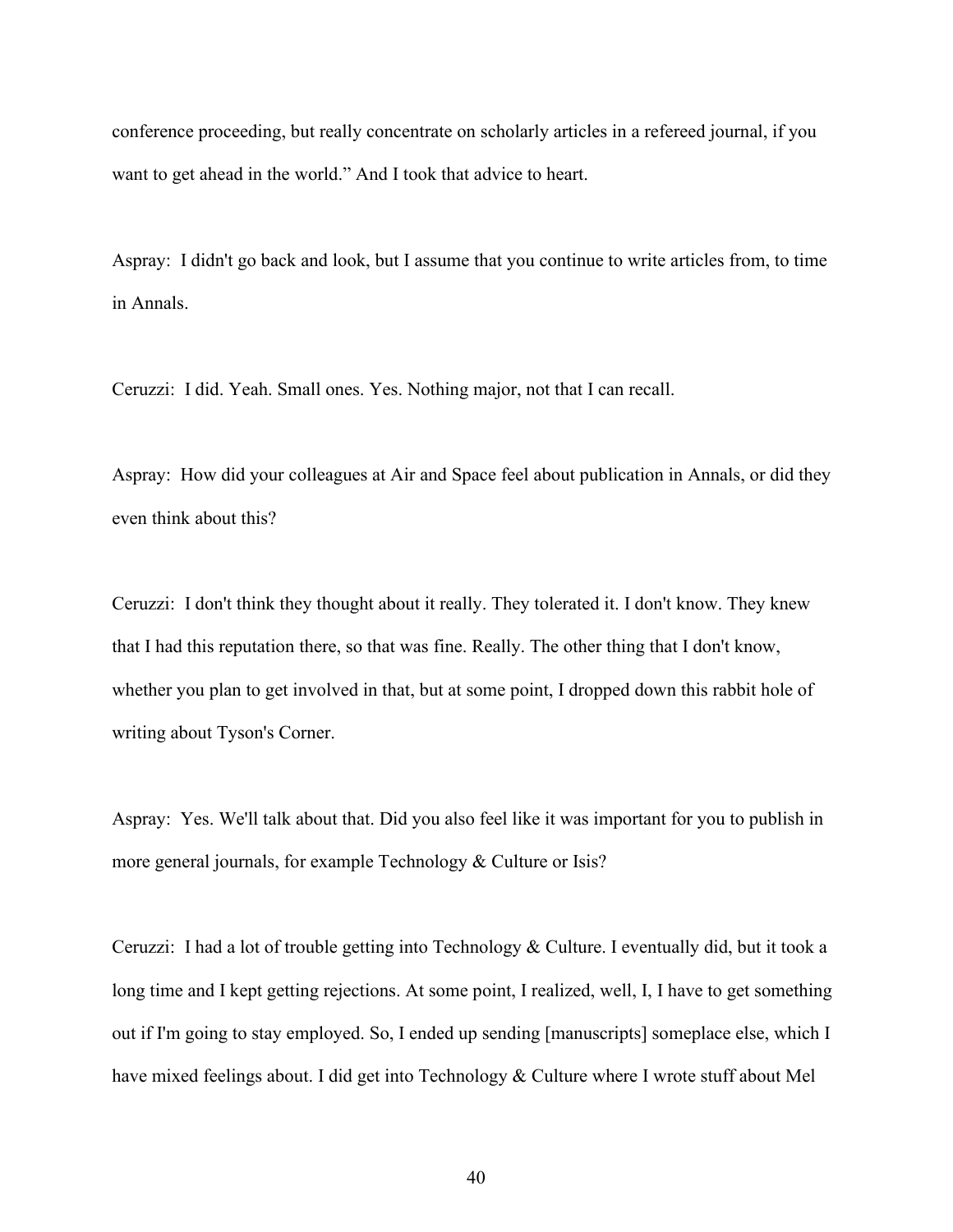Kranzberg and general essays, and then I wrote something about Moore's Law, which they tell me is one of the most downloaded articles in all the history of the journal, which is kind of cool.

Aspray: Yeah, absolutely. Continuing this theme about professionalization of the history of computing, can you talk to me about the History of Science Society meetings, the SHOT meetings, and SIGCIS?

Ceruzzi: I started out as a member of the History of Science Society and subscribed to ISIS, but I dropped away. I found a better home at SHOT and I also subscribe [to Technology & Culture]. I think I was a member of the ACM for a while. I'm not sure. I'm an honorary member of the IEEE, but I would get their publications. History of science went off in a different direction. Although I think now they're coming back, which is kind of interesting. They're very interested in computer science, which I am too. But I don't do it anymore. SIGCIS, I think I'm the founder, unless you are Bill. Is that right? One of us is.

Aspray: I think that I was the chair before you were okay. But I don't remember that how it got founded.

Ceruzzi: I just remember having to circulate a piece of paper where people would put their email address on. That was the whole thing. I started a listserv; I had IBM equipment at the Smithsonian, and we had listserv and I started that. That was a crazy, but it worked out. I remember because there was an alternate listserv that was coming out of Silicon Valley by a guy whose name escapes me, but he was a computer guy, Silicon Valley guy. He looked down on us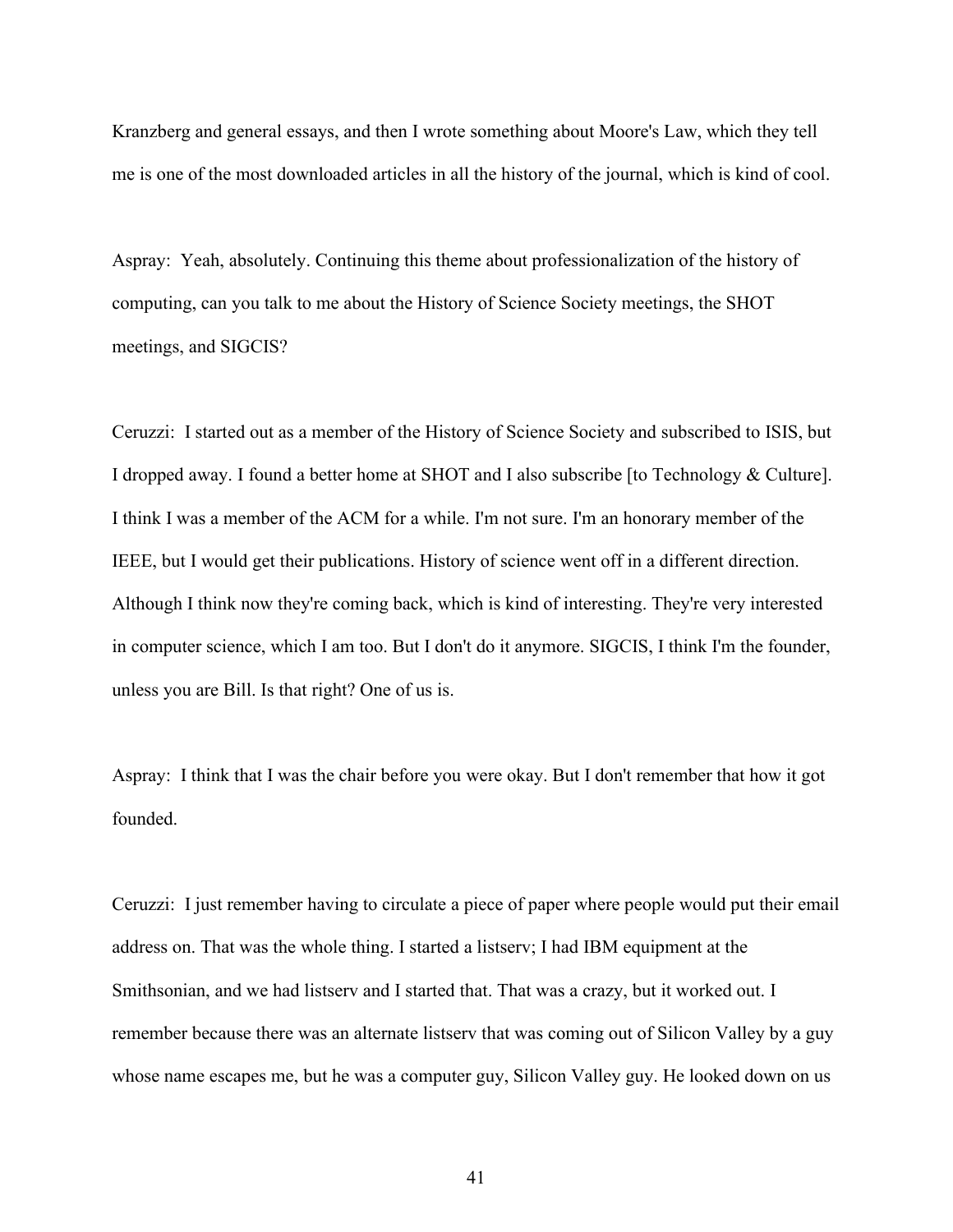as being totally clueless, whereas he knew everything there was to know about… but that's the Silicon Valley ethos, they know everything. And these people on the East coast are kind of backward, but, um, they faded away, But the listserv eventually got migrated over to the internet, where it's still around.

Aspray: So, my recollection, and maybe you can amplify on this, is that there were times set aside for special interest groups to meet at the SHOT meetings. We would typically meet for lunch. There would be like four or five tables of people and everybody would get up and talk for 3 minutes. And that was the full extent of what it was about at that time.

Ceruzzi: That was it. They were very informal, a lot of fun. You had this feeling that in that room, you have the entire knowledge of the history of computing in one room, which was obviously not true, but you felt that way. It felt that way. And it was fun. I'll just tell a little story about the meeting in Charlottesville, Virginia, a SHOT meeting, and JAN Lee drove in from Blacksburg and Jean Sammet came down from Washington, and the younger people there were in total awe. It was as if it was as if [you had] Michael Jackson, Bruce Springsteen. It was like, "Oh my God, it's Jean." They couldn't believe that they were in the same room with this legend. And, of course, she was in heaven. We all were, I mean, she was having a great time, but that was sort of the fun part of the whole thing. I don't know whether that's still possible today. We're not going to get Zuckerberg or Gates to show up at a SHOT meeting, although it'd be nice if they did, but I don't think that's going to happen.

Aspray: Do you want to talk about what happened to SIGCIS as it got older?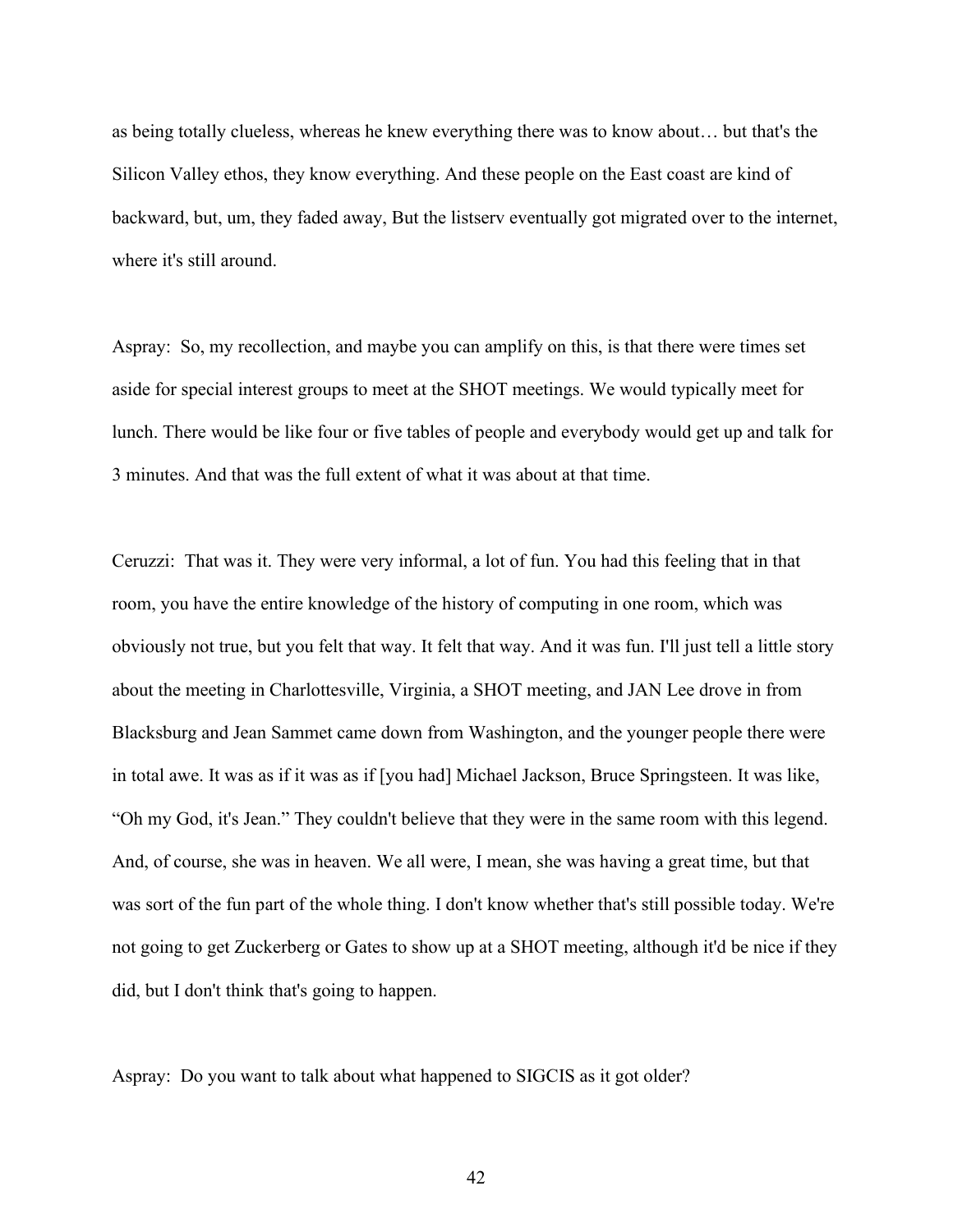Ceruzzi: Well, it moved over to a web-based cloud thing. Tom [Hiagh] took it over for a while. Now, it's this guy from Stevens, Andy Russell. Yeah. I dropped it. I still am one of the biggest contributors, which I often wonder whether people [get] sick of hearing me talk about stuff, but whatever. Me and Jim Cortada can always be counted on for something. It was in the early days, when it was listserv, there was a flame war. That's very interesting because flame wars were new back then. I can't remember what it was about. It was some really, really obscure principle about timesharing systems. "I programmed this thing and you don't know what you're talking about!" I remember getting an email from a sociology professor who said, "This is fascinating stuff. I want to write this up in a journal to show about flame wars. It's just the most amazing thing I've ever seen in my career." And I said, "Yeah, here's all the files. Go ahead." And he wrote it up. He published it in a journal. I think I may even have it somewhere, but anyway, as you know probably better than I do that, it took an ugly turn later on. By that time I was out of the picture, but flame wars are now are now unfortunately morphed into this whole fake news and conspiracy theories and all the stuff that we've seen, which is kind of destroying the fabric of the country. The computer is now a tool for abetting this, which makes me very sad. As it does to a lot of other people who were involved in creating that world in the very beginning. We've seen a creation out of our control. Not that I ever had any control over it a little bit… listserv, well, as you, you can look at the archives. It's very different now from what it used to be. And that's fine. It's helping; it's very healthy. In fact, I say that the computer SIG in SHOT is the tail wagging the dog. It's become very big. And the other SIGs, like for example, the SIG that deals with communications, Alexander Graham Bell and more, they've fallen by the wayside. Nobody seems to be interested, besides all communications are done with computers nowadays. Nope,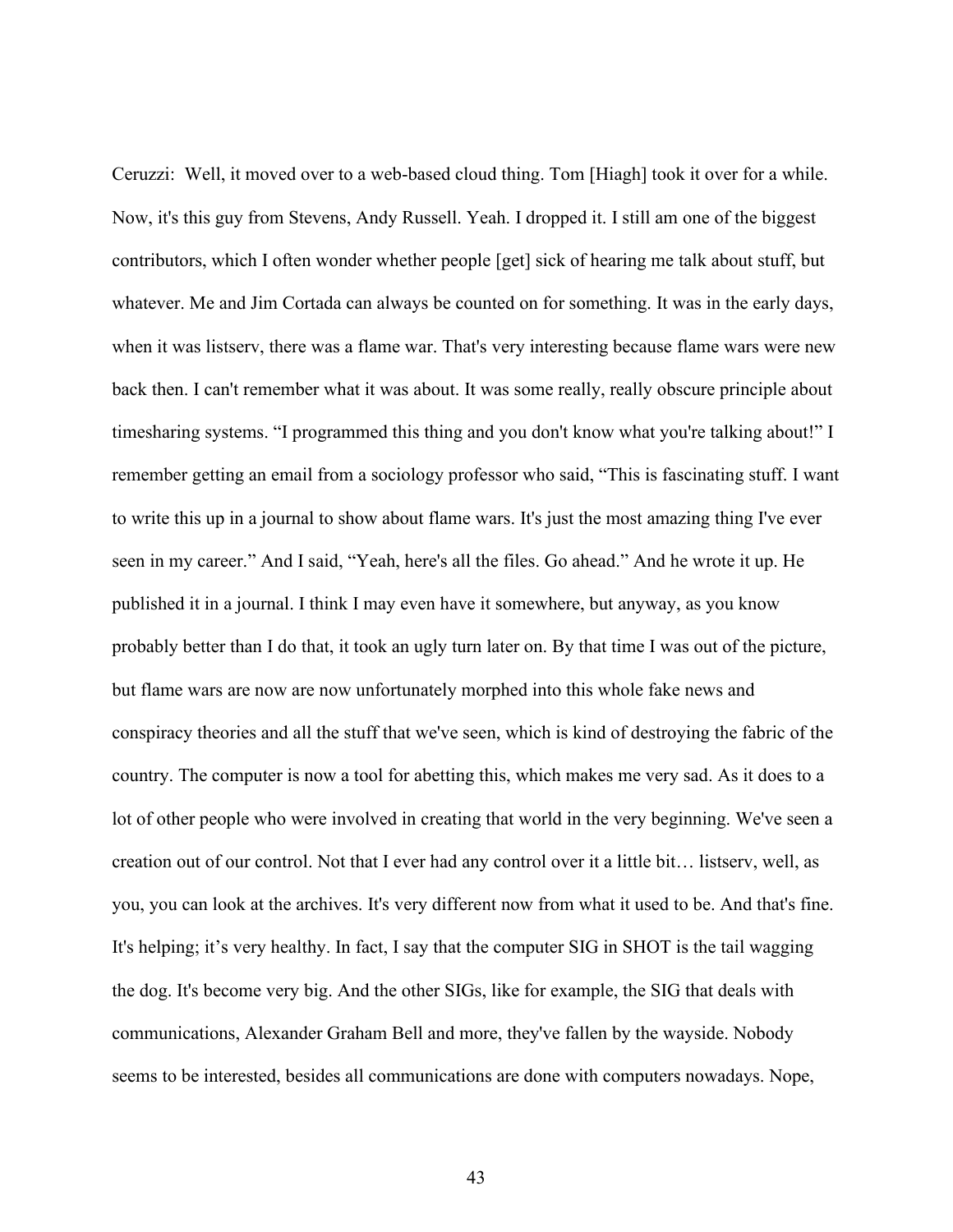nobody even has a wired phone. Well, I do, So, I think that's a danger for SHOT, but it's not my problem. I'm a member of the committee that gave out the, uh, the Barney Finn award, the electrical engineering award. I said, well, we get a submission of a paper. Let's say, hypothetically, somebody submits a paper about Facebook's server farm. Well, that certainly fits. I think it fits IEEE absolutely. Somebody else submits a paper about bullying, cyber bullying on Facebook. That doesn't really fit. Should they get the award, maybe a very, very good paper? We're getting more and more of the latter and less and less of the former. And this is something that somebody else is going to have to worry.

Aspray: Were you involved at all, did you participate or attend any of the AFIPS Pioneer Days?

Ceruzzi: I wish I had, but for various reasons I didn't. I certainly had plenty of opportunities to interact with computer pioneers in other ways, not just Konrad Zuse and [Stibitz], and that was obviously one big, big difference between our generation and the current generation. Although the current generation may or may not be able to interact with Gates or Zuckerberg. I don't know but can tell you a story if you have the time. This is a wonderful story. As you know, I wrote a review in *Science* criticizing [Arthur and Alice] Burks, their book, one of my very first publications. It was some time in the late 1980s. I know it was before our second daughter was born. I don't know the exact year, but I know it was Columbus Day and the trees were changing color. My wife and I decided to go for a bicycle ride along the C&O canal in Western Maryland, through the mountains, and enjoy the foliage. So, we put the bikes on the car, started driving west and we decided, okay, we're going to stop for breakfast in Frederick, Maryland. We stopped at a restaurant and get in line to be seated, and in front of me in the line is John Atanasoff.

44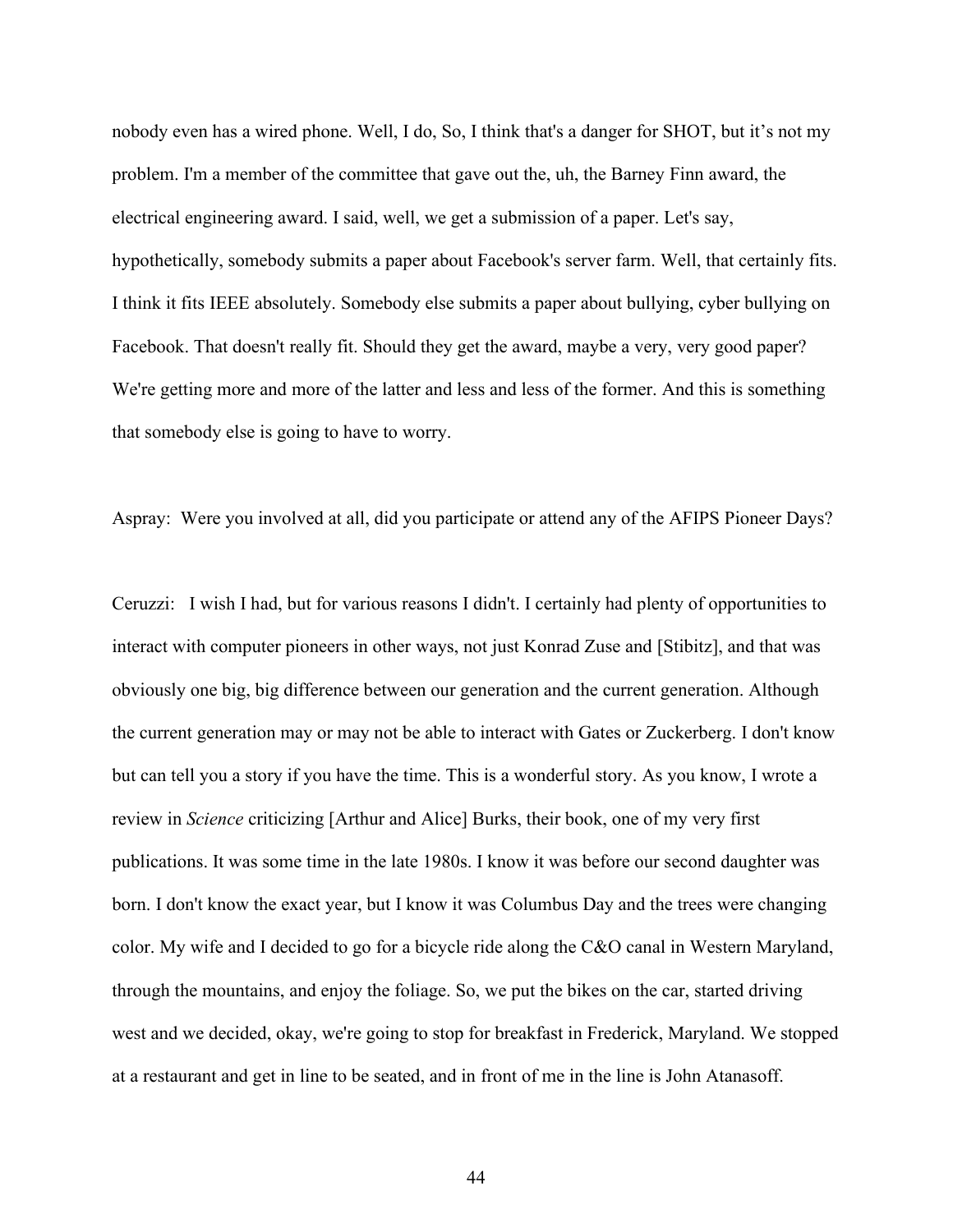Really? And I go up and I say, I don't know what I said. I said, "hello." Then at that point I had a complete panic attack because I was wondering if he had read this review in which I claimed that he was not the inventor of the computer, unlike the ruling of Judge [Earl] Larson in Minnesota. Oh my God, he's going to be [angry], he's going to shoot me. But he did not. He either did not read the review or else he did and was so gracious that he decided not to harangue me about it. We had breakfast, he invited me to his house outside of Frederick. He designed and built the house itself. He poured the concrete and slabs and tilted them up. He designed all the kitchen fixtures. I guess by seeing that house, I learned more about Atanasoff [than from] all the published scholarly stuff about him. He was a born inventor. He was the kind of guy who said, "why buy something when you can make it yourself in your basement? "I loved that. We had a great time, visited a bit, got in the car and drove to the West for our bike ride. That's the kind of stuff that happened. There was a time, you might've even been with me, when we were in the basement of this lab at Harvard where the Mark 1 materials were kept, and Richard Bloch shows up. Yeah, one of the pioneers of parity checking in computers, which every computer today uses. Martin [Campbell-Kelly] was right there. And [Bloch] started haranguing us about Aiken. I can't remember exactly what he had to say about it. He was present at the creation of the universe, Richard Bloch. And here he was in the basement rummaging through these photo files.

Aspray: Did you have a chance to talk in any, uh, at any length with Pres Eckert?

Ceruzzi: No. I had a phone call with him. Mauchly passed away too early for me to ever get a chance. I did have a long conversation and a lot of correspondence letters written by hand with Kay Mauchly Antonelli. And also, a couple of the women who worked on ENIAC, Betty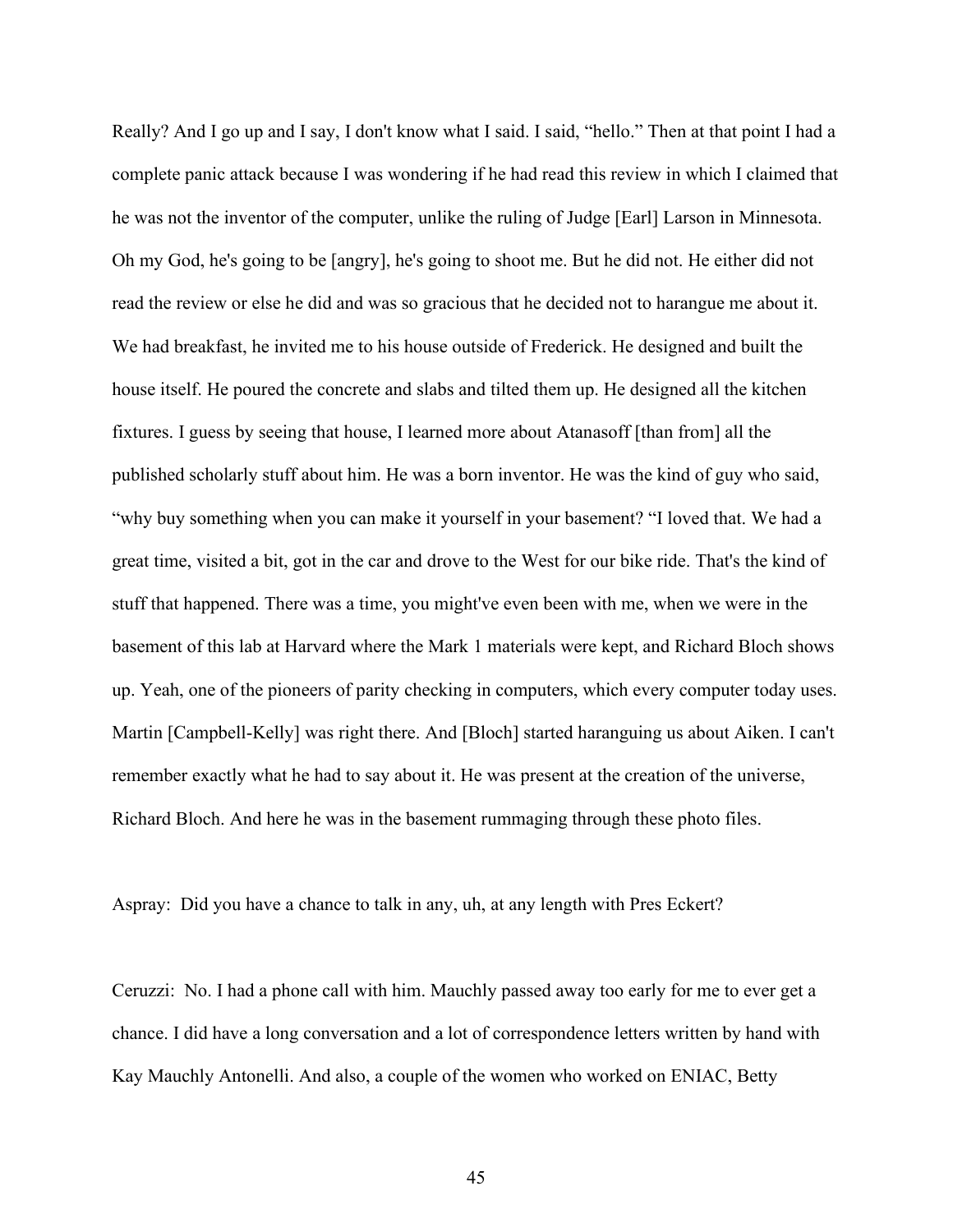Holberton, I guess she was on the UNIVAC. I met Grace Hopper, but we never had much of a conversation. But the woman who just published a book of… she recently passed away… about working with Eckert and Mauchly. Can't remember her name now. I had lots of chances. I had a phone conversation with Eckert. He was still an executive at UNISYS and he'd kind of bent my ear a little bit about history. What he felt was history is unjust, which I agree with, by the way, totally agreed with, but I'm not necessarily in the majority on that, but I do agree with him.

Aspray: Are there any things that you want to say about the personalities of some of the technical people who got interested in history of computing, JAN Lee, Bernie Galler, Jean Sammet.

Ceruzzi: Well, you know Jean, she was very opinionated. She had her way. We had this conference, HOPL (history of programming languages), and she had a bell and you knew your time was up. She rang the bell and heaven forbid if you'd say two more words beyond that bell. She would just come at time is up. Okay. But of course, she was wonderful, what a wonderful person she was. But on the other hand, her domination of the history of programming languages also meant that alternate histories had difficulty getting told. We're going to fix that in the third edition now. While that was going on, there was this whole ground swelling coming up out of Bell Labs and other things going on that I don't know. we're, we now move all that stuff. Other people, JAN was a wonderful, great guy. Never had any issues with him really. I don't think I haven't really had trouble. You know, there were people who would get up and they would be a little bit bitter about their role. I remember, um, Cliff Shaw there, everybody knows about Allen Newell and Herb Simon, Nobel Prize winner and all that. Well, Cliff Shaw actually wrote the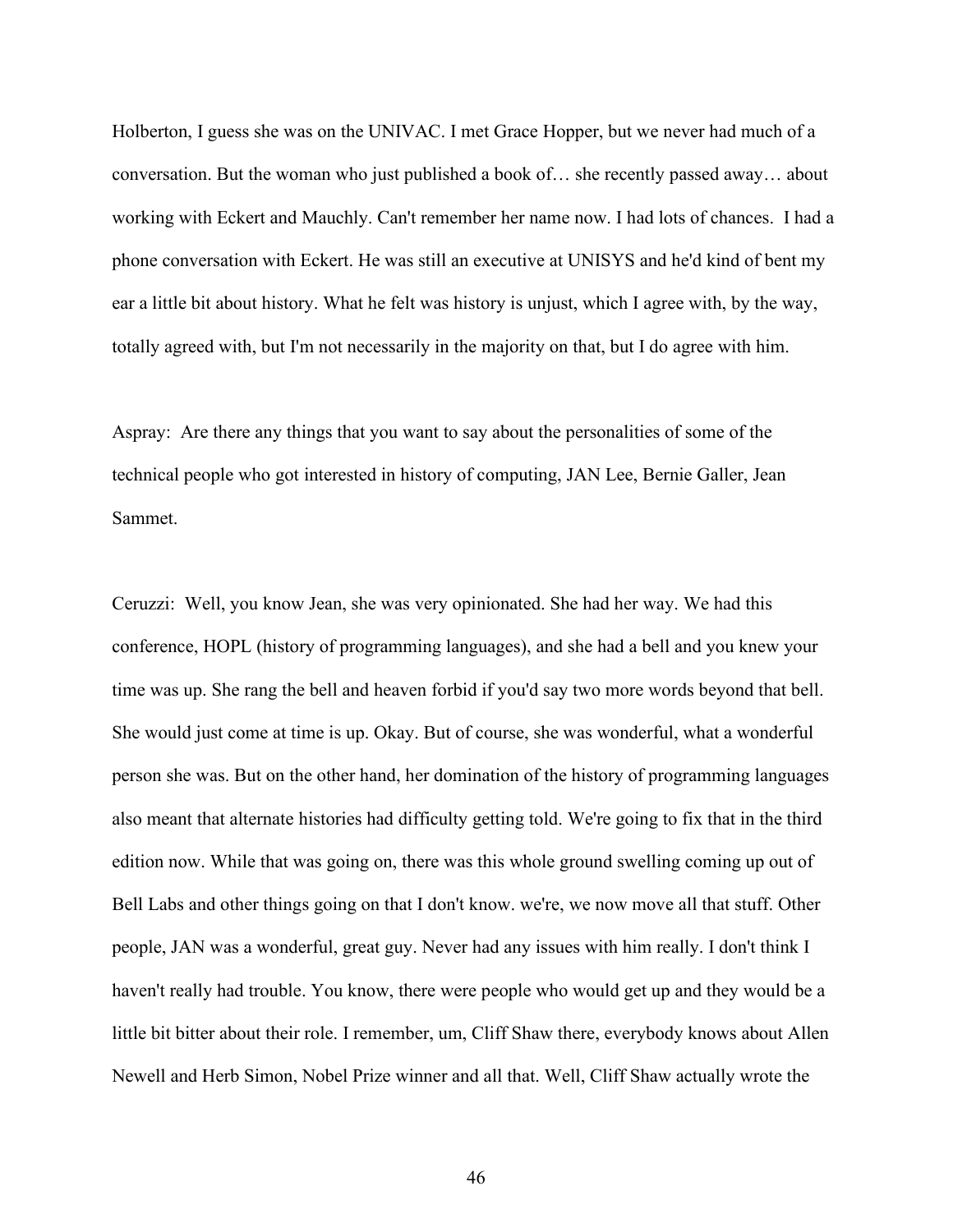software, and he wanted everybody to remember his name. He'd got up one time and said, "Hey, you know, it's not just Newell and Simon. I'm in there too." I remember that. Rightfully so. He didn't get the credit. He should, and then, you know, it's usually they call it the Matthew Effect that people who are already famous get credit for things that they really, they really shouldn't have.

Aspray: Aaron Finerman?

Ceruzzi: No, I never had any dealings with him.

Aspray: Well, I'll just tell you a little story, because it's probably never going to be recorded otherwise. He was on the advisory committee for the Babbage Institute. Every time he spoke, he prefaced his remarks by saying, "my wife is an archivist; therefore, I know about X, and this is the way you should go ahead and do things."

Ceruzzi: Good for him. Herb Grosch had a Smithsonian fellowship. He bounced around. I made a joke with him. I said, "How, how could you be the only person who left IBM without a pension?" Which apparently, they didn't give him, he was broke all the time. What the heck? And of course, somehow, he was broke, but he managed to drive these fancy sports cars and go skiing in Switzerland, which I've never done. Of course, he had this other reputation, of personal issues, which I try to stay away from obviously. But we got along. He was quite a character. Some people didn't [like him], he rubbed some people the wrong way, but I got along fine with him.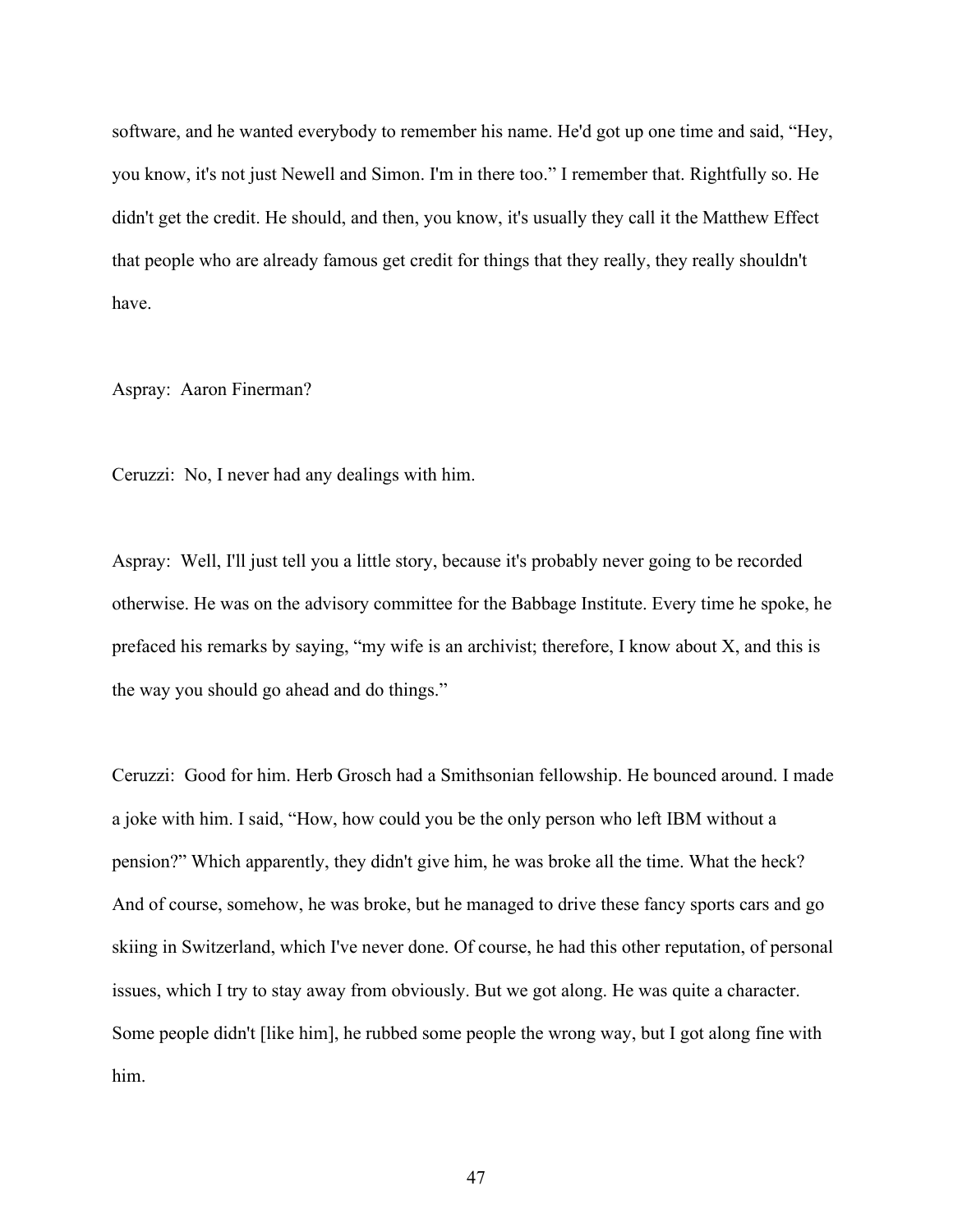Aspray: Let me change topics. Could you talk about your Tyson Corner study?

Ceruzzi: That's another one of these crazy rabbit holes. I was living in, I guess it was Clemson, and there was very, very little opportunity for media back then, there were very few radio stations or television [stations]. And at that time, this is very important. The solar sunspot cycle was at its peak at the time. Now what's the relationship to that? Well, it turns out that because [of the sunspot peak, the short-wave radio broadcasting was really very healthy. I had a short-wave radio and I used to listen to the BBC, Voice of America, and other radio broadcasts. So, I was kept myself pretty well informed on the BBC, who had Alistair Cook, also this jockey named John Peel. And if you have a chance to ask Martin Campbell-Kelly about John Peel, he'll tell you some very funny stories about the guy. I would listen to him. I can tell you offline about John Peel's effect on my whole life, but the Voice of America had a guy named Willis Conover, who was world famous, famous everywhere in the world except the United States, because the VOA was not allowed to broadcast to the United States, but you can figure out a way to get it. Among the things on the short-wave bands was a series of random numbers, a woman's voice reciting numbers, random numbers. And this was constantly incredible. What is all this? Who are these people? Sometimes they were in Spanish. I subscribed to a ham radio newsletter, which had a whole column every month about these numbers. What are they, how? I would listen to them. They were transmissions for spies who had what they call a one-time pad. They would record the numbers and they would look up. Anyway, the issue of the newsletter said, these numbers are coming from a place called Tyson's Corner, Virginia. I'd never heard of it before I was in South Carolina. The following issue said, "no, that's not right. They're not coming from Tyson's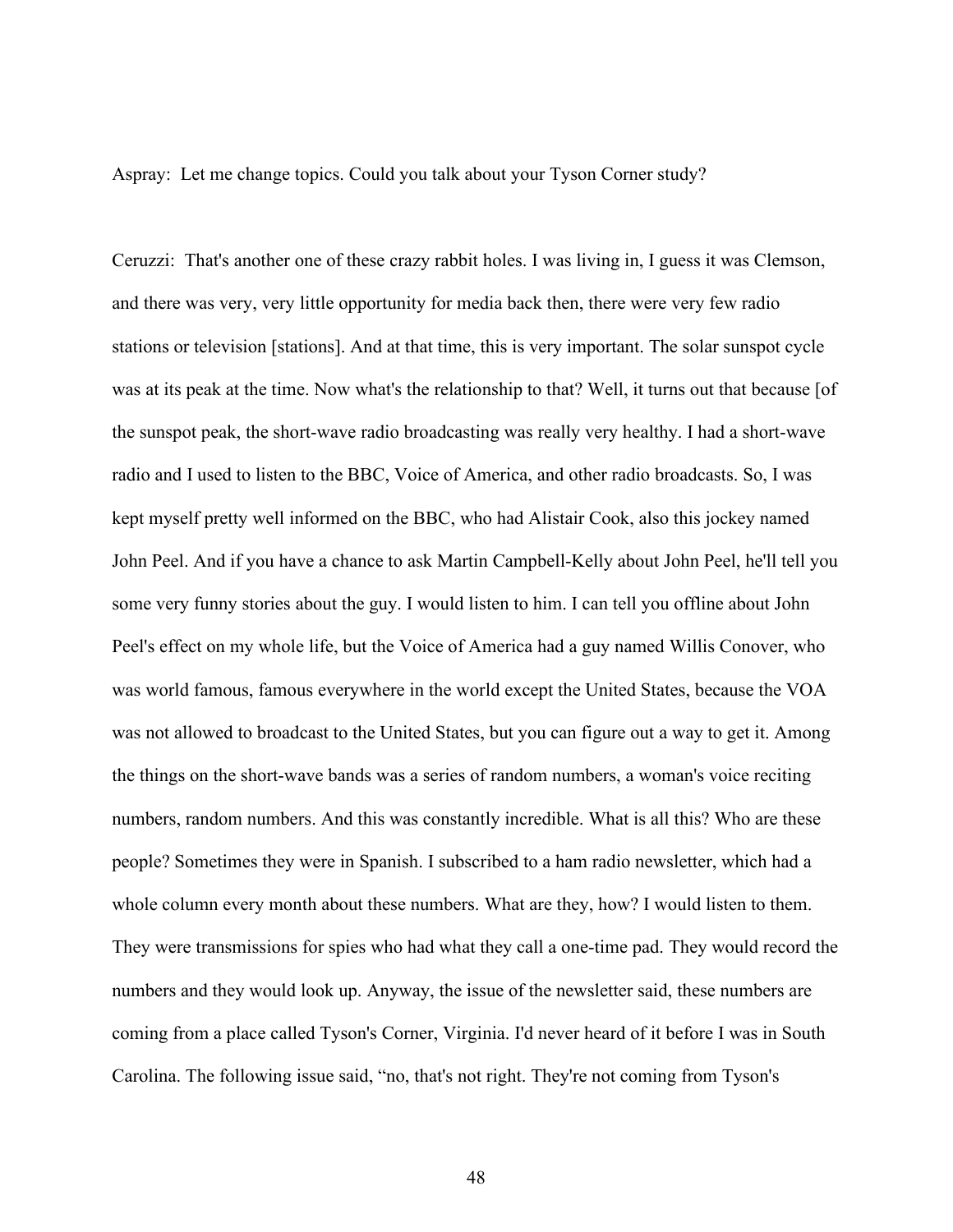Corner, Virginia." Well, of course that set me off: nothing sets off a conspiracy buff like an "official" government denial. Is something going on? So, when I got to Washington, first [thing] I did was drive to Tysons Corner. I saw this antenna giant radio antenna. It was still there with this ominous sign. Don't take pictures of this Installation, Internal Security act of 1954, severe penalties. Of course, I took a picture of it. This was before 9-11, but anyway. From that modest beginning, I decided that something's going on here? I decided to look into it a little further. Then, in the middle of all that, comes the internet. Then I discover that there's this place called Mae East, where 50% of the world's internet traffic went through a parking garage in Tyson's Corner. And that America Online, which at that time was really big, had its start right across the street from Mae East. Although you weren't supposed to know where Mae East was. In fact, the Wikipedia entry for Mae East was wrong. It gave the wrong address, but I knew the right address. I remember trying to find it once and getting chased out by a security guard. Then there was this whole issue about the root servers for the internet, which I don't even know what that's all about now, but there were something like 13, is that right? There was the a: root server, which was the top of them all, and which was in, Herndon, Virginia, just down the road. I thought I found out where that was, [but there was] obviously security. They have nothing on the wall, nothing on the door, but I took a picture of that anyway. So, one thing led to another, Vint Cerf was working in Reston, Virginia and Bob Kahn was working separately, a couple of blocks away, at another building. He had his own Institute, Corporation for National Research Initiatives. So, UUNet was there, PSINet was there. And I remember getting into Network's Solutions' location in Sterling, now called Verisign. They moved the root server. I got a tour of it somehow, but there was all this hush hush conspiracy stuff. I wasn't really interested in all that. I just wanted to see what was going on using unclassified sources. It was just a lot of fun. And of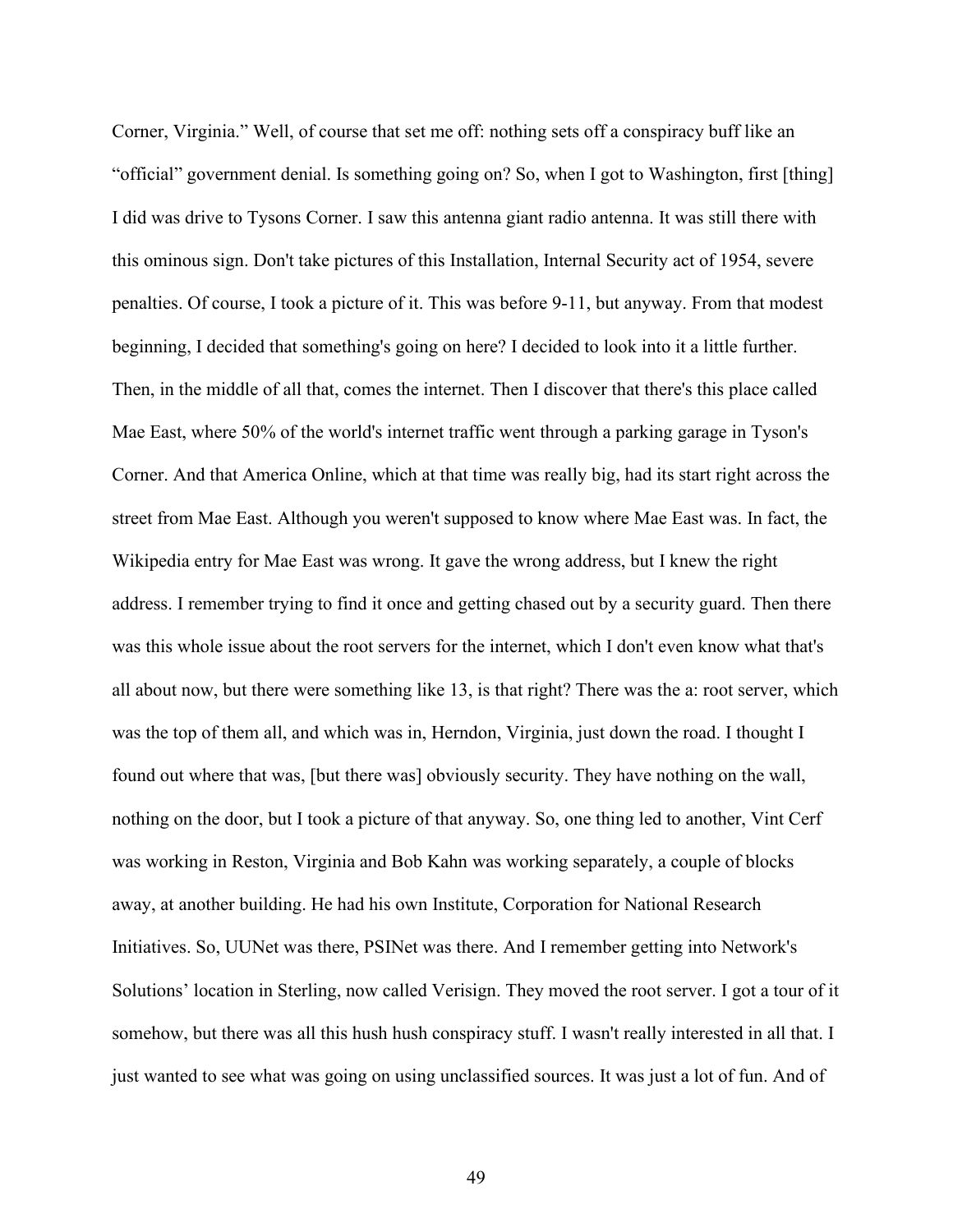course, people said, "what are you writing about this for?" Well, it turns out that they call the [contractors] "beltway bandits". You couldn't use that phrase at the time. They had a lot of government contracts, mostly with aerospace about Star Wars and ballistic missile defense and stuff like that. So, I didn't have any problem convincing people that this was relevant to the Air and Space Museum. I managed to convince Burt Grad to convene a meeting of some of these founders of these companies. And although Burt never followed through the way he did with his other work, the guys who showed up – it was mostly men. They loved it. They wanted to talk about their work. It was a different world. It was government contracting. They would look at something called the Commerce Business Daily, the daily newspaper indicating contracts that they would bid on. There was a place called Melpar, which had super top-secret research about chemical warfare, but they built the mobile quarantine facility that the astronauts went into after they came back from the moon. In case they brought bugs with them from the moon, they quarantine them for three days, and Melpar built the filtering equipment. They obviously knew something about germ warfare, although you're not supposed to know that. I didn't really care about that. I just wanted to say, hey, there's this company [that] had this contract with Apollo, something else they're doing. Somebody ought to do a history of Melpar someday. But, I had more fun with that book than anything else in my whole career, to be honest. It was just fun hanging out, driving around, visiting people, it got mixed reviews. And the funny thing was that there is a shelf full, maybe two shelves full of books about Silicon Valley. Some of them are really good. Some of them are not; and some of them go into very, very great detail about the chips and manufacturing about Noyce and Fairchild. There's only two or three about Northern Virginia and, and Northern Virginia is really, really important. I remember one of the reviews said, "why didn't Ceruzzi write something like a recent book about Silicon Valley? How come he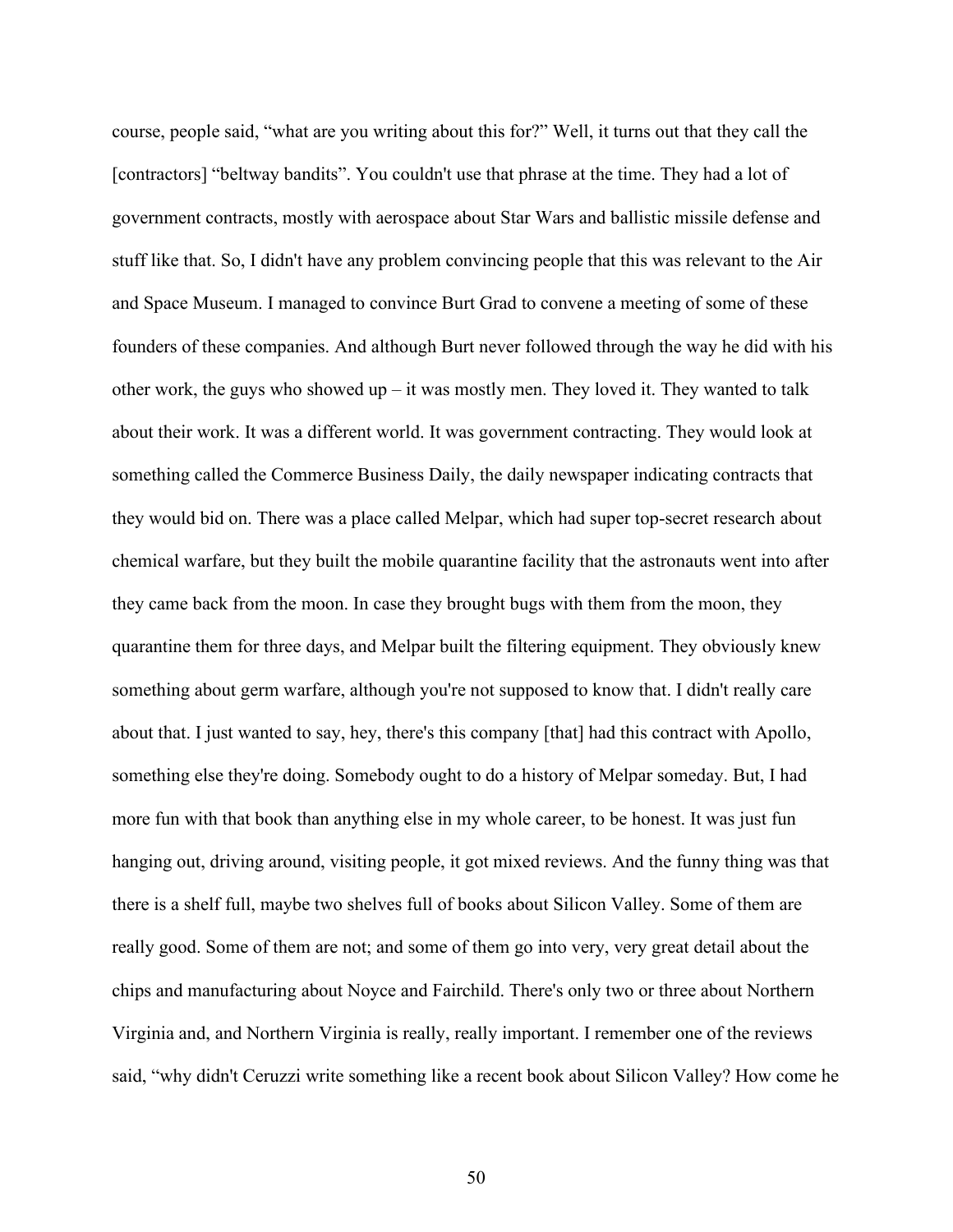just has this sort of like…"? Well, nobody else did anything about it. Even to this day. Somebody a wrote a dissertation at Yale. It talks all about the CIA. Well, the CIA wasn't really behind it. They had offices [in Tysons Corner], they still do, but that's not the real story of Tysons Corner. It's something else. I had fun teasing all that out. I think MIT Press was probably the wrong publisher. They had never heard of the place. So, what can I say? It went out of print, unlike my other books. It went out of print pretty fast, but I'm still very proud of it. I think it's held up well on the test of time. I think so. Tyson's Corner is still going crazy. Okay. Here's what's going on now? I don't go out there very much. I'm going out there to a place called Ashburn, Virginia, where at the time that I was writing the book, it was farming. It was farming. I went out there, it must be like what Northern California was during the gold rush, in 1849, these cloud servers are going up like mushrooms everywhere you go. These giant, giant buildings, cloud servers. Everybody knows the cloud, as Jeff [Yost] has talked about, the cloud is this thing is dispersed all over the world. In fact, it's not. [that] Ashburn, Virginia is the center of the cloud. It is. The cloud starts in there and why it is there, which I'm doing this sort of as a hobby now, not for real. Ashburn has really got more cloud traffic than just about any place else in the world. And it's growing. It's still a big story. Jeff caught some of it in his recent book about "Making IT Work." Yes. Great book by the way, love that book, but there's more to be told.

Aspray: What topics have we not talked about that you want to talk about?

Ceruzzi: Gosh, I think we've pretty much covered it. I guess just the kind of fortuitous, uh, way the history got established and how, uh, it's become. I think the topic to me is that the, history of technology and science has had these specialties about the history of the automobile, the history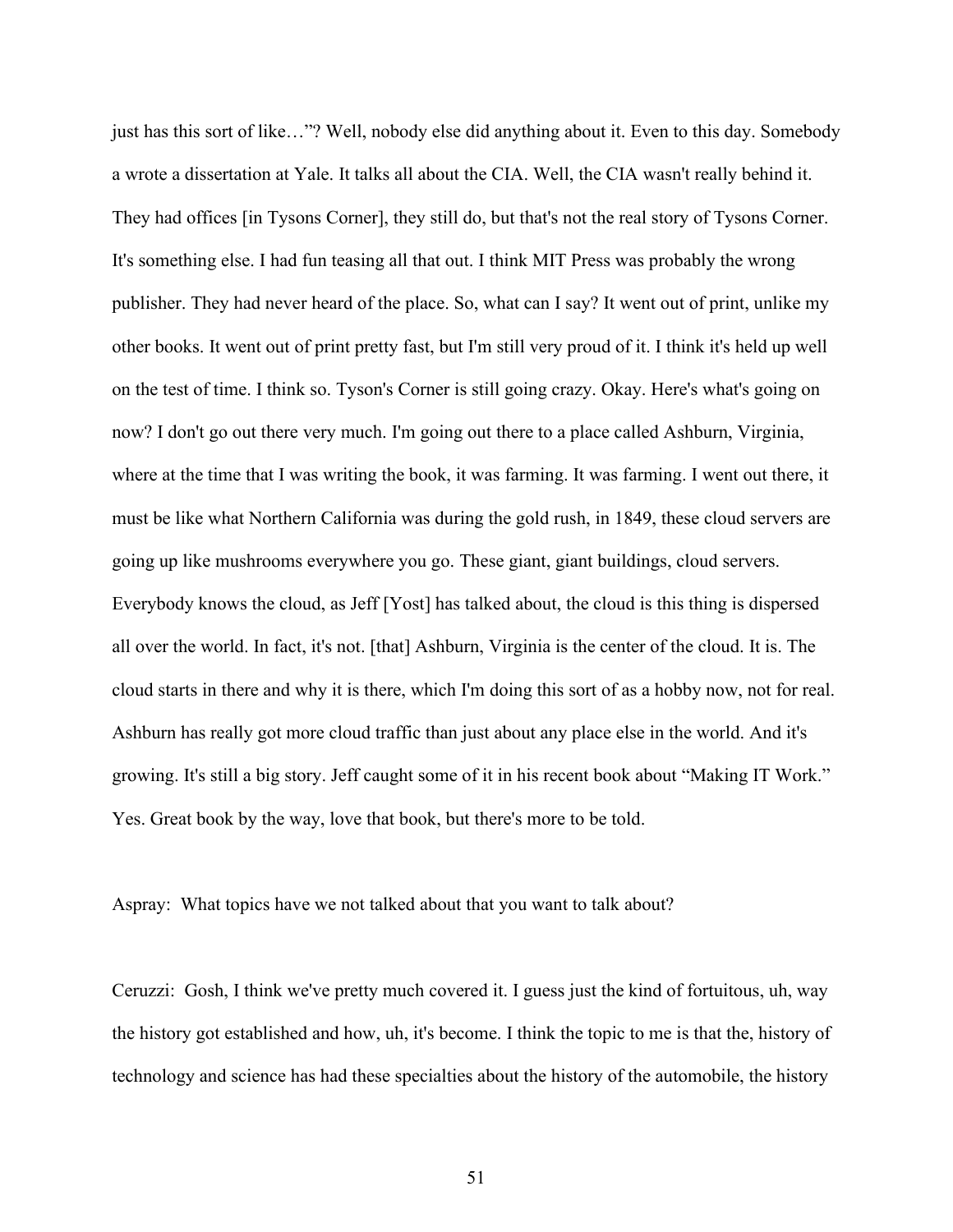of the telephone, the history of these various machines and things, and the computer is this universal machine and it swallows up everything. This is one thing we're going to talk about. It is a universal solvent. This came from a professor, David Lewis at Auburn, [who] said, it's the universal solvent. It dissolves everything it touches: newspapers, Yellow Pages, television broadcast, television, broadcast radio. I got a list. I put this list up once at a conference [of philosophy professors]. And I said, one of the things that's dissolved is college professors. And they got mad at me for that one! But anyway, as you know, you better than I do, it's dissolving everything. And of course, if it's a universal solvent, what is the container you can put it in? And I said, the container is obviously in the history of computing. We're the ones who can contain it. Well, I don't know whether that's going to fly or not. Maybe it's a little bit of a conceit, but it is true. It's dissolved. And I mentioned money (you know, Bitcoin) and, uh, as you probably know, I like to play in a band and in my day [a] band consisted of a guitar player, drummer, and bass. . Now you go hear a concert. My son goes, and it's some kid with a laptop and the drums are a drum machine. There's no guitar. You know, Gibson guitar went bankrupt. Where are the instruments? Oh, it all comes out of the laptop, and we sample stuff now. Okay, fine. That's where music is nowadays – sample it, auto tune. You know about auto tune? [It] came out of this guy who was doing seismic work, designs his instruments, trying to discover oil. And he did these mathematical manipulations of the seismic waves. Somehow, he managed to convert that into a way of modifying singers with bad pitch. Okay. Another thing. I think that somebody, not me, somebody has to really attack this issue about what does this mean for the history of science and technology when everything is computer. Everything! What does that mean for our future as a profession? I'm nervous about it really. And I'm nervous when I see sometimes that direction of SHOT meetings. But I I'm happy that young people are involved. At the SHOT meeting in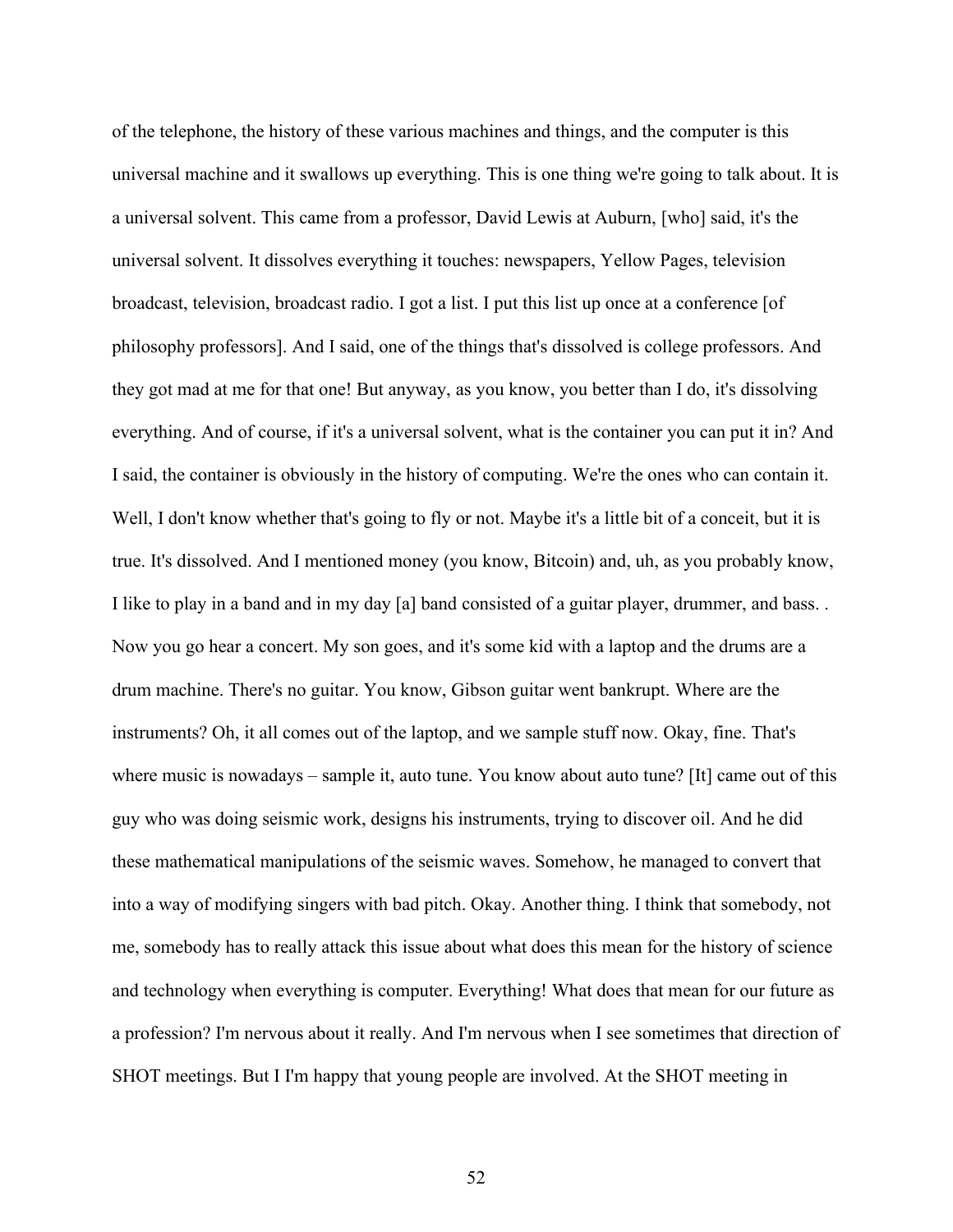Dearborn they had a SIGCIS, this sort of rough session after the main session, and it was so popular. They had to split it into two. I think it was a mistake. I don't know if it was conscious or unkind. Anyway, I got put into what I think was the wrong session. I had a paper about what I thought [are] the big questions about the history of computing, where we should be going. And it was the wrong audience. It was the worst paper I've ever given [in my] whole career. It just felt like… One of the things I said in it, unfortunately, this was about five, five or six years ago was that we've gotten very sophisticated about talking about women, not just Ada Augusta, Grace Hopper, but generally women in general, about where they're involved in all aspects of computer science, engineering, also the manufacturer of the devices in the third world, all that stuff. But what we haven't done is the same issue for African Americans [other than] the occasional token, but we really need to do this research. I brought up two examples. One of which was when IBM established a laboratory or a facility in Atlanta, I believe that IBM went to real estate people in Atlanta and said, "you will sell houses to our engineers regardless of their race, period, or else IBM won't come here". Well, that's true. I've talked to Steve [Usselman] also a bit about that and he didn't really have anything to add. Maybe somebody could add to that. I do know that the Milwaukee Braves moved to Atlanta at the same time and Hank Aaron expressed anxiety about moving to Atlanta. They talk about themselves as the city too busy to hate. There's a lot of truth to that. IBM has a major facility in Atlanta now, and North Carolina. the Endicott New York is a ghost town. Somehow, I wanted people to talk about that. I don't know if anybody will. There was one other, one other anecdote about Digital Equipment Corporation establishing a manufacturing facility in Roxbury, Massachusetts. I don't know whatever happened to that, but they were very, very adamant about employing African-Americans and they had a very